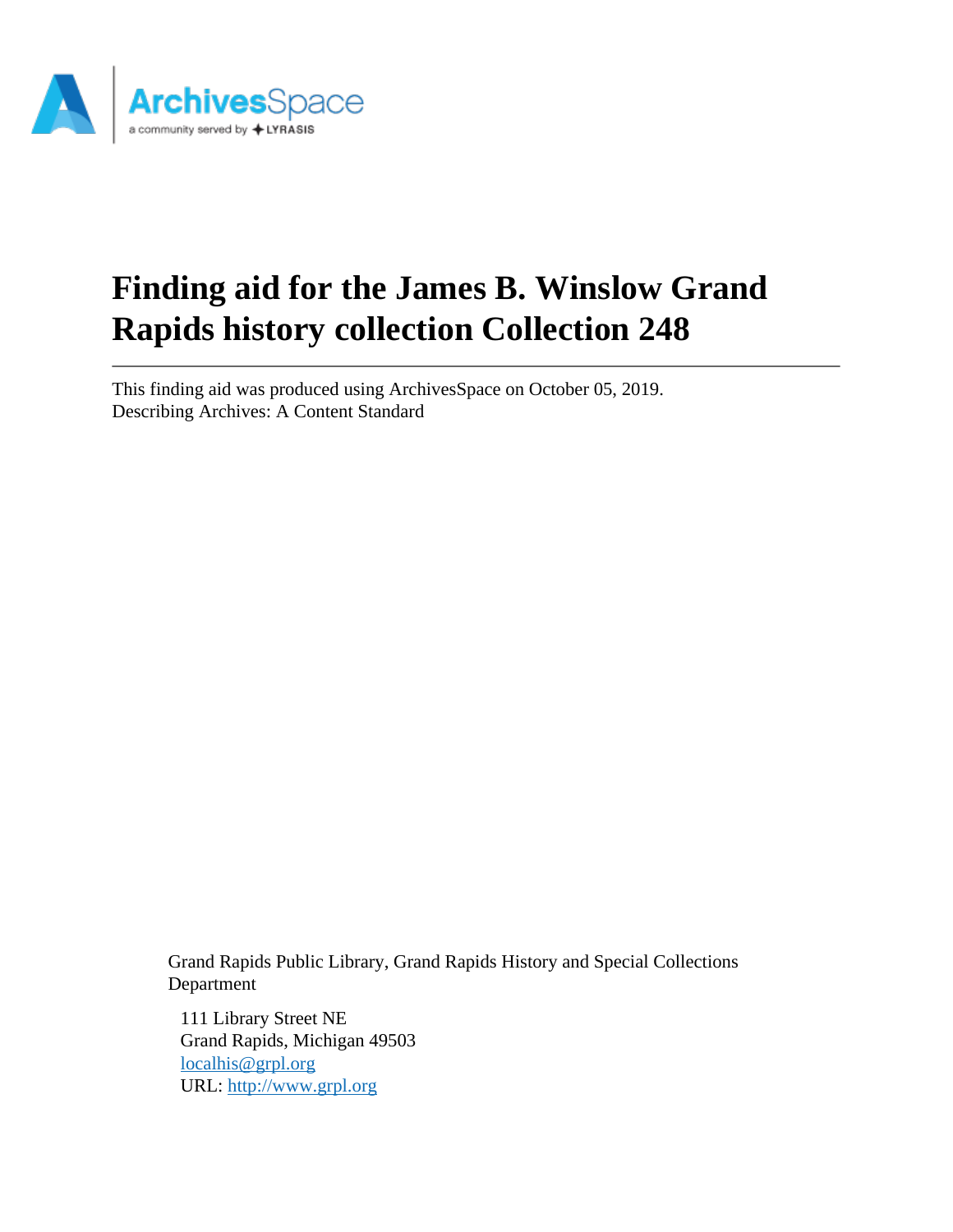# <span id="page-1-0"></span>**Table of Contents**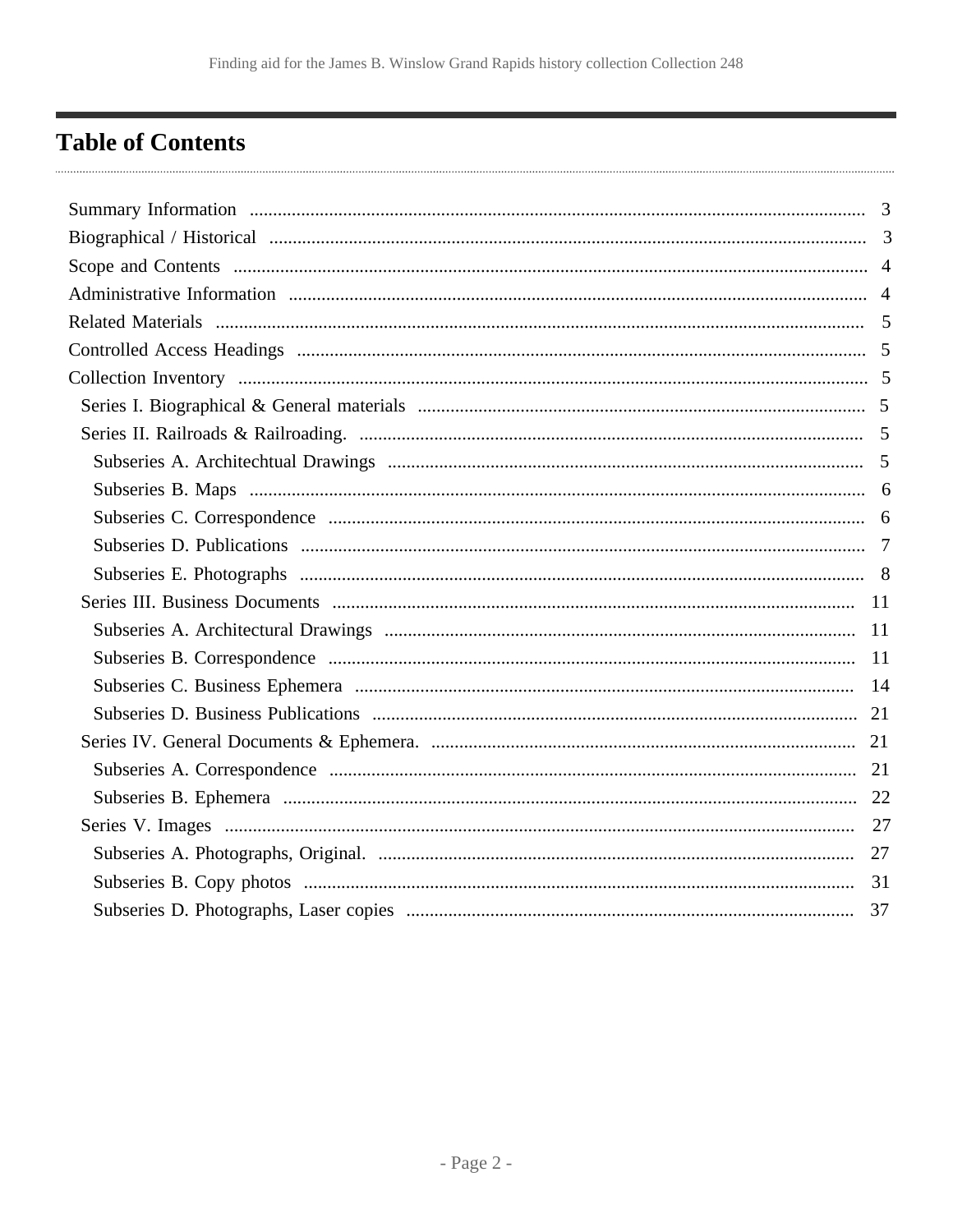## <span id="page-2-0"></span>**Summary Information**

| <b>Repository:</b>                                              | Grand Rapids Public Library, Grand Rapids History and Special<br><b>Collections Department</b>                                                                                                                                                                                                                                                                                                                                                                                                                                                                                                                                                        |
|-----------------------------------------------------------------|-------------------------------------------------------------------------------------------------------------------------------------------------------------------------------------------------------------------------------------------------------------------------------------------------------------------------------------------------------------------------------------------------------------------------------------------------------------------------------------------------------------------------------------------------------------------------------------------------------------------------------------------------------|
| <b>Creator</b> - col:                                           | Winslow, James B                                                                                                                                                                                                                                                                                                                                                                                                                                                                                                                                                                                                                                      |
| <b>Title:</b>                                                   | James B. Winslow Grand Rapids history collection                                                                                                                                                                                                                                                                                                                                                                                                                                                                                                                                                                                                      |
| ID:                                                             | Collection 248                                                                                                                                                                                                                                                                                                                                                                                                                                                                                                                                                                                                                                        |
| <b>ID</b> [Archivists<br><b>Toolkit</b><br>Database::RESOURCE]: | 255                                                                                                                                                                                                                                                                                                                                                                                                                                                                                                                                                                                                                                                   |
| Date [inclusive]:                                               | 1896-2000                                                                                                                                                                                                                                                                                                                                                                                                                                                                                                                                                                                                                                             |
| <b>Physical Description:</b>                                    | 4.8 Linear Feet 15 boxes plus flat file                                                                                                                                                                                                                                                                                                                                                                                                                                                                                                                                                                                                               |
| Language of the<br><b>Material:</b>                             | English                                                                                                                                                                                                                                                                                                                                                                                                                                                                                                                                                                                                                                               |
| Abstract:                                                       | The James B. Winslow collection contains items in numerous formats,<br>representing the eclectic historical and collecting interests of the<br>donor. Winslow's special interest and expertise has been in the history<br>of Michigan and national railroads and railroading, only a portion<br>of which are included here. The railroad materials in this collection<br>focus on Grand Rapids area rail lines, such as the Grand Trunk<br>Railway System. Also in the collection are items from many Grand<br>Rapids businesses, clubs and organizations. The material includes<br>correspondence, photographs, architectural drawings and ephemera. |

**^** [Return to Table of Contents](#page-1-0)

## <span id="page-2-1"></span>**Biographical / Historical**

Born September 7, 1939 in Grand Rapids and raised there, with a long family history in the area, James B. Winslow has had a life-long interest in West Michigan and Grand Rapids history. In an interview in August 2001, Winslow stated that he began collecting historical items in the 1970s and has become increasingly focused on Michigan railways, having a personal collection of 22,000 to 28,000 items. He continues to donate items of Grand Rapids interest to the GRPL Local History Archives, where he also did volunteer work in 1997, processing the various railroads collections and giving some attention to the Reeds Lake/ Vaudeville area holdings.

Winslow attended Ottawa Hills High School, Junior College in Grand Rapids and graduated in 1968 from Michigan State University. He has four children and eight grandchildren. Jim worked for GM for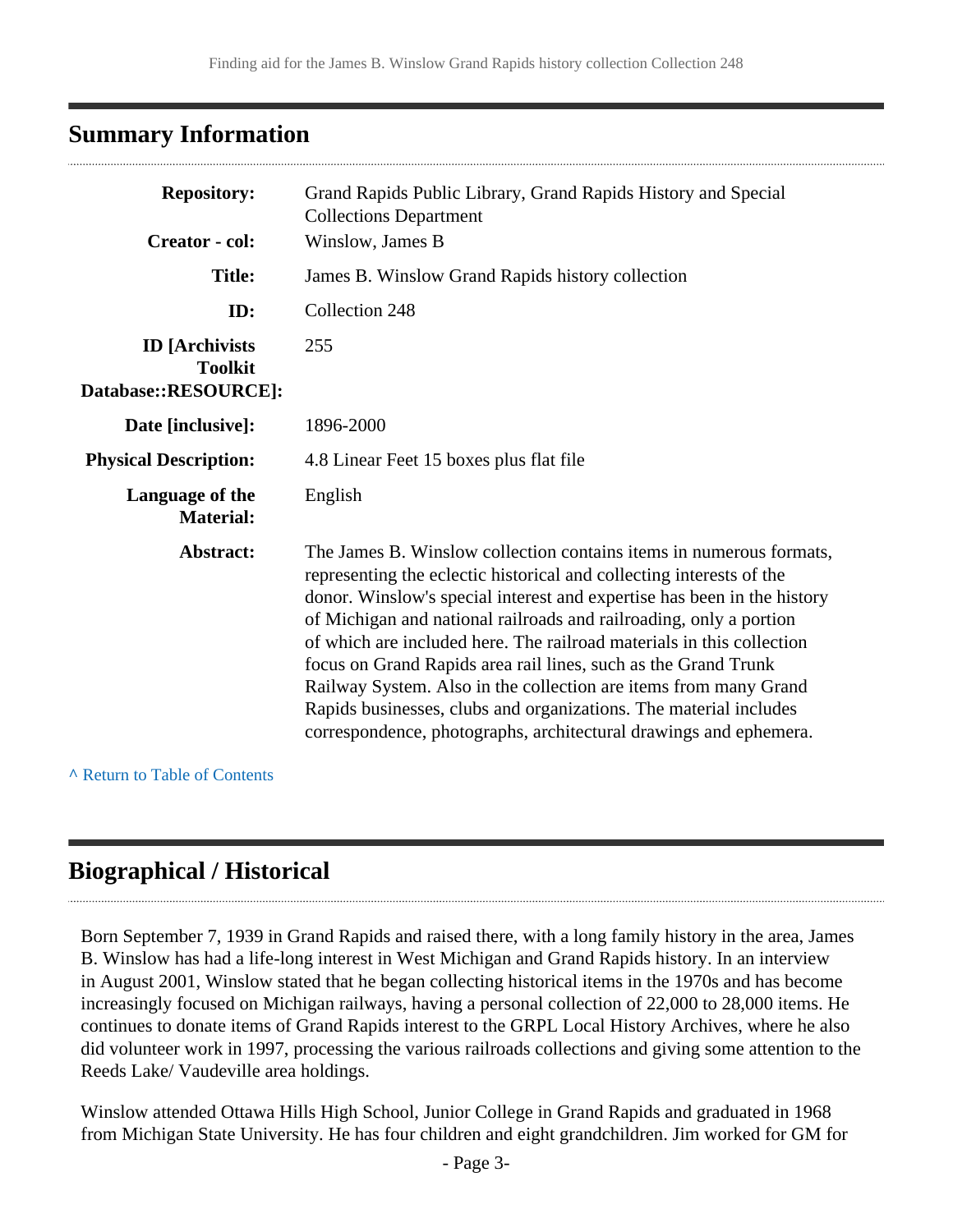31 years, retiring in 1996. He is past president and a current member of the Grand Rapids Historical Society. He is past director of the National Pennsylvania Railway Society and he serves presently as Historian of the Western Michigan Railroad Historical Society and President of the Grand Trunk Western Historical Society. In addition to an article in Keystone magazine, included in this collection, Winslow has published a number of other articles for railway publications and one for Smithsonian magazine.

In 2003, Jim Winslow married for the second time, and his life took another direction. He no longer has the large collections that he once has on railroading, but continues to maintain some historical interests and activities.

**^** [Return to Table of Contents](#page-1-0)

## <span id="page-3-0"></span>**Scope and Contents**

Winslow's collection represents broad collecting in many aspects of Grand Rapids history. The railroading documents included here represent only a small portion of the large materials now collected by Mr. Winslow. Most items he acquired individually or as small sets, such as the glass lantern slides, which are primarily advertising, or the set of images on the block fire.

Fuller description has been given to individual items than in most GRPL collections, to reflect the collecting strategy of the donor and to provide better access to the materials.

**^** [Return to Table of Contents](#page-1-0)

## <span id="page-3-1"></span>**Administrative Information**

### **Publication Statement**

Grand Rapids Public Library, Grand Rapids History and Special Collections Department

111 Library Street NE Grand Rapids, Michigan 49503 [localhis@grpl.org](mailto:localhis@grpl.org) URL:<http://www.grpl.org>

### **Immediate Source of Acquisition**

James Winslow. Accession numbers 1997.031, 1998.044, 1998.111, 1999.102, 2000.119, 2001.069, 2002.018, P2002.048, 2003.048 (unprocessed), P2003.017 (mostly unprocessed) and 2008.049 (unprocessed).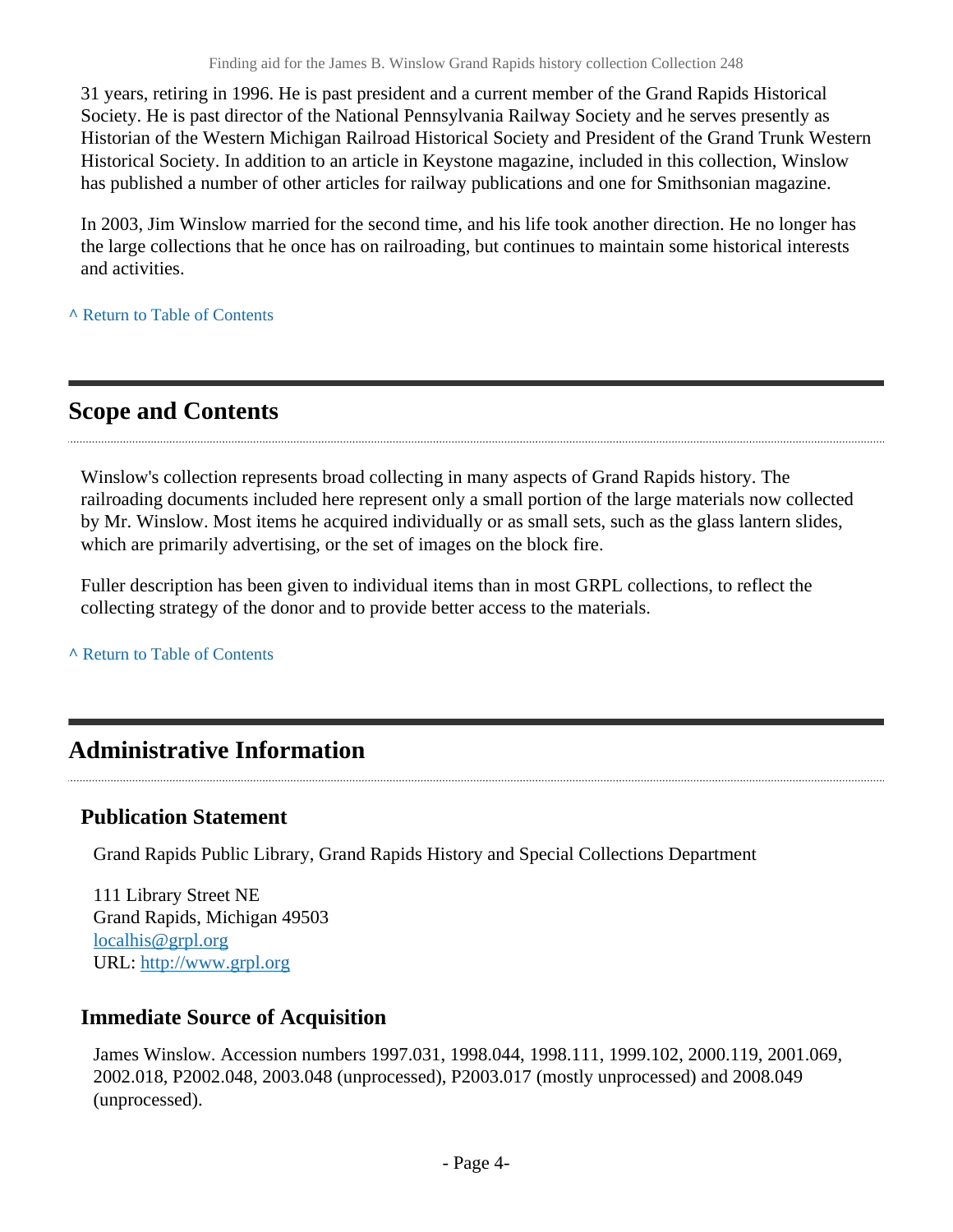#### **^** [Return to Table of Contents](#page-1-0)

## <span id="page-4-0"></span>**Related Materials**

#### **Related Materials**

Coll. 197, the GRPL Railroads Collection, includes items of similar interest to Winslow's railroad collection.

**^** [Return to Table of Contents](#page-1-0)

# <span id="page-4-1"></span>**Controlled Access Headings**

- Grand Rapids (Mich.) -- History
- Railroads -- Michigan
- Business Enterprises -- Michigan -- Grand Rapids Region

## <span id="page-4-2"></span>**Collection Inventory**

### <span id="page-4-3"></span>**Series I. Biographical & General materials**

| <b>Title/Description</b>            | <b>Instances</b> |                     |
|-------------------------------------|------------------|---------------------|
| General biographical materials      | Box 1            | Folder 1            |
| Bibliography of Winslow's writings. | Box 1            | Folder <sub>2</sub> |

**^** [Return to Table of Contents](#page-1-0)

### <span id="page-4-4"></span>**Series II. Railroads & Railroading.**

### <span id="page-4-5"></span>**Subseries A. Architechtual Drawings**

Existence and Location of Originals: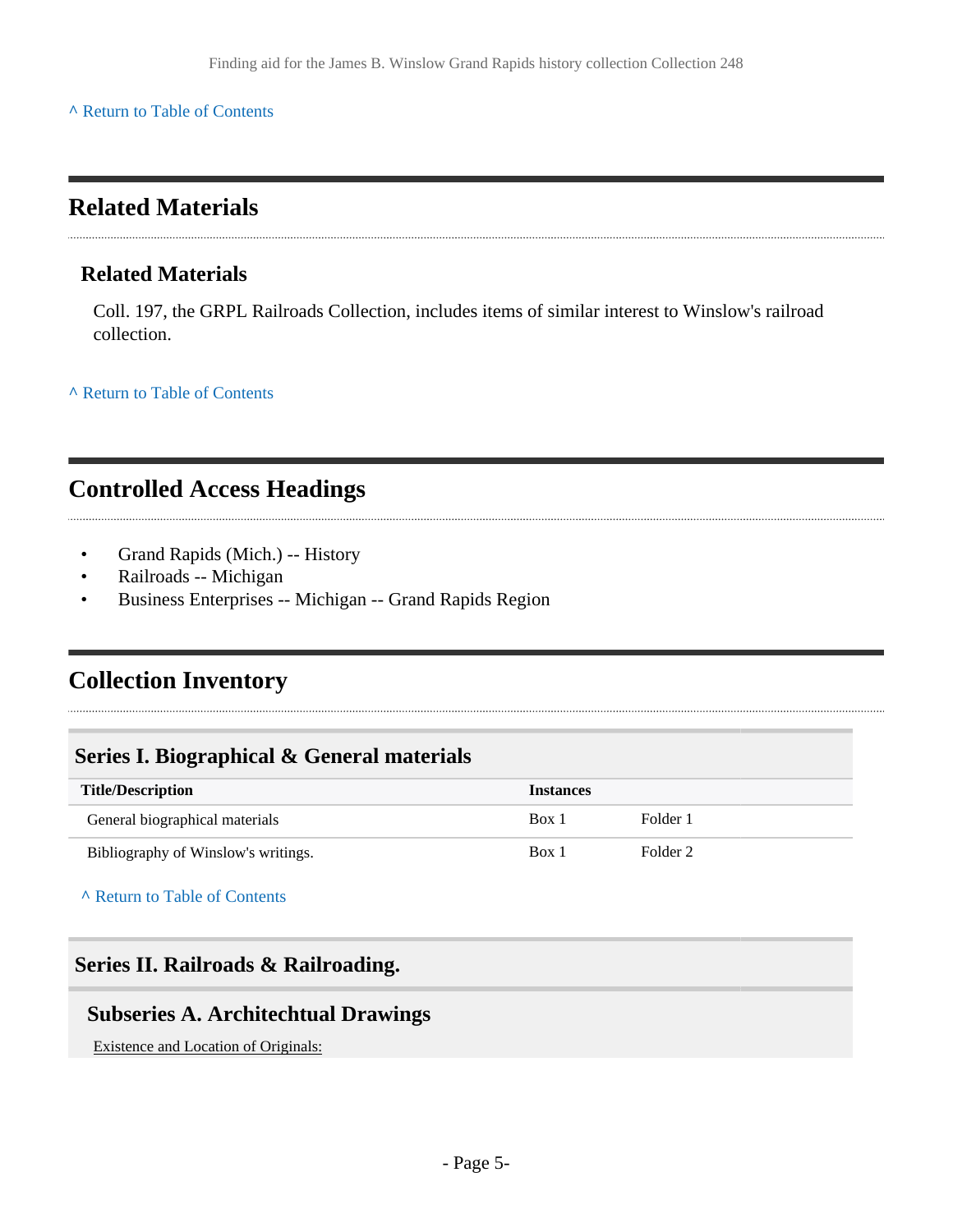#### **Existence and Location of Originals**

4 sheets of drawings, copied from orignals believed to be held at the National Archive

### **Grand Trunk Railway System. Western Lines.**

| <b>Title/Description</b>                                                                                                                                                                                                                         | <b>Instances</b>  |               |
|--------------------------------------------------------------------------------------------------------------------------------------------------------------------------------------------------------------------------------------------------|-------------------|---------------|
| [Sheet 1] Depot, Fuller, Mich. Apr. 4, [19]18. 3 images: a)plan<br>b) plan of platform c) section. $[$ "23"-- orig. source pg. No.?]<br>1988.044                                                                                                 | Collection<br>224 | Box 11        |
| [Sheet 2 - left] As above. Grand Rapids, Mich. Grain elevator.<br>December 22, [19] 20. Section. [left half of sheet only; "26"—<br>orig. sour pg. No.?] 1988.044                                                                                | Collection<br>224 | Box 11        |
| [Sheet 2 - right]- Gate Tower Taylor St., Grand Rapids, Mich.<br>Apr. 18, [19] 18. 4 images: a) 1st floor plan b) 2nd floor plan c)<br>roof plan d) section A-B [Images on right half of sheet only.<br>"26"—original source page no.?] 1988.044 | Collection<br>224 | Box 11        |
| [Sheet 3] Depot Plainfield Ave., Grand Rapids, Mich. Apr. 4<br>[19] 18. 4 images: a) plan b) section $A-B$ c) platform plan d)<br>attic plan. [Orig. source page no. 28] 1988.044                                                                | Collection<br>224 | Box 11        |
| [Sheet 4] No title block. 4 images: a) first floor plan b) plan<br>showing bins c) foundation plan d) plan as above. [Orig.<br>source page no. 27] 1988.044                                                                                      | Collection<br>224 | <b>Box 11</b> |

### <span id="page-5-0"></span>**Subseries B. Maps**

| <b>Title/Description</b>                                                                                                                                                                                                      | <b>Instances</b>  |
|-------------------------------------------------------------------------------------------------------------------------------------------------------------------------------------------------------------------------------|-------------------|
| Map of Located Lines of a Spur Track of the G.R. and I.R.R. to<br>Plaster Mills near Grand Rapids / signed by GR&IRR directors,<br>December 16, 1889. Approval stamp from State of Mi. Jan. 14,<br>1890. [facsimile] 2003.048 | Drawer<br>FF.IX.D |

### <span id="page-5-1"></span>**Subseries C. Correspondence**

## **Barclay, Ayers & Bertsch Co., Mill & Factory Supplies. 321-323 Bond Ave., G.R. Receipts for Manistee & North Eastern R.R. Co.**

| <b>Title/Description</b>                                                                                | <b>Instances</b> |          |
|---------------------------------------------------------------------------------------------------------|------------------|----------|
| Oct 26, 1915                                                                                            | Box 1            | Folder 3 |
| Oct 17, 1916                                                                                            | Box 1            | Folder 3 |
| M. Braudy & Sons, Machinery Exchange, 6-40 Alabama St.<br>August 19, 1912 Letter to M. & N.E.R.R. Co.   | Box 1            | Folder 3 |
| Chicago Railway Equipment Co., Lessee. National Hollow<br>Brake Bean Co. [Blank letterhead]             | Box 1            | Folder 3 |
| Grand Rapids, Grand Haven & Muskegon Ry. Co., 317<br>Houseman Bldg., G.R. [Blank form] $+$ long envelop | Box 1            | Folder 3 |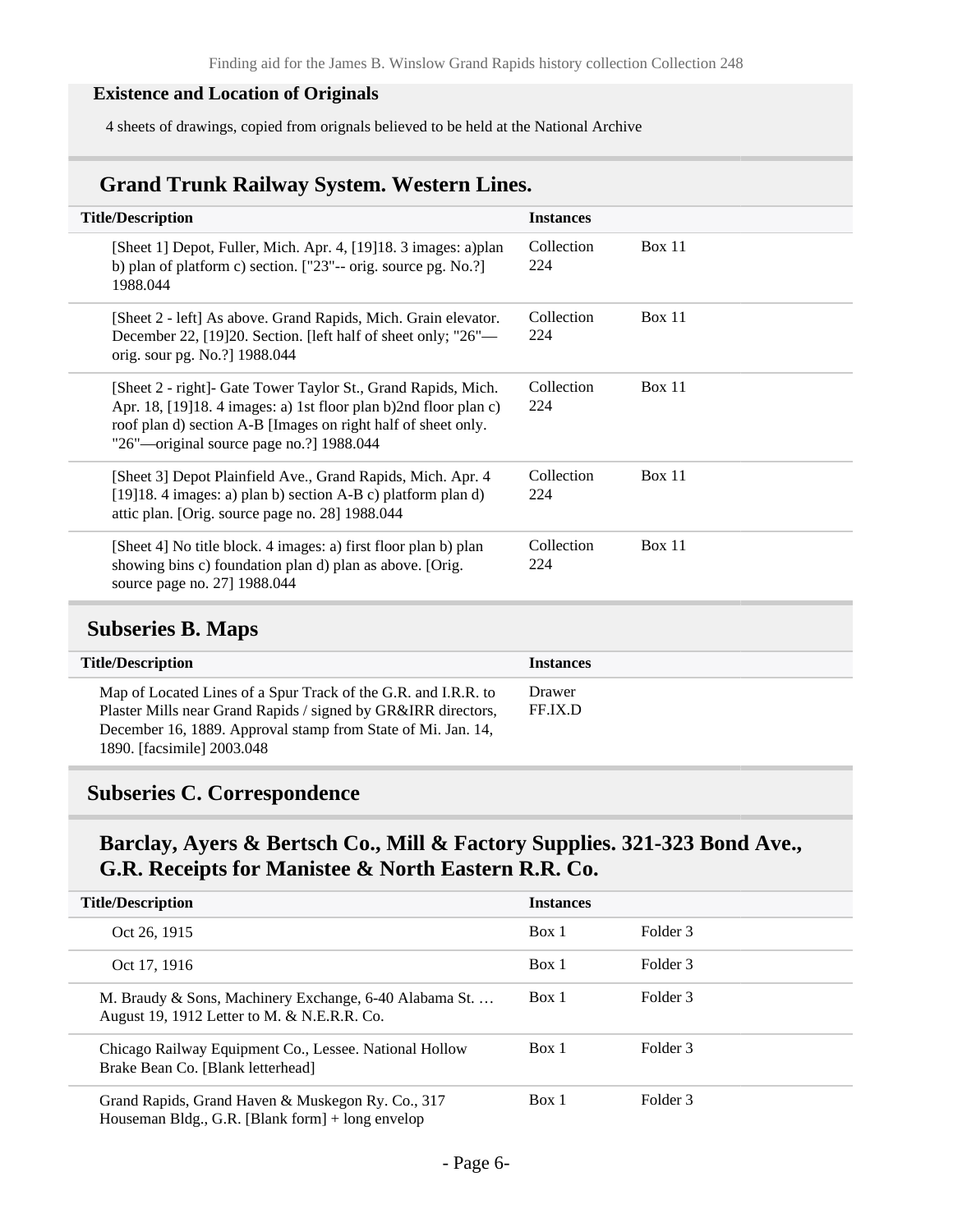| Grand Rapids Railway Co. Motorman's Daily Report [Blank]<br>forms, $4$ ]                                | Box 1 | Folder 3 |
|---------------------------------------------------------------------------------------------------------|-------|----------|
| [Grand Rapids Railroad Co.?] Envelop "for cash & tickets only"                                          | Box 1 | Folder 3 |
| L.J. DeLamarter, VP & General Manager.<br>L.S. & M.S.R.R. right of way to North St. for construction of | Box 1 | Folder 3 |
| West Side Ditch Sewer. Receipt. July 10, 1909. From L. Ogren.<br>Signed O.E.Kilstrom, City Treasurer.   |       |          |
| McMullen Machinery Co. Oct. 26, 1918. Letter to Manistee &<br>North Eastern Railroad Co.                | Box 1 | Folder 3 |

### **Michigan Hardware Co. Letters to Manistee & North Eastern R.r. Co.**

| <b>Title/Description</b>                                                                                                                               | <b>Instances</b> |          |
|--------------------------------------------------------------------------------------------------------------------------------------------------------|------------------|----------|
| Jan 4, 1918                                                                                                                                            | Box 1            | Folder 3 |
| Jun 21, 1918                                                                                                                                           | Box 1            | Folder 3 |
| Dec 3, 1918                                                                                                                                            | Box 1            | Folder 3 |
| New York Central Railroad Co., Michigan Central Railroad,<br>Cleveland, Cincinnati, Chicago & St. Louis Ry. Receipt. June 7,<br>1938. For Elmar Mazer. | Box 1            | Folder 3 |
| Standard Oil Co., Sales Dept. June 4, 1918 Letter to M. & N.E.<br>Railroad Co.,                                                                        | Box 1            | Folder 3 |

## **Rindge, Kalmbach, Logie Co., Shoes, 10 to 22 N. Ionia Ave. Logo, building image. For Boyne City, Gaylor & Alpena R.R.**

| <b>Title/Description</b>        | <b>Instances</b> |          |
|---------------------------------|------------------|----------|
| Credit memo, November 12, 1913. | Box 1            | Folder 4 |
| Account, December 22, 1913.     | Box 1            | Folder 4 |
| Receipt, Oct. 17, 1913          | Box 1            | Folder 4 |
| Receipt, November 4, 1913.      | Box 1            | Folder 4 |

## <span id="page-6-0"></span>**Subseries D. Publications**

| <b>Title/Description</b>                                                                                                          | <b>Instances</b> |            |
|-----------------------------------------------------------------------------------------------------------------------------------|------------------|------------|
| Dieselization of the PRR's Grand Rapids Division / by James B.<br>Winslow. In: The Keystone, v. 33, no. 4, Winter, 2000. [serial] | Box 1            | Folder 5   |
| Michigan's Northern Arrow, by Thornton Waite and James<br>B. Winslow. The Keystone, vol. 52, no. 3, Autumn 2019<br>[2019.071]     | Box 1            | Folder 37  |
| Conductor's and Motormen's Time Book. Cover title: Traction<br>Time Book. Patterson Printing Co., n.d.                            | Box 1            | Folder 5.5 |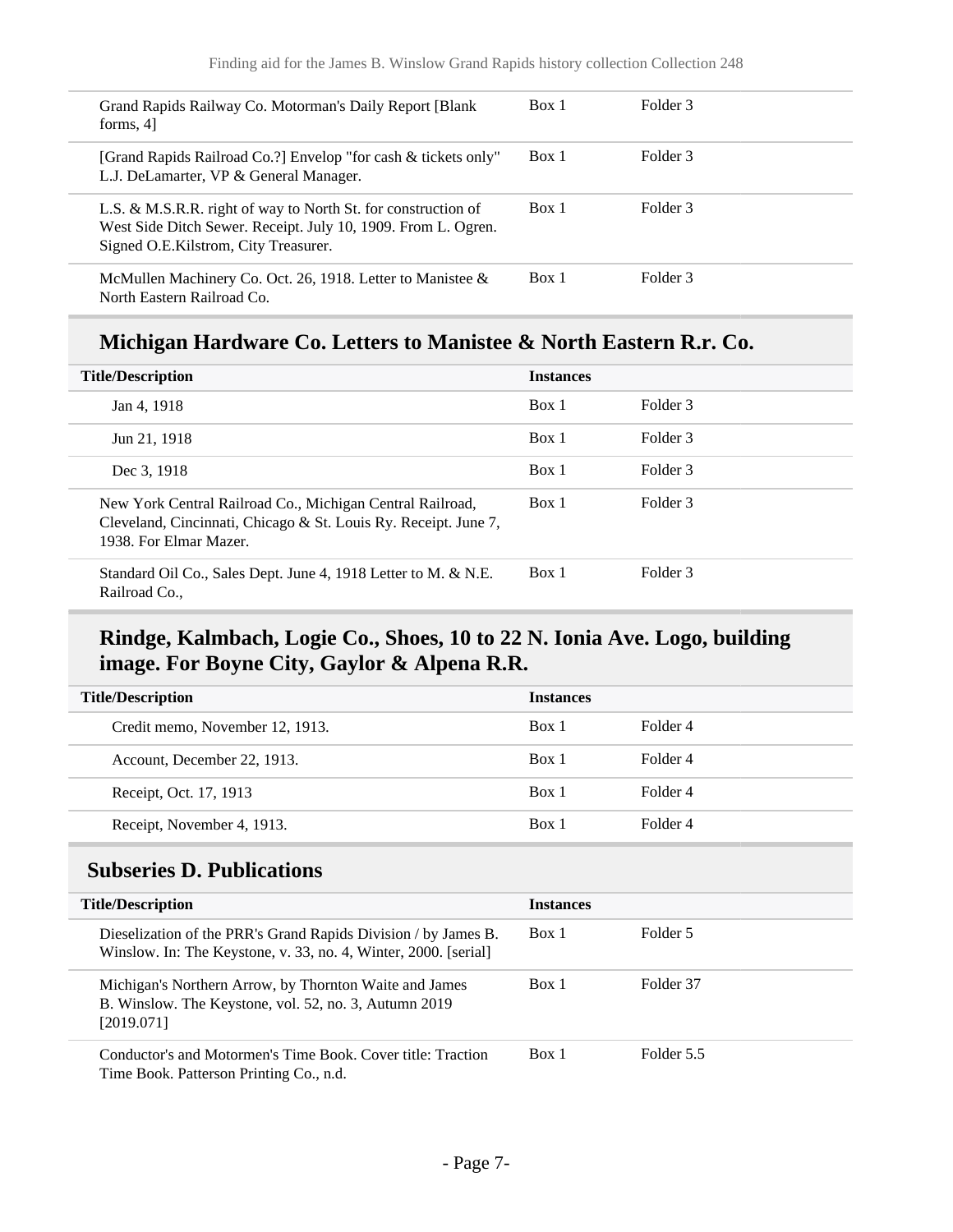Physical Description: Unused with numerous ads. Includes wages by hour & postal rates, sketch of Steketee Building. 2002.018

### <span id="page-7-0"></span>**Subseries E. Photographs**

#### **General**

An inventory is available in the images from the 2003.048 gift, housed at the front of Box 11. A partial inventory is available for some of the photos from P2003.017, located about half way through Box 11. The image below are in the first folder after that inventory. The following folder has the other photos currently inventoried. The remaining item not inventoried are housed in unprocessed storage. See the Archivist.

#### **Album**

| <b>Title/Description</b>                                    | <b>Instances</b> |          |
|-------------------------------------------------------------|------------------|----------|
| Michigan Railway Company, including various stations, track | Box 7            | Folder 1 |
| construction, railroad cars                                 |                  |          |

#### **Original Photos or earlier copy photos.**

| <b>Title/Description</b>                                                                                   | <b>Instances</b> |            |
|------------------------------------------------------------------------------------------------------------|------------------|------------|
| Interurban Train Station                                                                                   | Box 7            | Folder 2   |
| Miniature Railway at Ramona Park                                                                           | Box 7            | Folder 2   |
| Grand Rapids & Indiana Railroad, Winter Street Tower, G.R.,<br>n.d. / W.H. Hickok, Photographer. P2002.048 | Box 7            | Folder 2.5 |

### **Railroading Originals. P2003.017 (6)**

| <b>Title/Description</b>                                                                                                                                                                                          | <b>Instances</b> |
|-------------------------------------------------------------------------------------------------------------------------------------------------------------------------------------------------------------------|------------------|
| Pearl St. & Mich. Ry. June 22, 1928(?)                                                                                                                                                                            | Box 11           |
| Physical Description: White ink on face of photo. Image<br>shows autos on a brick street at an electric rail crossing.<br>Berkey & Gay Furniture Company (Grand Rapids, Mich.)<br>tower can be seen center right. |                  |
| Car on brick street has "Division" label on front                                                                                                                                                                 | Box 11           |
| Grand Rapids Railway, Division St. near Crofton.                                                                                                                                                                  | Box 11           |
| Grand Rapids Railroad. Electric coach. "1920's"                                                                                                                                                                   | Box 11           |
| Physical Description: Snapshot with verso no. A608 or<br>A698? Typed ID: Grand Rapids Railroad. Electric coach.<br>"1920's"                                                                                       |                  |
| Officers G.R.R. Employees Protective, Benefit Association,<br>December 29/14 [1914]                                                                                                                               | Box 11           |
| Physical Description: Interior view with overhead lights<br>on. Verso ID: Officers Meeting, Dec. 29, 1914.—black<br>ink 3rd from right Claud W. Fisher—red ink. 1st right                                         |                  |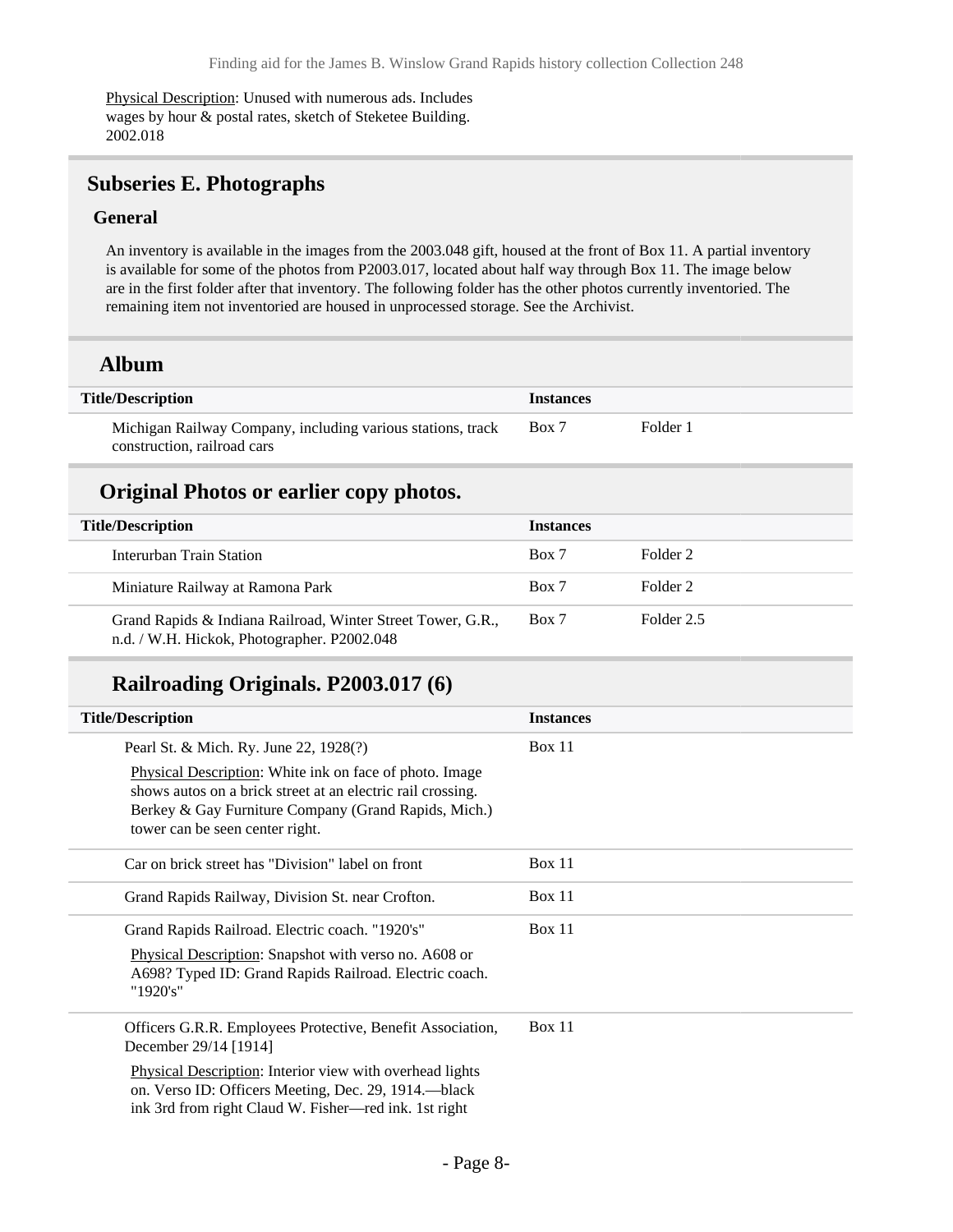E.L. Johnson?—written on yellow sticky memo. + copy photo

| W.H. Davies, Commercial Photographer, G.R. Image<br>shows: group of men seated on a bench, or standing in 2<br>rows, probably inside an unidentified car barn. | <b>Box 11</b> |
|----------------------------------------------------------------------------------------------------------------------------------------------------------------|---------------|
| Inventoried P2003.017 photos.                                                                                                                                  | <b>Box 11</b> |

## **Contact prints, Unidentified, listed by copy negative number**

| <b>Title/Description</b>                                                    | <b>Instances</b> |                     |
|-----------------------------------------------------------------------------|------------------|---------------------|
| #3456 Michigan Railway Co., Freight Station & train on track.               | Box 7            | Folder 3            |
| #3458 Interurban Bridge near Wealthy St, track with switch at<br>curve      | Box 7            | Folder 3            |
| #3457 Interurban Bridge near Wealthy St., over Grand River,<br>winter scene | Box 7            | Folder 3            |
| #3459 Train near 28th St.                                                   | Box 7            | Folder <sub>3</sub> |
| #3460 Freight station in sw GR, sinter scene?                               | Box 7            | Folder 3            |
| #3461 Interurban Bridge, bird's eye view                                    | Box 7            | Folder 3            |
| #3462 Interurban Station, Wyoming Park                                      | Box 7            | Folder 3            |

## **Copy Photos, Source unknown**

#### **Arrangement**

Alphabetical by possible Source

| <b>Title/Description</b>                                  | <b>Instances</b> |          |
|-----------------------------------------------------------|------------------|----------|
| Interurban Station, Wyoming Park, formerly Beverly. Grand | Box 7            | Folder 4 |
| Rapids Holland & Chicago line, ca. 1920s. 2003.048        |                  |          |

## **Various**

| <b>Title/Description</b>                                                | <b>Instances</b> |          |
|-------------------------------------------------------------------------|------------------|----------|
| Chicago & West Michigan. Icing Operation. North of<br>Wealthy St.       | Box 7            | Folder 5 |
| GR Union Station, trains at train shed, 1937.                           | Box 7            | Folder 5 |
| Grand Trunk at Consumers Ice, Reeds Lake, n.d.                          | Box 7            | Folder 5 |
| Pere Marquette Train at the county Home, between Breton<br>$&$ 28th St. | Box 7            | Folder 5 |

### **Robert A. Hadley Photos [His source unknown]**

| <b>Title/Description</b>                                                                     | <i><u><b>Instances</b></u></i> |          |  |
|----------------------------------------------------------------------------------------------|--------------------------------|----------|--|
| Pere Marquette Day Coach #962 at Wyoming Yard, G.R.,<br>1940. Hadley neg. #131-4. 2002.018B. | Box 7                          | Folder 6 |  |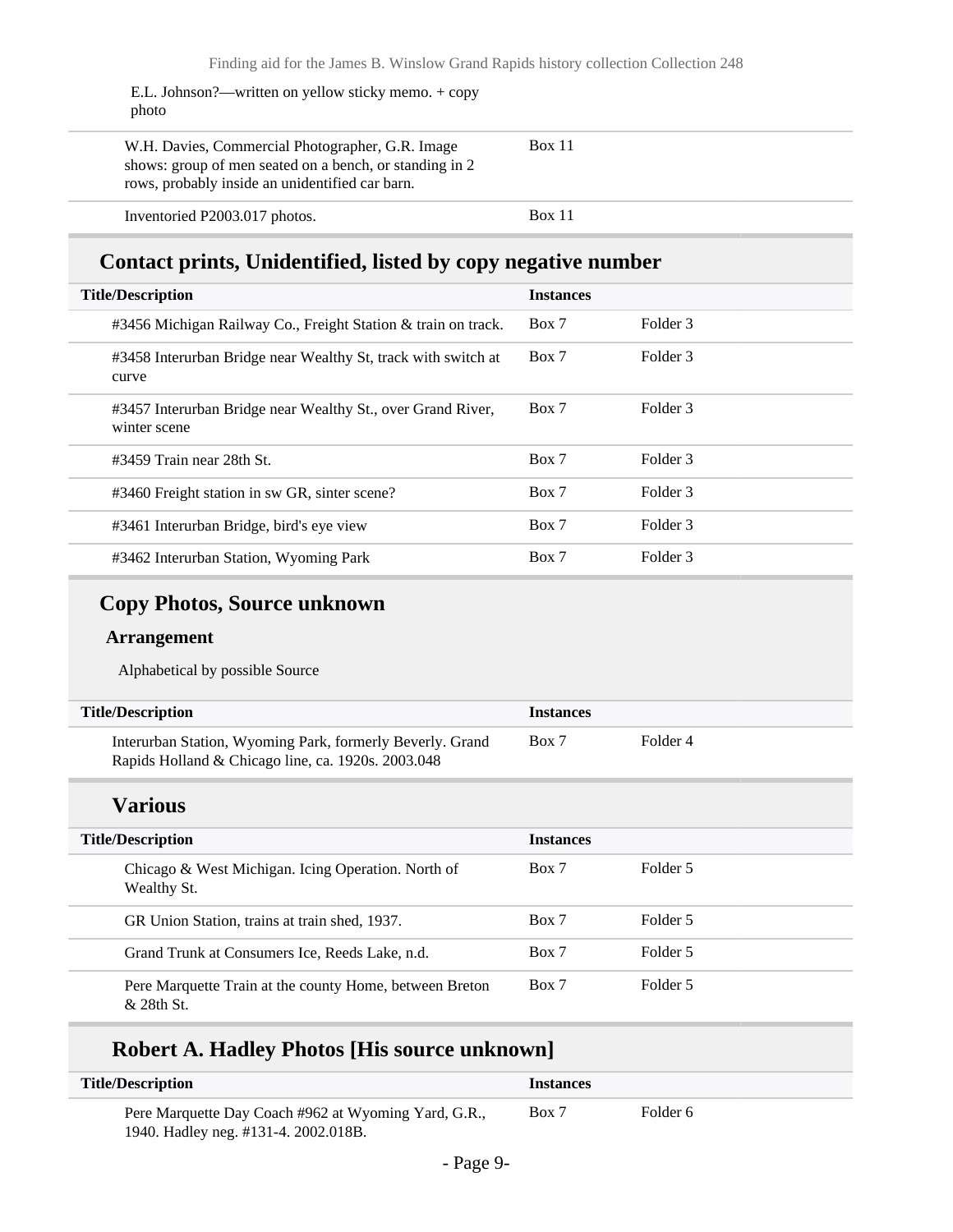| Pere Marquette #602, Wyoming Yard, G.R. 1940's. Hadley<br>neg. #159-14 2002.018B.                                                               | Box 7            | Folder <sub>6</sub> |
|-------------------------------------------------------------------------------------------------------------------------------------------------|------------------|---------------------|
| Pere Marquette #620 at Wyoming Yard, G.R., 1940's.<br>Hadley neg. #159-13 2002.018B.                                                            | Box 7            | Folder <sub>6</sub> |
| Pere Marquette #718 & NY Central #4636, waiting to depart<br>Union Station, G.R., 1940. Hadley neg. #130-16 2002.018B.                          | Box 7            | Folder <sub>6</sub> |
| Pere Marquette #1024 Wyoming Yard, 1949. Hadley Neg.<br>226-20 2002.018B.                                                                       | Box 7            | Folder <sub>6</sub> |
| Pere Marquette #1206 on display. Wyoming Yard, 1940.<br>"Latest Power on Road", with "Oldest Loco" behind it.<br>Hadley neg. #130-9. 2002.018B. | Box 7            | Folder <sub>6</sub> |
| Pere Marquette Switcher at Wyoming Yard, G.R. 1940's.<br>Hadley neg. #159-12 2002.018B.                                                         | Box 7            | Folder <sub>6</sub> |
| Train Engines [at end of track near round house] ca. 1940's.<br>Photo by Robert A. Hadley? 2002.018B.                                           | Box 7            | Folder 6            |
| Michigan Railway Co./Interurban Caboose. Copy photo<br>obtained from the State Archives of Michigan.                                            | Box 7            | Folder <sub>7</sub> |
| Existence and Location of Originals:<br><b>Existence and Location of Originals</b>                                                              |                  |                     |
| Patrons should seek copies from the State Archives.                                                                                             |                  |                     |
| Kalamazoo, Lakeshore & Chicago #35. Copy photo<br>obtained from the State Archives of Michigan.                                                 | Box 7            | Folder <sub>8</sub> |
| <b>Existence and Location of Originals:</b><br><b>Existence and Location of Originals</b>                                                       |                  |                     |
| Patrons should seek copies from the State Archives.                                                                                             |                  |                     |
| Ramona Park. Miniature Railway. From the cover of "The<br>Spectator", August 10, 1929.                                                          | Box 7            | Folder <sub>9</sub> |
| To be Printed, New machine.                                                                                                                     |                  |                     |
| <b>Title/Description</b>                                                                                                                        | <b>Instances</b> |                     |
| George Harder, right, in front of Wealthy/Taylor streetcar                                                                                      | Box 7            | Folder 10           |
| George in car door, Division/Plainfield streetcar                                                                                               | Box 7            | Folder 10           |
| D.G.H.&M Depot, Ada, Mi. 1900's, with car                                                                                                       | Box 7            | Folder 10           |
| D.G.H.&M Depot, Ada, Mi. 1903, with 4 people seated.                                                                                            | Box 7            | Folder 10           |

# **Women working Railroads during WWII, ca. 1942**

| Title/Description                                   | <i><u><b>Instances</b></u></i> |           |  |
|-----------------------------------------------------|--------------------------------|-----------|--|
| Woman sweeping car at PRR coach yard S. of Franklin | Box 7                          | Folder 11 |  |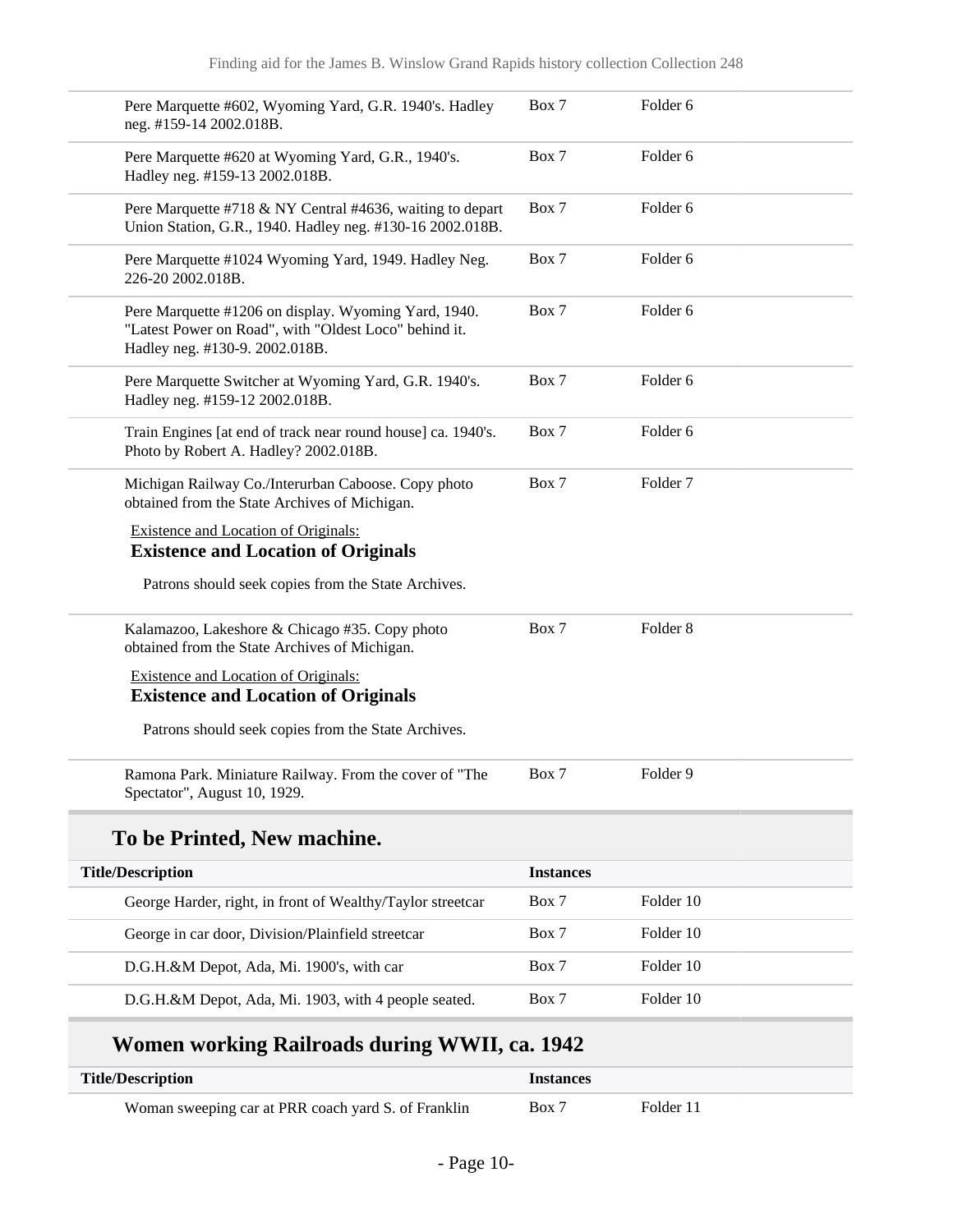| Woman washing windows at PRR coach yard S. of Franklin            | Box 7 | Folder 11 |  |
|-------------------------------------------------------------------|-------|-----------|--|
| Woman with kerosene lamp at PRR Cherry St. crossing               | Box 7 | Folder 11 |  |
| Woman working at PRR Cherry St. Crossing Tower                    | Box 7 | Folder 11 |  |
| Woman working tower mechanism at PRR Cherry St.<br>Crossing Tower | Box 7 | Folder 11 |  |

## **Glass Slides**

| <b>Title/Description</b>                                                | <b>Instances</b> |           |
|-------------------------------------------------------------------------|------------------|-----------|
| Passengers                                                              | Box 2            | Folder 1  |
| Workmen                                                                 | Box 2            | Folder 2  |
| "Grand Trunk"                                                           | Box 2            | Folder 3  |
| Fishers Station, Grand Rapids and Indiana Railroad (n.d.)<br>[2019.071] | Box 7            | Folder 17 |

#### **^** [Return to Table of Contents](#page-1-0)

### <span id="page-10-0"></span>**Series III. Business Documents**

### <span id="page-10-1"></span>**Subseries A. Architectural Drawings**

### **5 Herpolsheimers blueline prints Herpolsheimers/Allied Stores Corporation. 1948/49**

| <b>Title/Description</b>              | <b>Instances</b>               |
|---------------------------------------|--------------------------------|
| [1] basement preliminary fixture plan | <b>Box</b><br>FF.VIII.A        |
| [2] second floor fixture plan         | <b>Box</b><br><b>FF.VIII.A</b> |
| [3] first floor fixture plan          | <b>Box</b><br><b>FF.VIII.A</b> |
| [4] third floor fixture plan          | <b>Box</b><br>FF.VIII.A        |
| [5] second floor fixture plan, rev.   | <b>Box</b><br>FF.VIII.A        |

# <span id="page-10-2"></span>**Subseries B. Correspondence**

### **Envelops only**

**Title/Description Instances**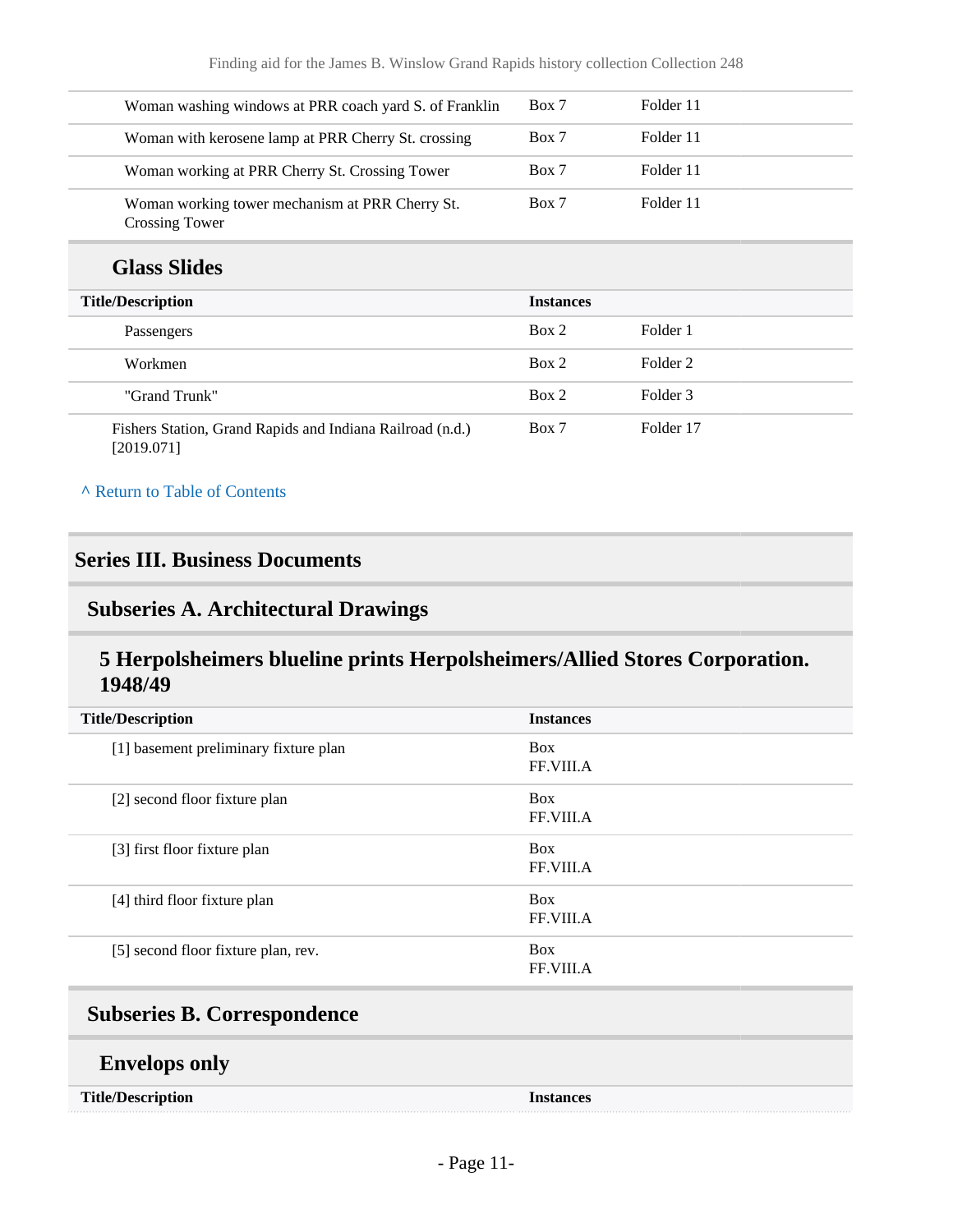| American Box Board Co To Add-Index Corp, Front Ave. &<br>6th St. has image.                                                                | Box 6            | Folder 1            |
|--------------------------------------------------------------------------------------------------------------------------------------------|------------------|---------------------|
| Ezinga Milk Co., 910 Sigsbee St. S.E. To Elenboro Bros,<br>Inc. ? Feb. 21, 1925.                                                           | Box 6            | Folder 1            |
| P.B. Gast & sons Co., soap. 335-341 Lexington Ave., N.W.<br>Feb. 23, 1927. Window envelop.                                                 | Box 6            | Folder 1            |
| Grand Rapids Motor Express, 101 Granville Ave. S.W. To<br>Automatic Instrument Co. May 25, 1942.                                           | Box 6            | Folder 1            |
| Grand Rapids Piano Case Co. To Herpolsheimer. Jul 18-19,<br>1915. Factory image.                                                           | Box 6            | Folder 1            |
| Lemon & Peters, Cor. Ionia & Island Sts. To A.S. Mussleman<br>& Co. Oct. 25, [1888?]                                                       | Box 6            | Folder 1            |
| 62nd S.P.A. Convention, Pantlind Hotel, Aug. 23-26, 1956.<br>Grand Rapids Furniture Museum image + Stamp of Great<br>Lakes Transportation. | Box 6            | Folder 1            |
| Scofield, Shurmer & Teagle-stamped. To A. Musselman &<br>Co. Oct. 29, [1986?]                                                              | Box 6            | Folder 1            |
| Van's Grocery, S.C. Vander Ploeg, prop. 632, Wealthy St.,<br>S.E. To C.D. Reeve, Jan. 1, 1926.                                             | Box 6            | Folder 1            |
| C.C. Comstock, common, bill & dressed lumber  June 28,<br>1883. Receipt for Reuben Smith.                                                  | Box 6            | Folder <sub>2</sub> |
| Grand Rapids Refrigerator Co.                                                                                                              | Box 6            | Folder <sub>3</sub> |
| <b>Scope and Contents</b>                                                                                                                  |                  |                     |
| Includes ill. Of plant & Leonard Cleanable refrigerators,<br>and H. Leonard & Sons.                                                        |                  |                     |
| [1895] Memos, 2, with ill. of building at 134-140 E. Fulton St.                                                                            | Box 6            | Folder <sub>3</sub> |
| Jan. 17, [1914] Letter, with ill. of Cleanable Refrigerator &<br>building at Fulton & Commerce St.                                         | Box 6            | Folder <sub>3</sub> |
| <b>Grand Rapids Stave Co.</b>                                                                                                              |                  |                     |
| <b>Title/Description</b>                                                                                                                   | <b>Instances</b> |                     |
| July 10, 1896. Memo to C.B. LaClere                                                                                                        | Box 6            | Folder 4            |
| Feb. 5, [1898]. Receipt.                                                                                                                   | Box 6            | Folder 4            |
|                                                                                                                                            |                  |                     |

# **Correspondence**

# **Various**

| <b>Title/Description</b>                                                        | <b>Instances</b> |          |
|---------------------------------------------------------------------------------|------------------|----------|
| American Express Co. [Receipt] Dec. 19, 1882. For Geo.<br>Welch, St. Louis, Mo. | Box 6            | Folder 8 |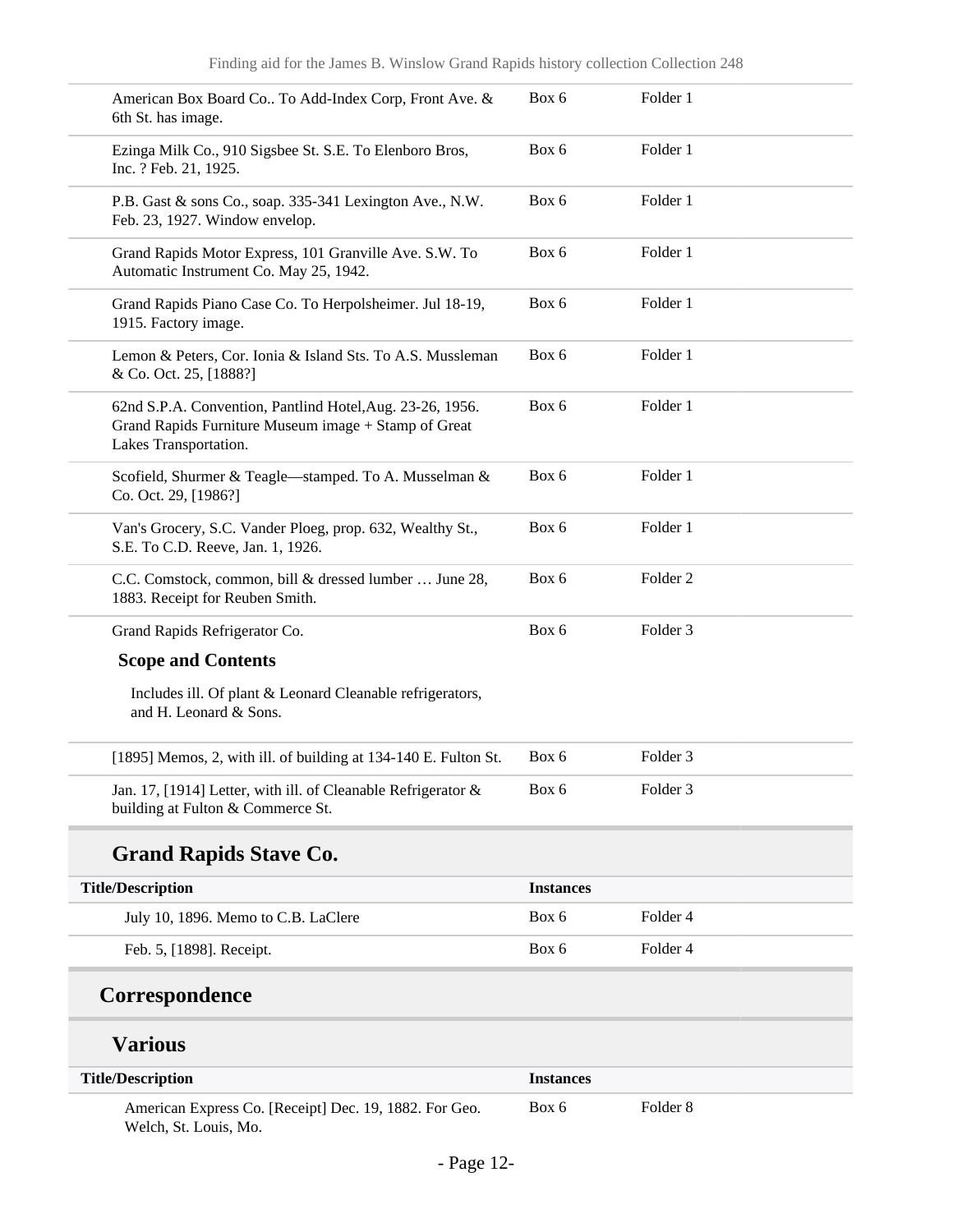| Breen & Halladay Fuel co., 5th Ave. & G.R. & I.R.R., Jan.<br>31, 1911. Receipt for J.C. Hollister. Logo.                       | Box 6 | Folder <sub>8</sub> |
|--------------------------------------------------------------------------------------------------------------------------------|-------|---------------------|
| Elston Packing & Storage Co., Pearl St. by the bridge. Jan.<br>1, 1911. Receipt with Image.                                    | Box 6 | Folder <sub>8</sub> |
| Enterprise Electric co., 68 Ottawa Ave., July 14, 1920.                                                                        | Box 6 | Folder <sub>8</sub> |
| Julius A. J. Friedrich. Sept. 1, 1895. Bill.                                                                                   | Box 6 | Folder <sub>8</sub> |
| Grand Rapids Brick Co., 32 N. Waterloo St., May 8, 1895.<br>Memo to C.B. LeClear, Agt., Sand Lake, Mich.                       | Box 6 | Folder <sub>8</sub> |
| Grand Rapids Gas Light Co. Bill. June 25, 1911.                                                                                | Box 6 | Folder <sub>8</sub> |
| Kelvinator, Oct. 8, 1943.                                                                                                      | Box 6 | Folder <sub>8</sub> |
| Lewis Electric Co., 11-13 Library St. Oct. 30, 1922. Receipt.<br>To Pere Marquette Ry co.                                      | Box 6 | Folder <sub>8</sub> |
| Market St. Horseshoeing Shop. Ed Doran, Milo Spencer.<br>Nov.1, 1901. Receipt. For Mr. Solas. Horseshoe with horse<br>logo.    | Box 6 | Folder <sub>8</sub> |
| Maxwell Moran Auto Sales Co. for Mr. G. Hollister. May 9,<br>1911. Account Statement.                                          | Box 6 | Folder <sub>8</sub> |
| The Mercantile Agency, R.G. Dun & Co., Widdicomb<br>Building, Nov. 21, 1898. Memo, Collection Dept. To.<br>C.G.A. Voight & Co. | Box 6 | Folder <sub>8</sub> |
| Sherwood Hall Co., 30-32 Ionia Ave. & 20-41 Louis<br>St. N.W. Dec. 10, 1917. Receipt for Cartier Auto Co.,<br>Ludington, Mich. | Box 6 | Folder <sub>8</sub> |
| Standard Oil Co., G.R., Jan. 31, 1924. Receipt for Dr. C.A.<br>Stimson, Eaton Rapids, Mi.                                      | Box 6 | Folder <sub>8</sub> |
| Winegar's, S. Division & Cherry Sts. July 13, 1910. Receipt.<br>Mrs. S. Wilson. Includes "Grand Rapids Made" trademark.        | Box 6 | Folder <sub>8</sub> |

# **G. Waltz**

| <b>Title/Description</b>                                                                                                | <b>Instances</b> |                     |
|-------------------------------------------------------------------------------------------------------------------------|------------------|---------------------|
| Adolph Leitelt Iron Works, Erie St. & Mill Ave., Jan. 19,<br>1916. Letter to G. Waltz, 525 Livingston N.E. with envelop | Box 6            | Folder <sub>7</sub> |
| Grand Rapids Boiler Works. Aug. 24, 1914. Memo, with<br>envelop to Mr. G. Waltz. Envelop has image.                     | Box 6            | Folder <sub>7</sub> |
| Grand Rapids Savings Bank. Mar. 16, 1917.                                                                               | Box 6            | Folder <sub>7</sub> |
| Envelop. To Gottlieb Waltz, G.R. from U.S. Dept. of State.<br>Passport Bureau. Washington, D.C. Apr. 30, 1903           | Box 6            | Folder <sub>7</sub> |
|                                                                                                                         |                  |                     |

# **L.H. Solosth & Sons**

Instances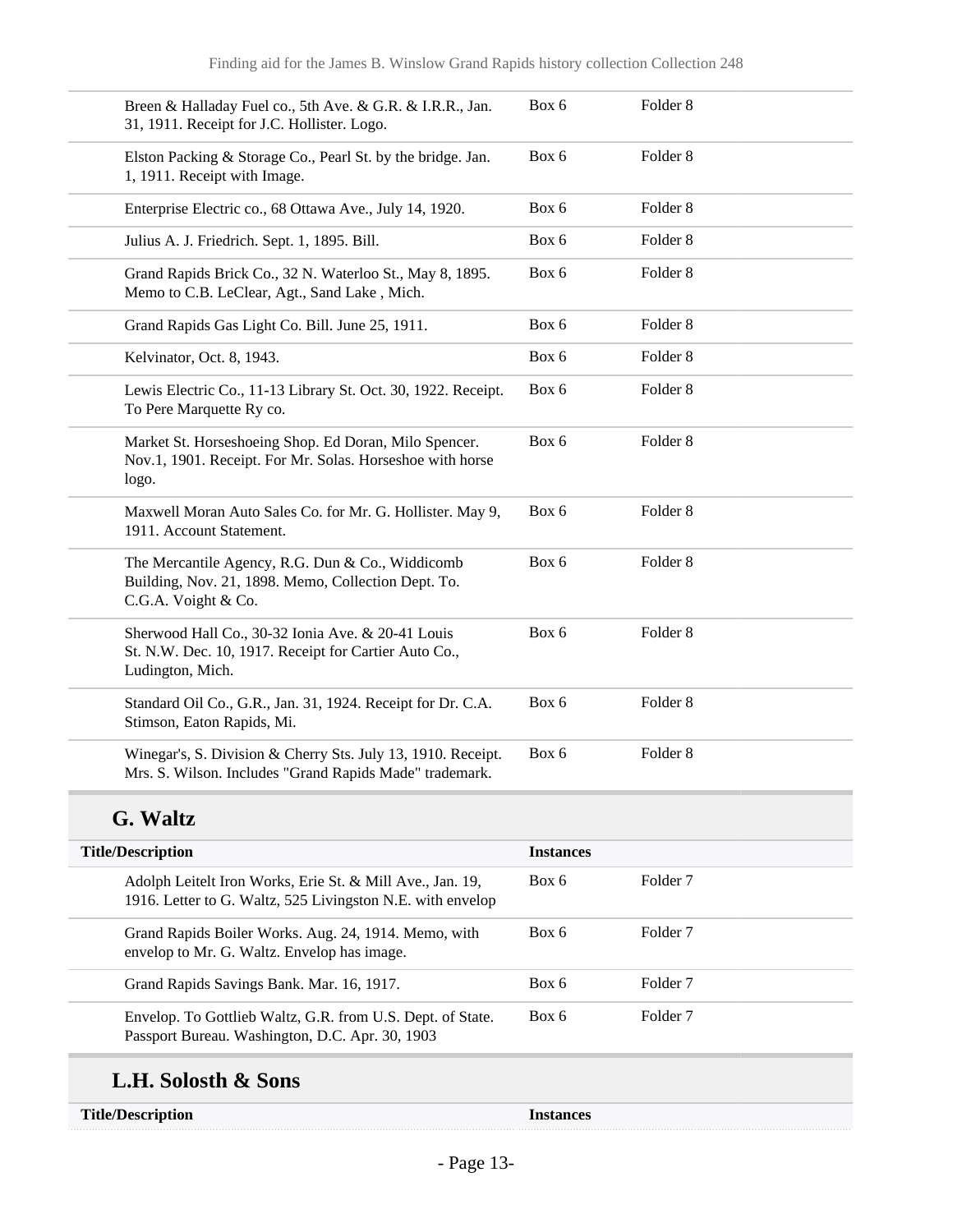| Grand Rapids Herald, Wm. Alden Smith, President, E.D.<br>Conger, Secy. & Manager, May 1901.                                                       | Box 6 | Folder 5 |  |
|---------------------------------------------------------------------------------------------------------------------------------------------------|-------|----------|--|
| Houseman & Jones clothing Co., 34, 36, 37 Monroe St.,<br>Nov. 21, 1900. Receipt.                                                                  | Box 6 | Folder 5 |  |
| Palace Livery & Boarding Stable. 83 & 85 N. Division St.<br>Jan. 1901. Account. For  C. Stamping Works.                                           | Box 6 | Folder 5 |  |
| L.H. Solosth & Sons, June 26, 1902. Stamping works, sheet<br>metal ornaments, Straight St. ill. Of building, straightener/<br>cutter & oil stove. | Box 6 | Folder 5 |  |

### **Soo Hardware Co.**

| <b>Title/Description</b>                                                                        | <b>Instances</b> |          |
|-------------------------------------------------------------------------------------------------|------------------|----------|
| Clipper Belt Lacer Co., 1006-1016 Front Ave. N.W. Nov.<br>23, 1914.                             | Box 6            | Folder 6 |
| Cummer-Diggins Co., Cadillac, Mi. Nov. 1, 193. Lumber,<br>maple flooring.                       | Box 6            | Folder 6 |
| W.B. Jarvis Co., Sporting Goods, Apr. 14, 1917.                                                 | Box 6            | Folder 6 |
| W.B. Jarvis Co. on Long-Life Kokomo Tires Automobile-<br>bicycle letterhead. Apr. 6, 1917.      | Box 6            | Folder 6 |
| Michigan Wheel Co., Feb. 19, [1913]. Ill. Of building. To:                                      | Box 6            | Folder 6 |
| F. Raniville Co., pure oak short lap belting, Pearl St Mar.<br>10, 1914. Engraving of building. | Box 6            | Folder 6 |
| Viscosity Oil Co., Chicago, Grand Rapids. Nov. 26, 1917.<br>Geo. E. Abbott—stamp. Logo.         | Box 6            | Folder 6 |

## <span id="page-13-0"></span>**Subseries C. Business Ephemera**

### **Account Books**

| <b>Title/Description</b>                                                          | <b>Instances</b> |          |
|-----------------------------------------------------------------------------------|------------------|----------|
| Grand Rapids National Bank. Christmas Club Account for<br>Bessie Kramer, Holland. | Box 6            | Folder 9 |

## **Advertising Postcards (2)**

| <b>Title/Description</b>                                                                                                  | <b>Instances</b> |           |
|---------------------------------------------------------------------------------------------------------------------------|------------------|-----------|
| E. Higgins Co., Booksellers and Stationers. Announcing the<br>publication of "the Net" by Michigan born author Rex Beach. | Box 6            | Folder 10 |
| White Bronze Monuments & Statuary.<br>Physical Description: Depites images of a White Bronze                              | Box 6            | Folder 10 |

Physical Description: Depitcs images of a White Bronze Monumental Foundation, G.R. Mich., unveiled Sept. 16,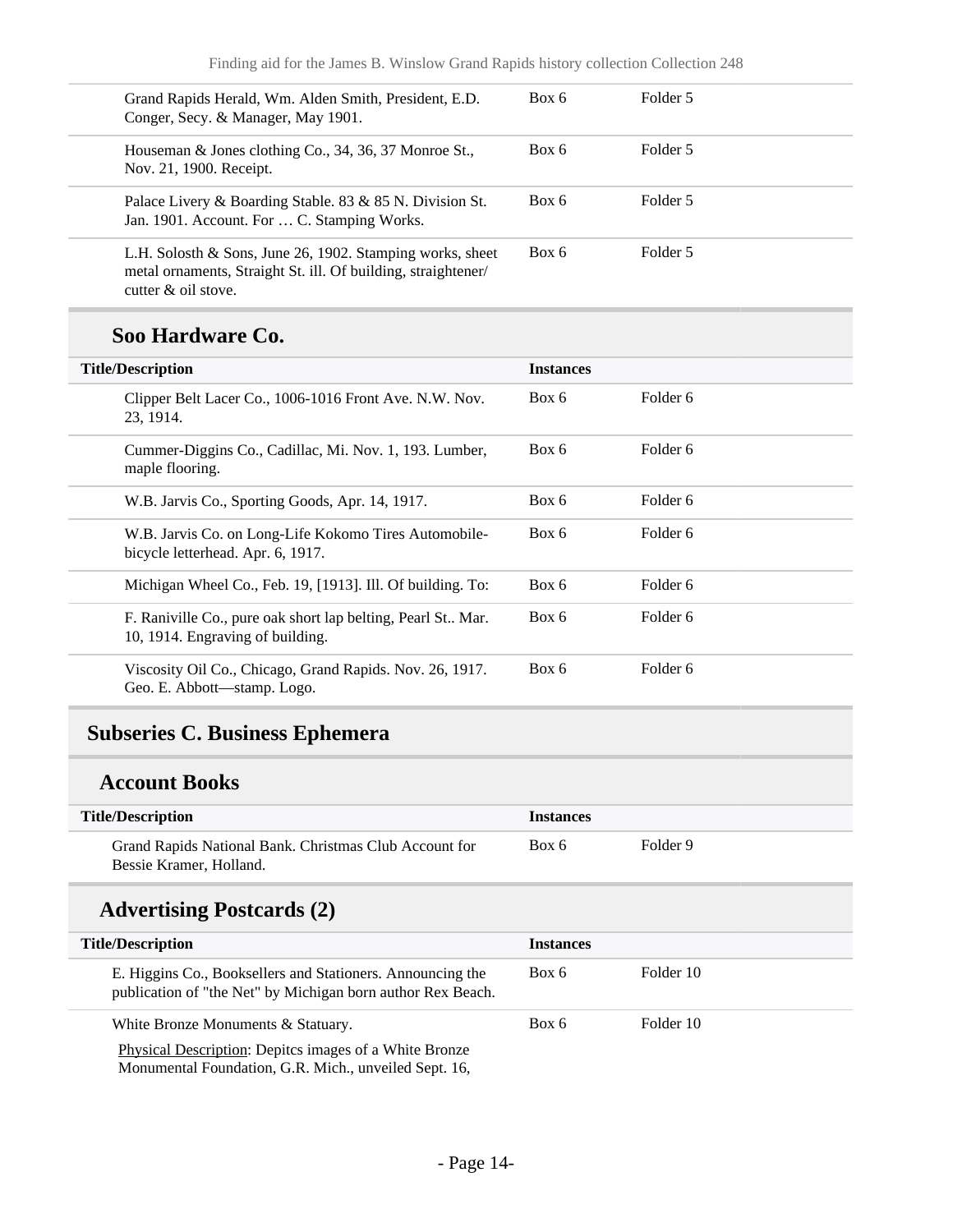1885., and their Gold Medal at the World's Fair, new Orleans, 1884-85.

### **Advertising Glass Slides**

| <b>Title/Description</b>                              | <b>Instances</b> |          |
|-------------------------------------------------------|------------------|----------|
| Creston Drug Store, Armour's Sylvan Toilet Soap       | $Box\ 3$         | Folder 1 |
| Creston Drug Store, "Within Reach" (slide is cracked) | Box 3            | Folder 2 |
| B.A. Hoxie & Sons, "Maid of Honor" fruits             | $Box\ 3$         | Folder 3 |
| Creston Drug Store, "A Drop in Time" (3-in-One Oil)   | $Box\ 3$         | Folder 4 |
| B.A. Hoxie & Sons, Soda fountain                      | $Box\ 3$         | Folder 5 |

### **Benefits Booklets**

| Title/Description                                       | <b>Instances</b> |           |
|---------------------------------------------------------|------------------|-----------|
| Nash Kelvinator Corp. "Your Hidden Treasure, 1945", 3rd | Box 6            | Folder 11 |
| annual ed. Herman Konyndyk's copy.                      |                  |           |

#### **Scope and Contents**

Employee benefits booklet, including a calendar, an image of the plant, p. 10-11, Charts for recording earnings & payroll deductions, or War Bond beneficiaries or Household expenses.

### **Blank Letterhead, Forms**

| <b>Title/Description</b>                         | <b>Instances</b> |           |
|--------------------------------------------------|------------------|-----------|
| Kent State Bank [blank checks, 2]                | Box 6            | Folder 12 |
| H.R. Kremer, Meats, 915 Alpine Ave.              | Box 6            | Folder 12 |
| Patterson's, 190 Monroe Ave. [blank receipts, 2] | Box 6            | Folder 12 |

### **Blank Letterhead, Forms with illustrations**

| <b>Title/Description</b>                                                                                                          | <b>Instances</b> |           |
|-----------------------------------------------------------------------------------------------------------------------------------|------------------|-----------|
| Hotel Cody.                                                                                                                       | Box 6            | Folder 13 |
| H. Leonard $\&$ Sons. Statement.                                                                                                  | Box 6            | Folder 13 |
| John S. Noel Co., gas, electric, kerosene, gasoline & acetylene<br>lighting supplies. Ill. Of lamps, irons, generator & building. | Box 6            | Folder 13 |
| Voigt Milling Co., Star & Crescent Roller Mills. (5)                                                                              | Box 6            | Folder 13 |
| G. Waltz, fresh & salt meats, sausages,<br>poultry, 29 E. Bridge St. [Receipt]                                                    | Box 6            | Folder 13 |
| <b>Title/Description</b>                                                                                                          | <b>Instances</b> |           |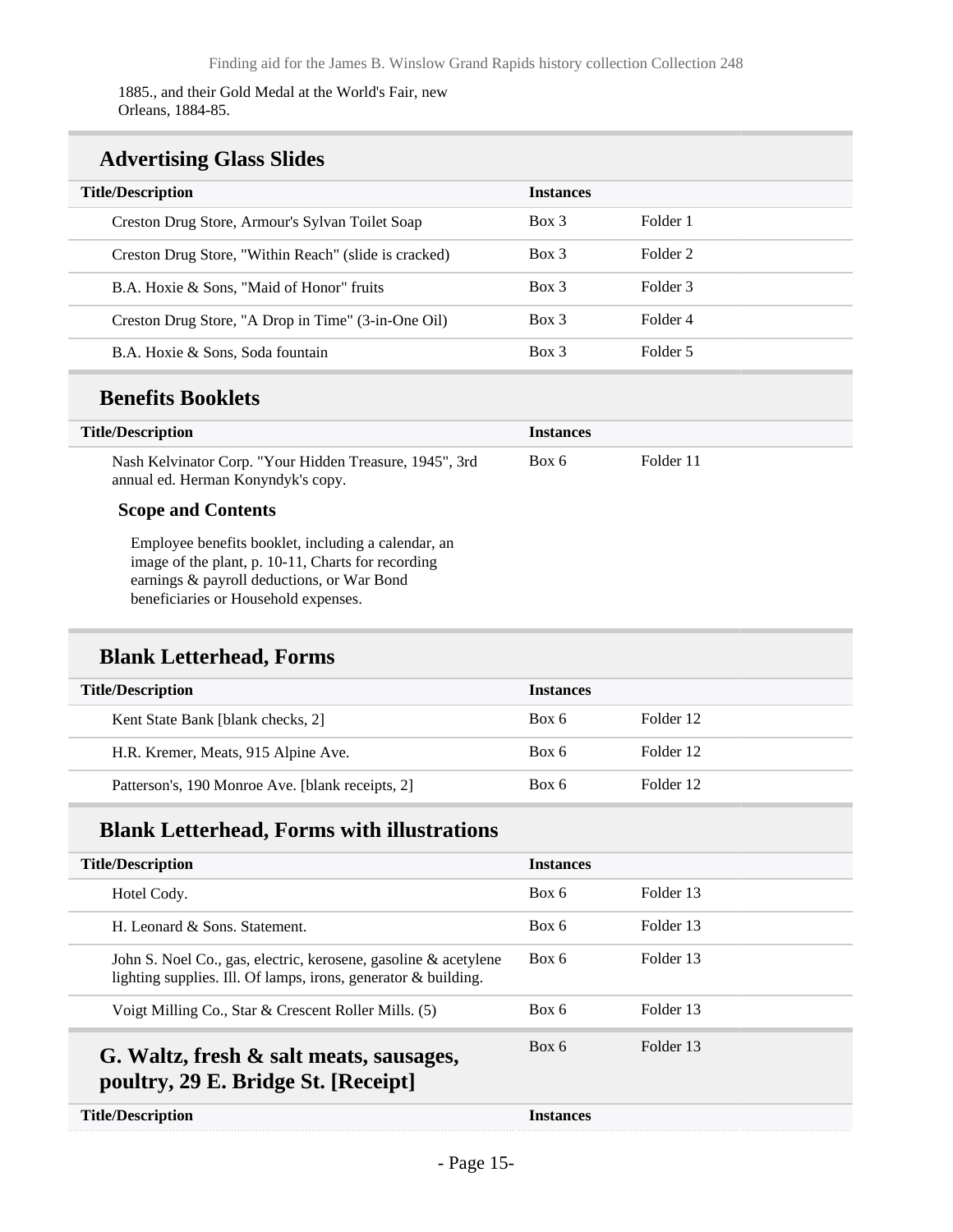| <b>Blotters</b>                                                                                                    |                  |           |  |
|--------------------------------------------------------------------------------------------------------------------|------------------|-----------|--|
| Grand Rapids Supply Co., 47 Market Ave., S.W. National<br>Twist Drill & Tool products.                             | Box 6            | Folder 14 |  |
| Hayden Supply Co., Ionia & Crescent Sts.                                                                           | Box 6            | Folder 14 |  |
| Huizingh Bros. Furniture Co., 1113 Wealthy St. S.E.<br>[upholstered chair image]                                   | Box 6            | Folder 14 |  |
| Northwestern Mutual Life Insurance Co. of Milwaukee,<br>Clifford A. Seys, District Agent, G.R.                     | Box 6            | Folder 14 |  |
| Olsee Bros. Metal Weatherstrip Co., 609 Sibley St. N.W.<br>[Generic house image]                                   | Box 6            | Folder 14 |  |
| Quimby-Walstrom Paper Co. Albemarle Blotting                                                                       | Box 6            | Folder 14 |  |
| VanderMeulen & Son, 89 Canal St.                                                                                   | Box 6            | Folder 14 |  |
| <b>Bond</b>                                                                                                        |                  |           |  |
| <b>Title/Description</b>                                                                                           | <b>Instances</b> |           |  |
| Western Michigan Agricultural & Industrial Society. First<br>Mortgage Bond #37. \$100. Principal due Nov. 1, 1911. | Box 6            | Folder 15 |  |
| <b>Bridge Tallys</b>                                                                                               |                  |           |  |
| <b>Title/Description</b>                                                                                           | <b>Instances</b> |           |  |
| Baxter's Careful Laundry Tally Card (2)                                                                            | Box 6            | Folder 16 |  |
| Baxter's Careful Laundry Score sheet pad                                                                           | Box 6            | Folder 16 |  |
| <b>Business Cards</b>                                                                                              |                  |           |  |
| <b>Title/Description</b>                                                                                           | <b>Instances</b> |           |  |
| Independent Ambulance Service                                                                                      | Box 6            | Folder 17 |  |
| Mrs. H.E. Ingram, 33 Swensberg Ave., N. Knapp Ave.<br>Milinery.                                                    | Box 6            | Folder 17 |  |
| Peter Tell, Furnaces, 328 Leonard St., N.W.                                                                        | Box 6            | Folder 17 |  |
| Pieter Van Ree, Painting, Graining  1123 Lincoln Ave.<br>N.W.                                                      | Box 6            | Folder 17 |  |
|                                                                                                                    |                  |           |  |

# **Business Trade Cards**

| <b>Title/Description</b>                 | <b>Instances</b> |           |
|------------------------------------------|------------------|-----------|
| Leonard Benjamins, Clothier (2)          | Box 6            | Folder 18 |
| Brown, Hall & Co., Fur Robes             | Box 6            | Folder 18 |
| W.C. Denison, fine carriages $\dots$ (2) | Box 6            | Folder 18 |
| Julius A. Friedrich, music               | Box 6            | Folder 18 |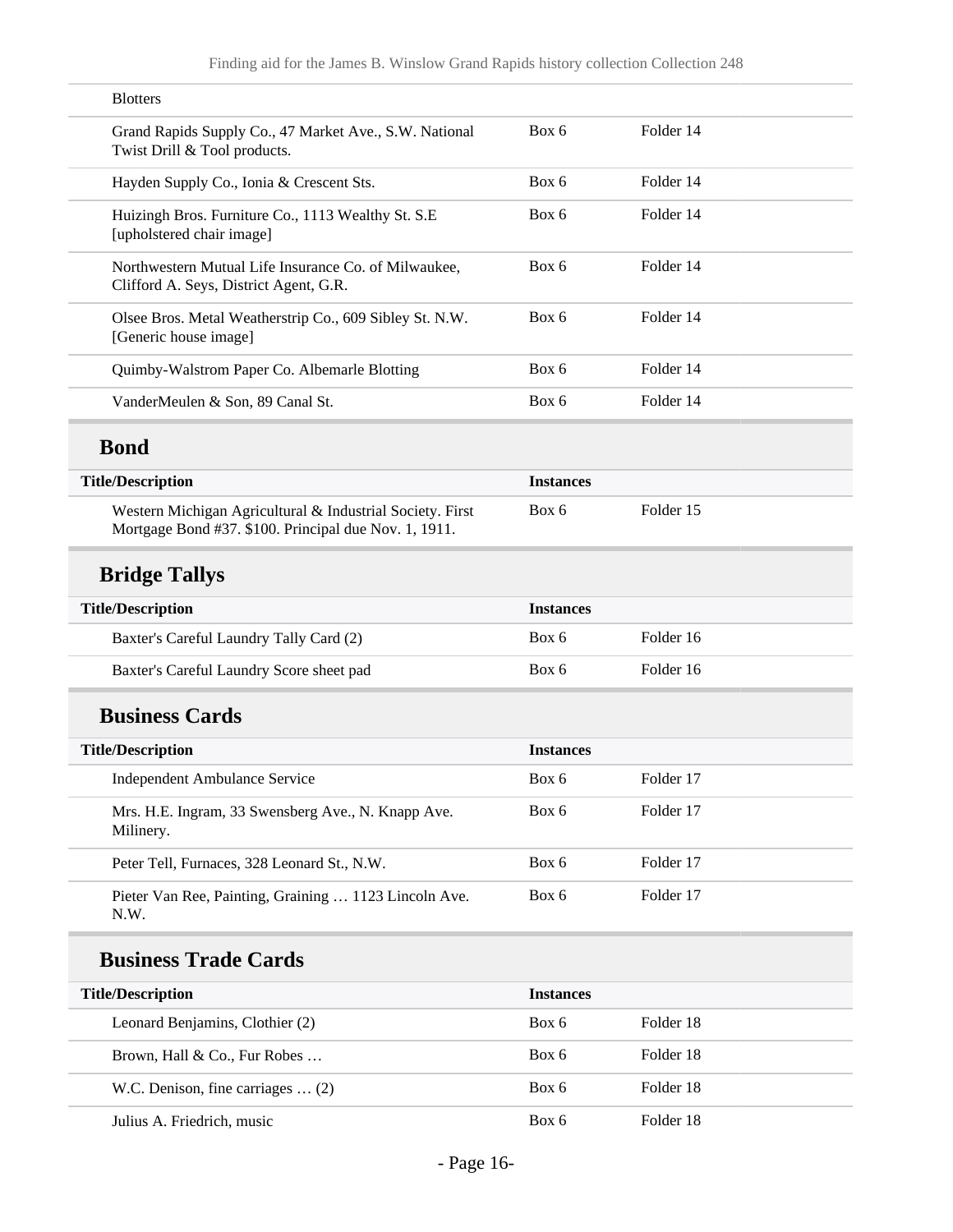| Giant Clothing Co.                                   | Box 6 | Folder 18 |  |
|------------------------------------------------------|-------|-----------|--|
| Gunn Hardware Co.                                    | Box 6 | Folder 18 |  |
| Hudson's Tower Clothing Co.                          | Box 6 | Folder 18 |  |
| T.J. Lucas, boots & shoes                            | Box 6 | Folder 18 |  |
| New York Tea Co. (2)                                 | Box 6 | Folder 18 |  |
| "Try the New Store for Dry Goods, 62 W. Bridge St"   | Box 6 | Folder 18 |  |
| Smith & Sanford, carpet & drapery house              | Box 6 | Folder 18 |  |
| Star Clothing Co-operative co.                       | Box 6 | Folder 18 |  |
| Valley City Milling co.                              | Box 6 | Folder 18 |  |
| C.G.A. Voigt & Co. Start Coller Mills                | Box 6 | Folder 18 |  |
| Voigt, Herpolsheimer & Co., Dry Goods & Carpets      | Box 6 | Folder 18 |  |
| Frank M. Walworth, fresh & salt meats Christmas card | Box 6 | Folder 18 |  |
|                                                      |       |           |  |

# **Business Flyers**

| <b>Title/Description</b>                                                         | <b>Instances</b> |           |
|----------------------------------------------------------------------------------|------------------|-----------|
| The Hub Boys' Store                                                              | Box 6            | Folder 19 |
| The Modish Millinery for Spring, 1925. 184 1/2 State St. Clara<br><b>Raddatz</b> | Box 6            | Folder 19 |

### **Calendars**

L

#### Related Materials: **Related Materials**

See also calendars included in other ephemera items

| <b>Title/Description</b>                                                | <b>Instances</b> |           |
|-------------------------------------------------------------------------|------------------|-----------|
| Century Slide Calendar                                                  | Box 6            | Folder 20 |
| <b>Christmas Cards</b>                                                  |                  |           |
| <b>Title/Description</b>                                                | <b>Instances</b> |           |
| Burleson Sanitarium, at Morton House [image], Monroe at<br>Ionia, 1927. | Box 6            | Folder 21 |
| <b>Cigar Wrapper or Display Ephemera</b>                                |                  |           |

| <b>Title/Description</b>                       | <b>Instances</b> |           |
|------------------------------------------------|------------------|-----------|
| First Cabinet. Van Dam Cigar Co.               | Box 6            | Folder 22 |
| Great Master, Master Cigar Co., Chicago & G.R. | Box 6            | Folder 22 |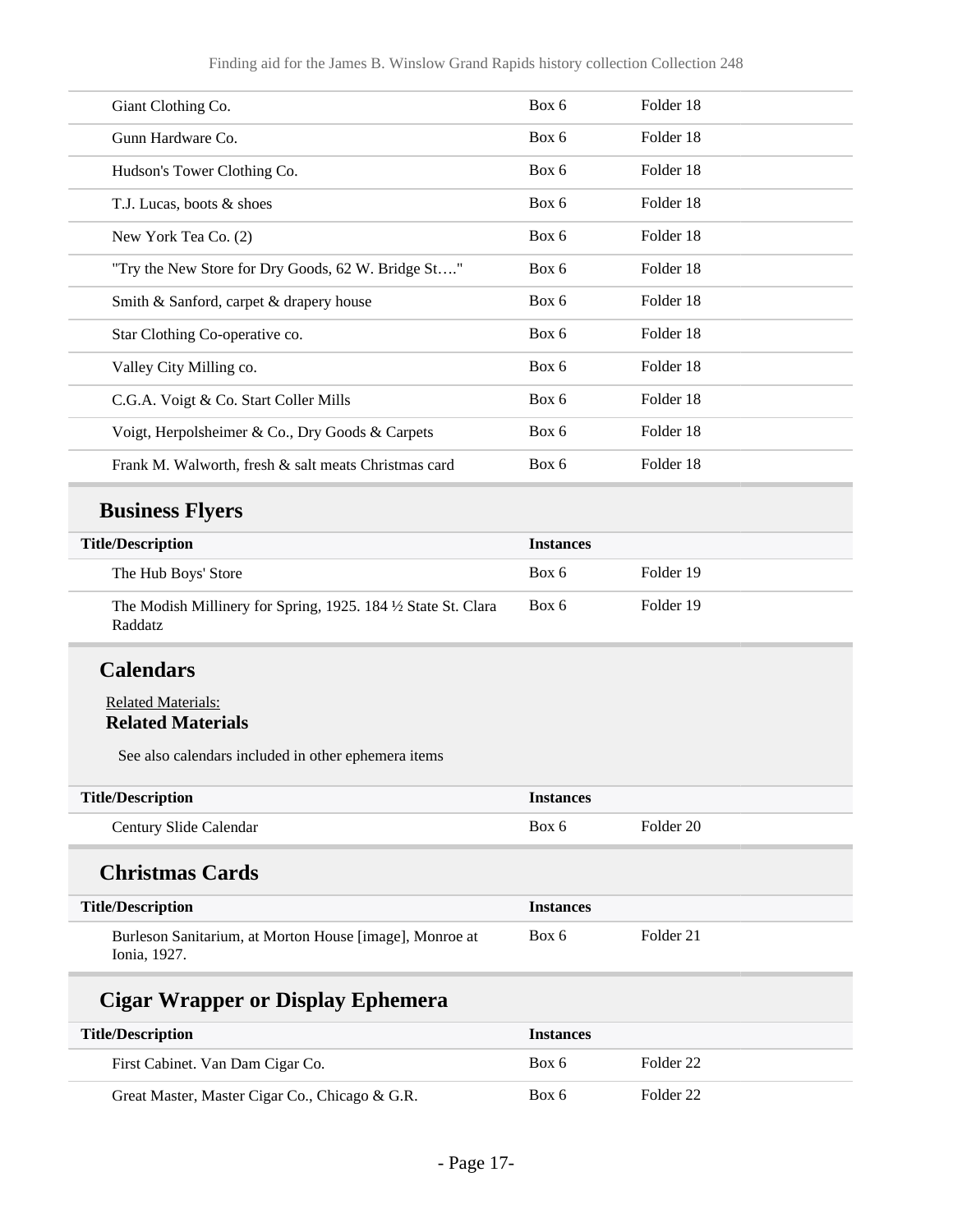Smoke "Bang Up" Cigar. Morton & Morton, 420 S. Division. St. Box 6 Folder 22

### **Graph Paper Pocket Notebooks, with calendars**

| <b>Title/Description</b>                                                                             | <b>Instances</b> |                      |
|------------------------------------------------------------------------------------------------------|------------------|----------------------|
| H.M. Brock & Co., 210 Monroe Ave.                                                                    | Box 6            | Folder 23            |
| Hauger's Good Clothing, 243 Monroe Ave.                                                              | Box 6            | Folder 23            |
| <b>Invitations</b>                                                                                   |                  |                      |
| <b>Title/Description</b>                                                                             | <b>Instances</b> |                      |
| Spring Millinery Opening, Mrs. F.M. Kinney, 614 Stocking<br>Ave., N.W. Mar. 13, 1916.                | Box 6            | Folder <sub>24</sub> |
| <b>Labels</b>                                                                                        |                  |                      |
| <b>Title/Description</b>                                                                             | <b>Instances</b> |                      |
| Bright Window Cleaner, 16 oz. Kloral Products Co. (4)                                                | Box 6            | Folder 25            |
| Superior Ammonia, 32 oz., Kloral Products Co. (4)                                                    | Box 6            | Folder 25            |
| <b>Property Brief</b>                                                                                |                  |                      |
| <b>Title/Description</b>                                                                             | <b>Instances</b> |                      |
| Ionia Ave. & Fulton St. Ramp Garage. Fletcher Realty Co.,<br>Michigan Trust Bldg., n.d. Includes map | Box 6            | Folder 26            |

# **Puzzle, c. C.C. Knowlton, Buffalo, N.Y., ca. 1884/85**

| <b>Title/Description</b>                                                   | <b>Instances</b> |                      |
|----------------------------------------------------------------------------|------------------|----------------------|
| [Date from GR City Directory, 1884/85, which includes all 8<br>business]   | Box 6            | Folder <sub>27</sub> |
| C.P. (Charles P.) Bigelow, Druggist & Surgical Instruments, 8<br>Canal St. | Box 6            | Folder <sub>27</sub> |
| Cooper Brothers, Confectioners, 52 Canal and 103 Monroe<br>Sts.            | Box 6            | Folder <sub>27</sub> |
| Friedrich Bros. Music Store, 30 & 32 Canal St.                             | Box 6            | Folder <sub>27</sub> |
| J.C. Herkner, Jeweler, 25 Monroe St.                                       | Box 6            | Folder 27            |
| H. (Honora) O'Hara's Boots & Shows, 72 Canal St. [Widow of<br>William]     | Box 6            | Folder <sub>27</sub> |
| E.S. (Edwin S.) Pierce, Clothing, cor Monroe & Pearl                       | Box 6            | Folder <sub>27</sub> |
| T.B. (Thomas B.) Perkins & Co., photographers, 31 Monroe<br>St.            | Box 6            | Folder 27            |
| A.(Aaron)Vandenberg, Harness , 92 Monroe St.                               | Box 6            | Folder <sub>27</sub> |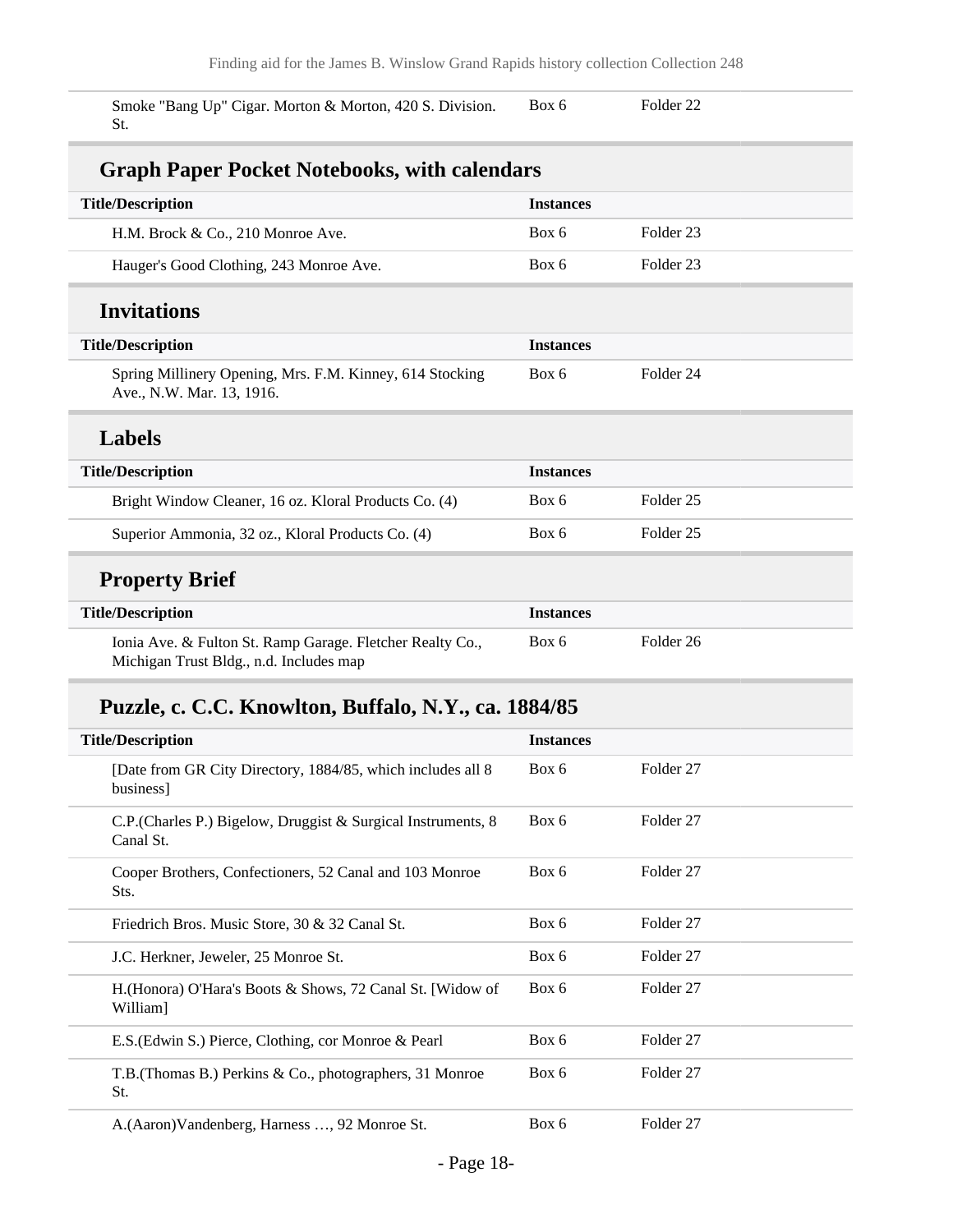| <b>Title/Description</b>                                                                                             | <b>Instances</b> |
|----------------------------------------------------------------------------------------------------------------------|------------------|
| Question Blank, with Physiology Chart on opposite side                                                               | Box 4            |
| Flyer. Letters from one Day's Mail; Now Judge For Yourself.                                                          | Box 4            |
| Flyer. Pills or Drugs Never Made Muscles or Rebuilt Tissues<br>and fibres                                            | Box 4            |
| Flyer. Stop! Spending Your Money for worthless Treatments<br>.                                                       | Box 4            |
| Flyer. We Appear to Your Common Reason                                                                               | Box 4            |
| Flyer. Nature gives You a Warning  a Thirty Day trial                                                                | Box 4            |
| Trial Sale Agreement  Thirty Day                                                                                     | Box 4            |
| Sales Letter. Will This Letter Convince You? Jan. 9, 1925.                                                           | Box 4            |
| Letter, on Roche Electric Hygienic Machine letterhead. To<br>Mr. R.G. Bailey, Forkton, Ky. Oct. 3, 1927. From Roche. | Box 4            |
| Original mailing envelop. Oct. 3, 1927. Addressed to Mr. R.G.<br>Railey [sic, Bailey]                                | Box 4            |

## **Roche Electric Hygienic Machine set [Found with scrapbook]**

## **Sharpener**

| <b>Title/Description</b>          | <i>Instances</i> |           |
|-----------------------------------|------------------|-----------|
| Magic Sharpener, Knol, The Tailor | Box 6            | Folder 28 |

## **Tags**

| <b>Title/Description</b>                                                  | <b>Instances</b> |           |
|---------------------------------------------------------------------------|------------------|-----------|
| American Seating Co., 28th Annual Picnic, Jenison Park, June<br>20. 1925. | Box 6            | Folder 29 |
| Michigan Order Work Furniture co., 286 Canal St.                          | Box 6            | Folder 29 |
| James Mol, Building material & feed, 447-449 W. Leonard St.               | Box 6            | Folder 29 |
| Stadt Hardware Co., 317-319 W. Leonard St. Fletcher<br>Wringers.          | Box 6            | Folder 29 |
| P. Vesser, 1113 W. Leonard St.                                            | Box 6            | Folder 29 |
| Testimonial. EQ Surfacer. To M.B. Church.                                 | Box 6            | Folder 30 |

# **Theater Programs**

## **Ramona Theater or Theatre, Reeds Lake.**

**Title/Description Instances**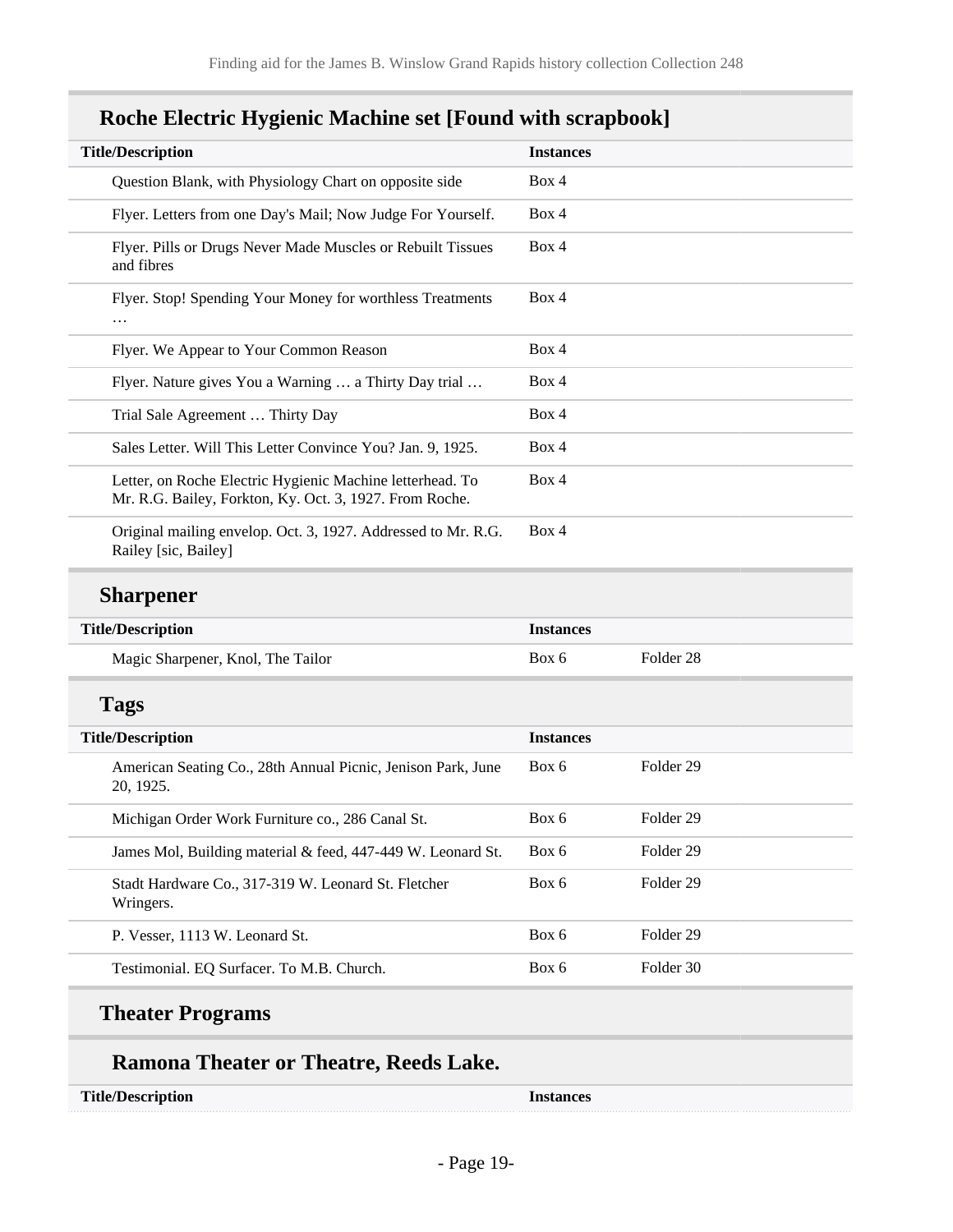| Green cover w theater image, drama masks, 40 pgs. Of ads,<br>n.d.                           | Box 6            | Folder 33 |
|---------------------------------------------------------------------------------------------|------------------|-----------|
| Orange cover w Native Americans & sun                                                       | Box 6            | Folder 33 |
| Green cover art by George A. Faul                                                           | Box 6            | Folder 33 |
| Lake scene, with woman in foreground with "Ramona"<br>canoe.                                | Box 6            | Folder 33 |
| Regent: a Butterfield Theatre / Kalamazoo Publ. Co. The<br>Best People. N.d.                | Box 6            | Folder 34 |
| Rialto Theatre, 312 Monroe Ave. Grand Opening flyer, Nov.<br>no year.                       | Box 6            | Folder 35 |
| <b>Powers Theatre</b>                                                                       |                  |           |
| <b>Title/Description</b>                                                                    | <b>Instances</b> |           |
| Grounds for Divorce, Apr. no year. Includes general floor<br>plan layout inside back cover. | Box 6            | Folder 32 |
| <b>Grand Rapids Civic Theatre</b>                                                           |                  |           |
| <b>Title/Description</b>                                                                    | <b>Instances</b> |           |
| Billy Budd, Apr. 15-23, 1955                                                                | Box 6            | Folder 31 |
| [General Guide] 1926-1945                                                                   | Box 6            | Folder 31 |
| Green Grow the Lilacs, 1944-45 Season                                                       | Box 6            | Folder 31 |
| <b>Ticket &amp; Coupons</b>                                                                 |                  |           |
| <b>Title/Description</b>                                                                    | <b>Instances</b> |           |
| Mrs. C. Beukema, Dry Goods and Notions.                                                     | Box 6            | Folder 36 |
| R.C. Hager Tea Co., 542 Walnut St., N.E.                                                    | Box 6            | Folder 36 |
| Hesselink's Photo Studio. Big Postcard Offer (2)                                            | Box 6            | Folder 36 |
| Hesselink's Photo Studio. Extra Special Offer                                               | Box 6            | Folder 36 |
| A. Huisman, Boots, Shoes & Rubbers, 32 Burton Ave. at<br>Godfrey.                           | Box 6            | Folder 36 |
| J.D. Le Febre, Groceries & Dry Goods, 347 Alpine Ave.                                       | Box 6            | Folder 36 |
| L. Maas Department Store, 900 Prospect Ave., N.E.                                           | Box 6            | Folder 36 |
| Monarch Shoe Store, 57 W. Leonard St.                                                       | Box 6            | Folder 36 |
| Harry Newman, 104 Canal St.                                                                 | Box 6            | Folder 36 |
| J. Postema, Groceries, 346 W. Leonard St.                                                   | Box 6            | Folder 36 |
| J. Renis Pool Room, 511 Leonard St.                                                         | Box 6            | Folder 36 |
| Sonneveldt Bros. Baking Co. Rival Bread.                                                    | Box 6            | Folder 36 |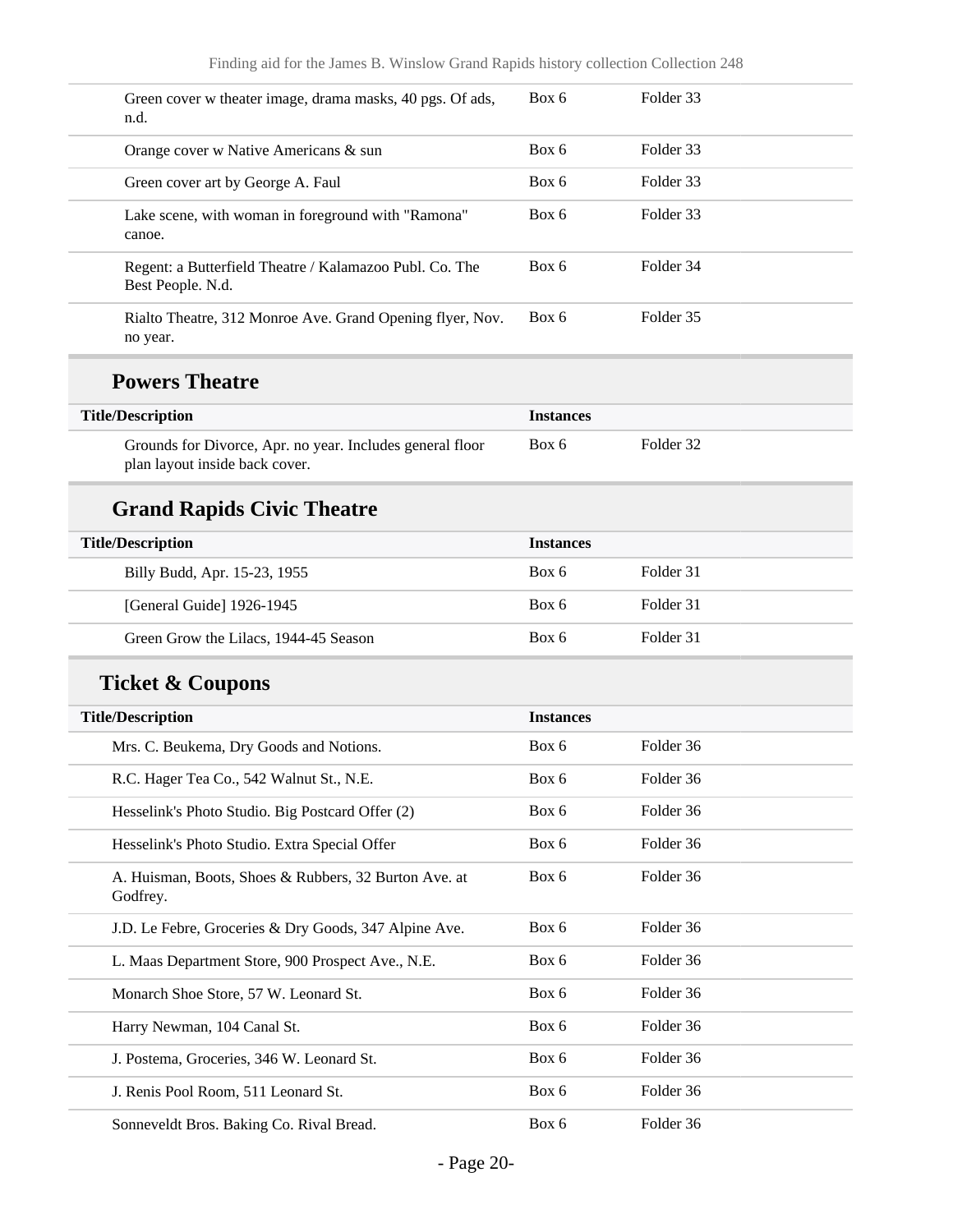| Box 6<br>Folder 36<br>Albert G. Steketee, Prescription Druggist, W. Leonard St. &<br>Turner Ave.<br>Folder 36<br>Box 6<br>J.L. Thompson, Wealthy Car Barn Lunch Room<br>Folder 36<br>Box 6<br>Geo. T. Tilma, Grocers , 324 W. Leonard St., at Alpine<br>Ave.<br>Box 6<br>Folder 36<br>Official U.S. Govt. War Films Showing. Jan. 14, no year<br>Folder 36<br>Box 6<br>John Van Der Ley, Groceries, 808 Godfrey Ave.<br>Folder 36<br>Box 6<br>L.M. Van Der Veen, Meats, 552 W. Leonard St. |  |  |
|--------------------------------------------------------------------------------------------------------------------------------------------------------------------------------------------------------------------------------------------------------------------------------------------------------------------------------------------------------------------------------------------------------------------------------------------------------------------------------------------|--|--|
|                                                                                                                                                                                                                                                                                                                                                                                                                                                                                            |  |  |
|                                                                                                                                                                                                                                                                                                                                                                                                                                                                                            |  |  |
|                                                                                                                                                                                                                                                                                                                                                                                                                                                                                            |  |  |
|                                                                                                                                                                                                                                                                                                                                                                                                                                                                                            |  |  |
|                                                                                                                                                                                                                                                                                                                                                                                                                                                                                            |  |  |
|                                                                                                                                                                                                                                                                                                                                                                                                                                                                                            |  |  |

## **Wedding Ephemera**

| <b>Title/Description</b>                                                      | <b>Instances</b> |           |
|-------------------------------------------------------------------------------|------------------|-----------|
| Congratulations card from Henry Smith Floral Co., 74 Ionia<br>Ave. at Monroe. | Box 6            | Folder 37 |
| Wurzburg Directory of Special Services flyer.                                 | Box 6            | Folder 37 |
| Wurzburg's Bridge Portrait Studio coupon.                                     | Box 6            | Folder 37 |

## <span id="page-20-0"></span>**Subseries D. Business Publications**

| <b>Title/Description</b>                                                          | <b>Instances</b> |             |
|-----------------------------------------------------------------------------------|------------------|-------------|
| American Seater, v. 7, no. 3, Mar. 1943. [serial]                                 | Box 6            | Folder 38   |
| Consumers Ice Co. Ice Cold Dainties [Cookbook]                                    | Box 6            | Folder 39   |
| The Electro-Chaise. Church Balance-Gear Co. [Furniture Trade]<br>Catalogs]        | Box 6            | Folder 40   |
| Grand Rapids Progress / GR Assoc. of Commerce. v.2, no. 8,<br>Aug. 1913. [serial] | Box 6            | Folder 41   |
| It's a Kelvinator in 1940. [Trade Catalog] 2002.018 3/4/2002.                     | Box 6            | Folder 41.5 |
| Waters Building, Classified Directory. n.d.                                       | Box 6            | Folder 42   |

#### **^** [Return to Table of Contents](#page-1-0)

# <span id="page-20-1"></span>**Series IV. General Documents & Ephemera.**

# <span id="page-20-2"></span>**Subseries A. Correspondence**

| <b>Title/Description</b>                                                                                                                                                                   | <b>Instances</b> |
|--------------------------------------------------------------------------------------------------------------------------------------------------------------------------------------------|------------------|
| 2 envelops, to Miss Anna Hiller. The Morton. Apr. & June 1916.<br>+ 1 letter from Alex.                                                                                                    | Box 6            |
| Fourth National Bank. Certificate of Protest. Cyrus P. Watson. +<br>Check/Bill, Jan. 31, 1889. Paid to L.K. Bishop, signed Cyrus P.<br>Watson. Letterhead for Fletcher & Wanty, Attorneys. | Box 6            |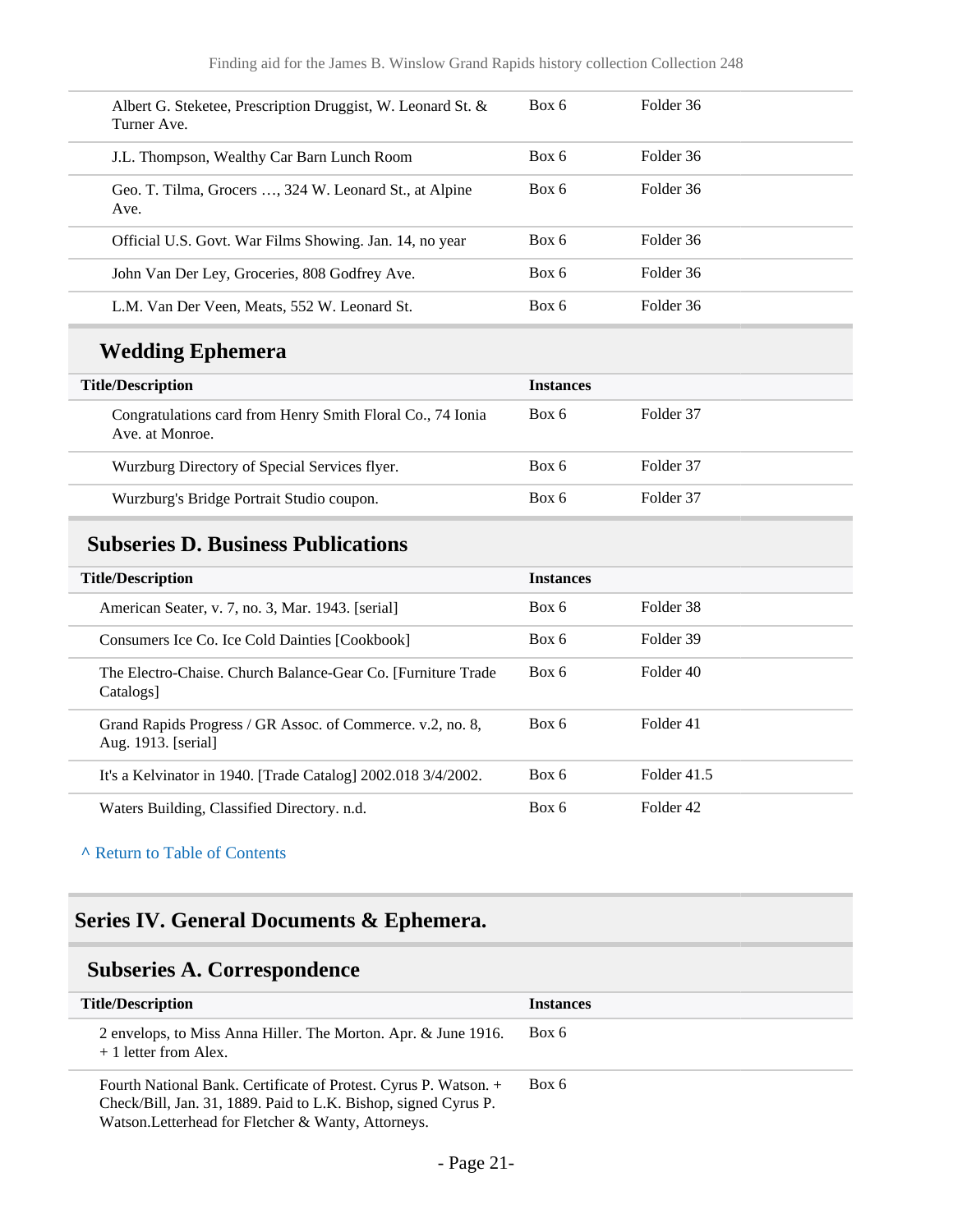| Kent County Jail. Memo. Irving Woodworth, sheriff. July 27,<br>1896. To C.B. LaClear, Agent, Sand Lake. Signed Charles T.<br>Bailey.                                                                                  | Box 6 | Folder <sub>7</sub> |
|-----------------------------------------------------------------------------------------------------------------------------------------------------------------------------------------------------------------------|-------|---------------------|
| Letter. From F.L. Peck, to his niece Miss Sarah E. Brunson?<br>Clinton Co., Mich. Aug. 29, ?[1864?] RE: not going to the army<br>yet. [Civil War?]                                                                    | Box 6 |                     |
| St. Francis Xavier Church, 250 Brown St. S.E. Envelop only.<br>Has partial image of church.                                                                                                                           | Box 6 | Folder <sub>7</sub> |
| Letter. To Mrs. Dudley E. Waters. From Tunis Johnson, Office<br>of the Mayor, Oct. 10, 1936. RE: Her appointment as member<br>of the Honorary Committee to welcome President Franklin D.<br>Roosevelt, Oct. 15, 1936. | Box 1 | Folder 9            |

# <span id="page-21-0"></span>**Subseries B. Ephemera**

### **Certificates**

| <b>Title/Description</b>                                                                                         | <b>Instances</b> |           |
|------------------------------------------------------------------------------------------------------------------|------------------|-----------|
| Grand Rapids Public Schools. For Blanche E. Starr, in Time,<br>Tune, Memory, Ear & Sight Singing. Nov. 22, 1895. | Box 1            | Folder 10 |

### **Church Bulletins**

| <b>Title/Description</b>                                                         | <b>Instances</b> |           |
|----------------------------------------------------------------------------------|------------------|-----------|
| Fountain Street Baptist Church, Feb. 9, 1902.                                    | Box 1            | Folder 19 |
| Smith Memorial Church, Cor. Wealthy Ave. & Finney St.<br>Prospectus, [1898-1899] | Box 1            | Folder 19 |

## **Club Documents**

| <b>Title/Description</b>                                                                 | <b>Instances</b> |           |  |
|------------------------------------------------------------------------------------------|------------------|-----------|--|
| Lakeside Club. Invitation/Program. June 2, 1899.                                         | Box 1            | Folder 11 |  |
| Palestine Shrine No. 1. Oct. 1, 1921. Meeting Reminder<br>Postcard. To: Mrs. Emma Burns. | Box 1            | Folder 11 |  |

# **Dance Programs/Cards**

| <b>Title/Description</b> |                                                          | <b>Instances</b> |           |
|--------------------------|----------------------------------------------------------|------------------|-----------|
|                          | Fireman's Dance, Workingmen's Hall, Oct. 13, 1885. Dance | Box 1            | Folder 20 |
|                          | Card.                                                    |                  |           |

# **Flyers**

| <b>Title/Description</b> |                                                           | <b>Instances</b> |           |
|--------------------------|-----------------------------------------------------------|------------------|-----------|
|                          | Buffalo Bill's Wild West, combined with Pawnee Bill's Far | Box 1            | Folder 12 |
|                          | East : an educational exhibition.                         |                  |           |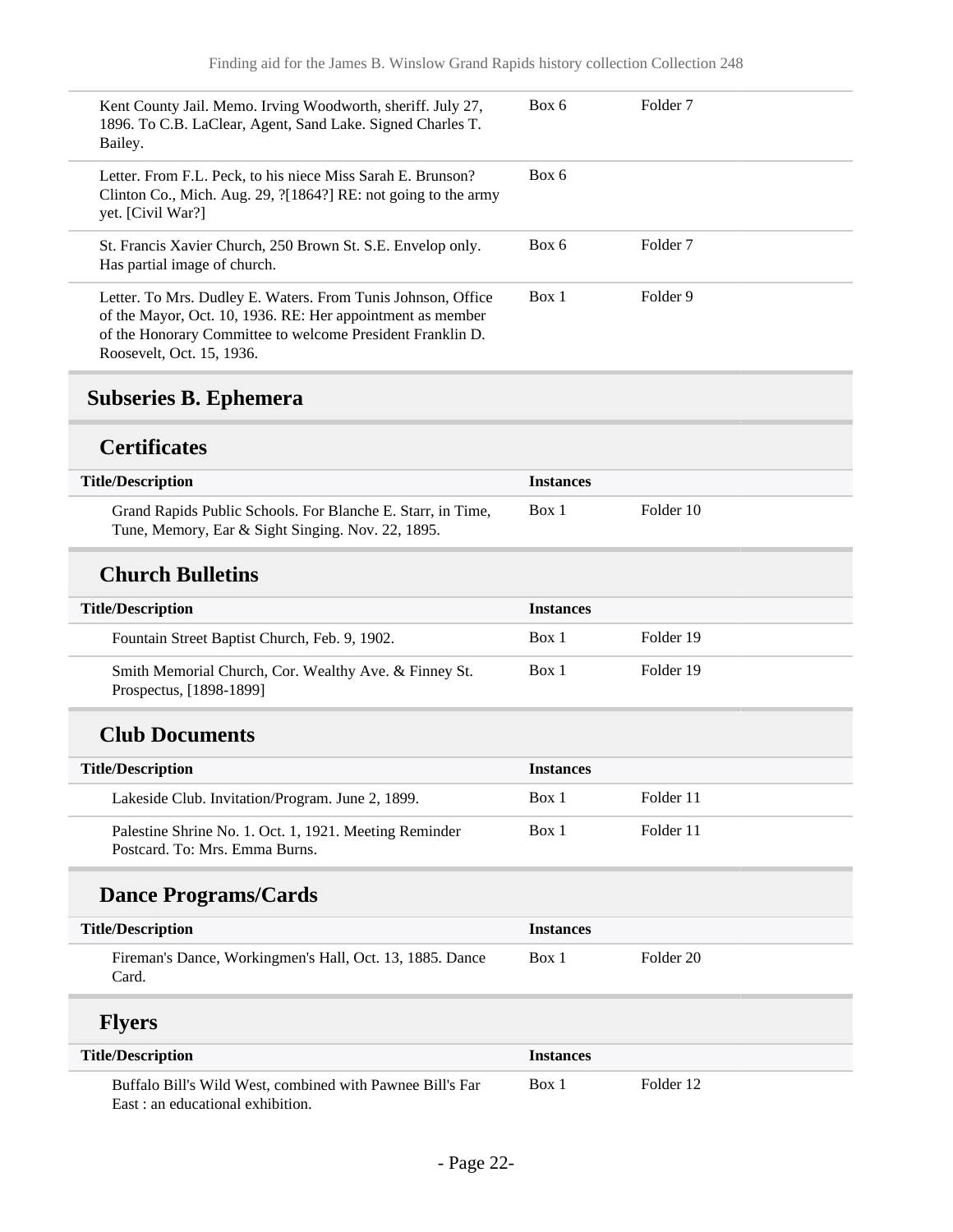### **Grand Rapids High School**

| <b>Title/Description</b>                                                                                                 | <b>Instances</b> |                      |
|--------------------------------------------------------------------------------------------------------------------------|------------------|----------------------|
| Class of 1892, June 17, 1892. List of Members $\&$ Officers                                                              | Box 1            | Folder <sub>22</sub> |
| Class of 1892. First Semi-Annual Reunion, Dec. 30, 1892.<br>With Menu.                                                   | Box 1            | Folder <sub>22</sub> |
| 44th Annual Graduating Exercises, June 20, 1906                                                                          | Box 1            | Folder <sub>22</sub> |
| South High School vs. Creston High School. Football, Oct. 13,<br>1945. Includes Coca Cola Ad & illustrated hand signals. | Box 1            | Folder <sub>23</sub> |
| <b>Invitations</b>                                                                                                       |                  |                      |
| <b>Title/Description</b>                                                                                                 | <b>Instances</b> |                      |
| Ball. Grand Prize Masquerade Ball, Sons of Lithuania<br>Lyceum, Hamilton Ave., N.W., Feb. 16, 1915.                      | Box 1            | Folder 13            |
|                                                                                                                          |                  |                      |
| Lecture. Illustrated Lecture on Louisiana / T.P. Nisbett, Proos<br>Bldg, 672 W. Leonard St., cor. Davis Ave.             | Box 1            | Folder 13            |

### **Masonic Lodge**

| <b>Title/Description</b>                              | <b>Instances</b> |            |
|-------------------------------------------------------|------------------|------------|
| Clippings accompanying the paper                      | Box 1            | Folder 36A |
| <b>Related Materials:</b><br><b>Related Materials</b> |                  |            |

Photos, accompanying the paper, see Box 8 folder 2.

## **Meeting Programs. Masonic. Grand Commandary, Knights Templar of Michigan. Annual Conclave. DeMolai Commandery No. 5 of Grand Rapids host.**

| <b>Title/Description</b>                             | <b>Instances</b> |           |
|------------------------------------------------------|------------------|-----------|
| 82nd, June 1938. 2002.018                            | Box 10           | Folder 1  |
| 90th, June 1946. 2002.018                            | Box 10           | Folder 2  |
| <b>Membership Cards</b>                              |                  |           |
| <b>Title/Description</b>                             | <b>Instances</b> |           |
| Boy Scouts of America. Leon L. Quay. Setp. 29, 1931. | Box 1            | Folder 14 |
| Manhattan Athletic Club, 1917.                       | Box 1            | Folder 14 |

### **Miscellaneous ephemera**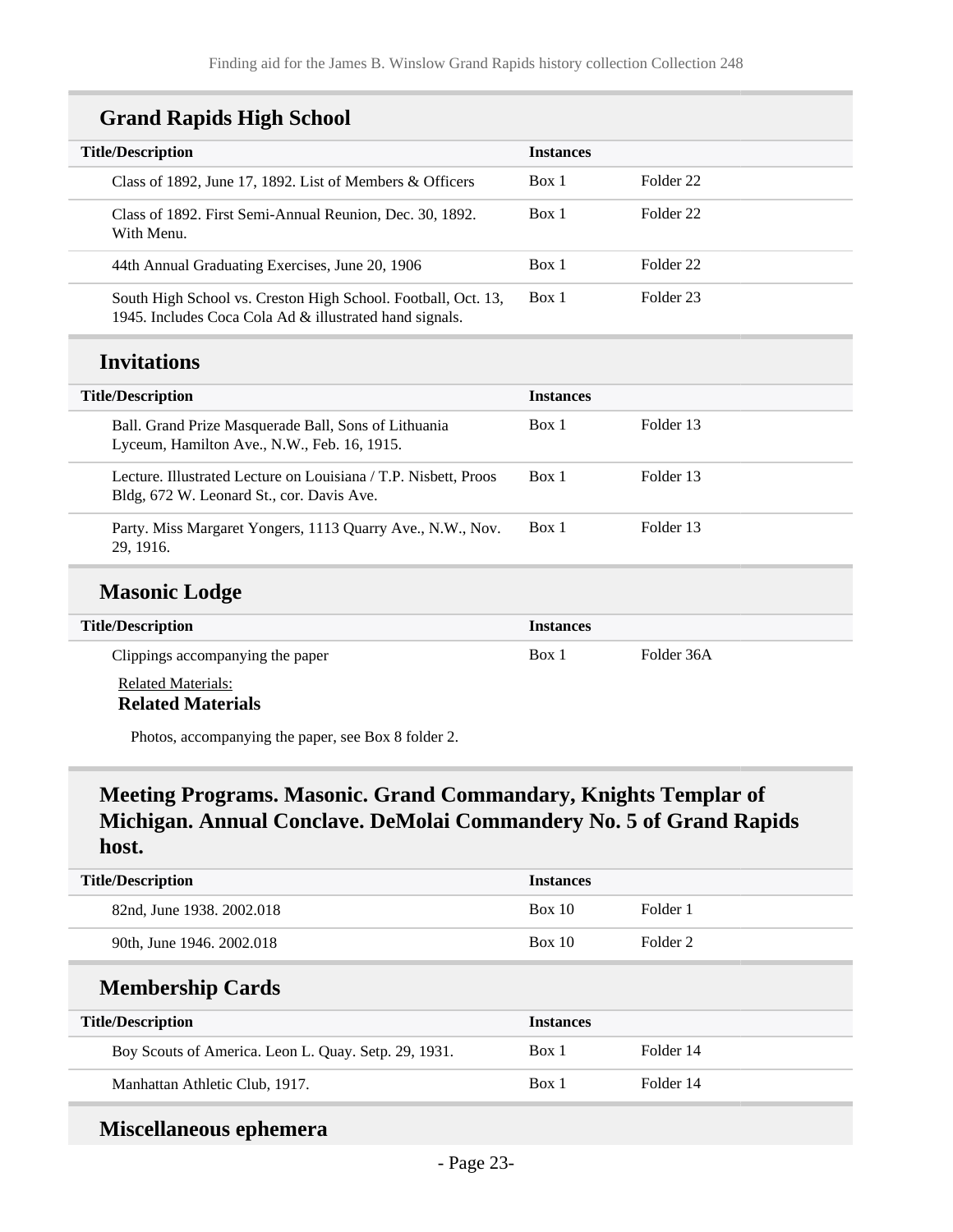| <b>Title/Description</b>                                                             | <b>Instances</b> |           |
|--------------------------------------------------------------------------------------|------------------|-----------|
| Library Book paging ticket?                                                          | Box 1            | Folder 16 |
| Treasurer's Quarterly Report blank form. Broadway Ave.<br>Christian Reformed Church. | Box 1            | Folder 16 |
| <b>Postcards</b>                                                                     |                  |           |
| <b>Title/Description</b>                                                             | <b>Instances</b> |           |
| Souvenir Folder Postcard packet including:                                           | Box 1            | Folder 17 |
| Fountain St. Baptist Church                                                          | Box 1            | Folder 17 |
| Ryerson Public Library                                                               | Box 1            | Folder 17 |
| Garfield Fletcher Park Playground & Club House                                       | Box 1            | Folder 17 |
| Lower Monroe Ave. & Pantlind Hotel                                                   | Box 1            | Folder 17 |
| [Old] Union Depot                                                                    | Box 1            | Folder 17 |
| Upper Monroe Ave.                                                                    | Box 1            | Folder 17 |
| O-Wash-Ta-Nong Club, Reed lake                                                       | Box 1            | Folder 17 |
| Derby Racer, Ramona Park                                                             | Box 1            | Folder 17 |
| Park Congregational Church                                                           | Box 1            | Folder 17 |
| Y.M.C.A. Building                                                                    | Box 1            | Folder 17 |
| <b>Blodgett Memorial Hospital</b>                                                    | Box 1            | Folder 17 |
| South High School                                                                    | Box 1            | Folder 17 |
| Michigan soldiers' Home                                                              | Box 1            | Folder 17 |
| Lindquist Co.,                                                                       | Box 1            | Folder 17 |
| Michigan Trust Co.                                                                   | Box 1            | Folder 17 |
| Herpolsheimer Co.                                                                    | Box 1            | Folder 17 |
| <b>Grand Rapids Saving Bank</b>                                                      | Box 1            | Folder 17 |
| Baxter Laundry Co.                                                                   | Box 1            | Folder 17 |
| Imperial Furniture Co.                                                               | Box 1            | Folder 17 |
| Grand Rapids Chair co.                                                               | Box 1            | Folder 17 |
| <b>Programs/Menus</b>                                                                |                  |           |
| <b>Title/Description</b>                                                             | <b>Instances</b> |           |
| American Republican College League, 4th Annual Banquet.                              | Box 1            | Folder 15 |

Grand Rapids High School Alumni, Midwinter Banquet, The New Livingston, Jan. 4, 1893.

Lockerby Hall, Apr. 5, 1895.

Box 1 Folder 15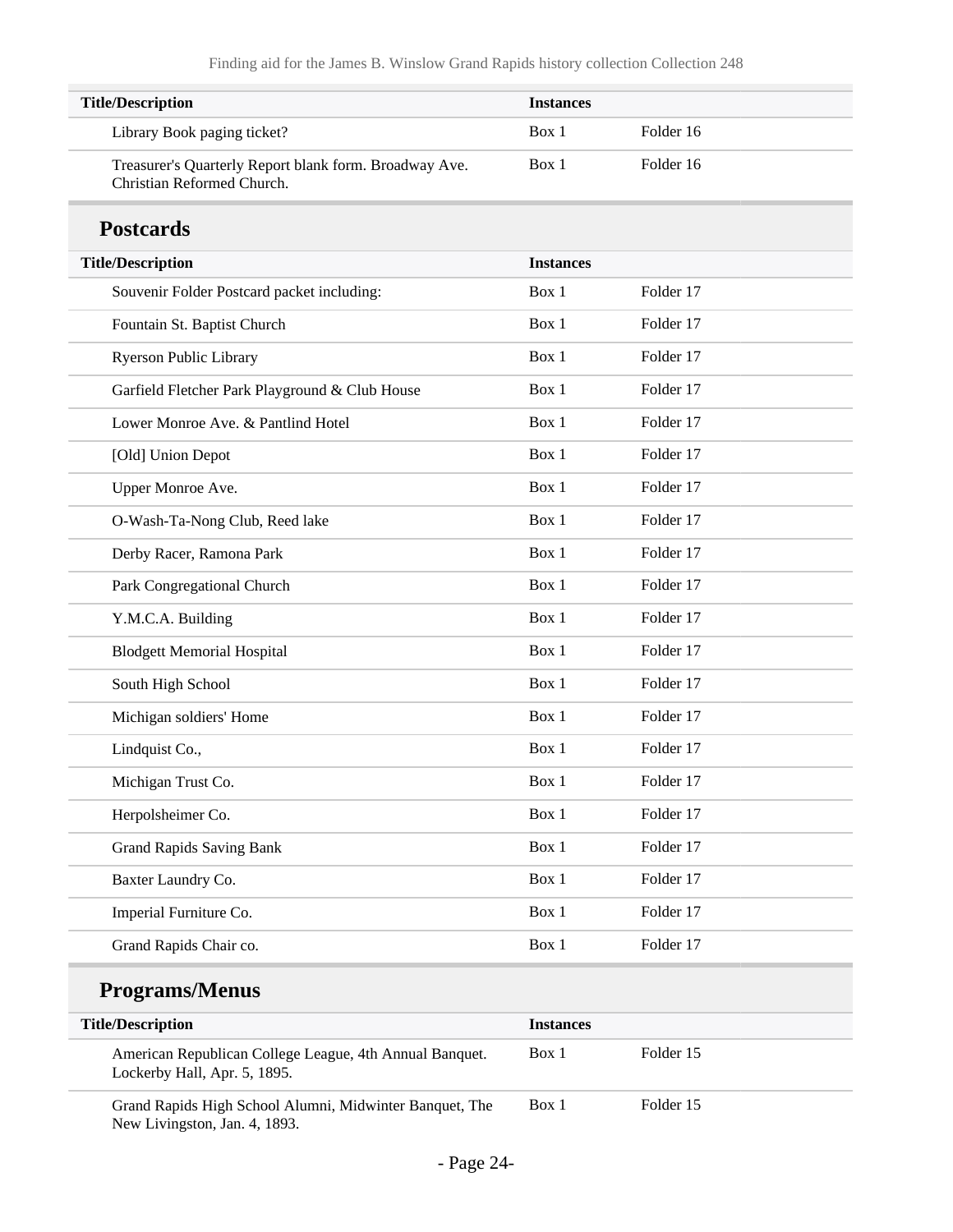| Michigan Rural Letter Carriers Banquet, July 9, 1941.<br>Pantlind Hotel.                                                                                                                                                                                            | Box 1 | Folder 15            |  |
|---------------------------------------------------------------------------------------------------------------------------------------------------------------------------------------------------------------------------------------------------------------------|-------|----------------------|--|
| Complimentary dinner to Thomas J. O'Brien, U.S. Minister to<br>Denmark. Apr. 22, 1905. Hotel Pantlind.                                                                                                                                                              | Box 1 | Folder 15            |  |
| Sweet's Hotel, Aug. 8, 1880.                                                                                                                                                                                                                                        | Box 1 | Folder 15            |  |
| Blodgett Memorial Hospital. Dedication Program Booklet,<br>Mar. 31, 1916.                                                                                                                                                                                           | Box 1 | Folder 18            |  |
| <b>Scope and Contents</b>                                                                                                                                                                                                                                           |       |                      |  |
| Includes image of John Wood Blodgett, and rendering<br>of Blodgett Memorial Hospital & Marion Louise Withey<br>Home for Nurses.                                                                                                                                     |       |                      |  |
| Grand Rapids Fraternal Order of Police Circus, 2nd Annual.<br>July 8-12, 1947.                                                                                                                                                                                      | Box 1 | Folder <sub>21</sub> |  |
| <b>Scope and Contents</b>                                                                                                                                                                                                                                           |       |                      |  |
| Cover illustration by Korff. Includes images of: William<br>Johnson, Sinclair Shippy, Walter F. Weber, Albert F.<br>Scheiern, Hugh Blacklock, Jacob Van Hoff, Howard<br>Coleman, Peter Rinkevich, Frank Sullivan, Marion<br>Vestal, William B. McClaran, Robert Day |       |                      |  |

# **Publications**

| <b>Title/Description</b>                                                                                                                                      | <b>Instances</b> |                      |
|---------------------------------------------------------------------------------------------------------------------------------------------------------------|------------------|----------------------|
| American Ladies' Tailor and Dressmaker / The Assoc. [N.Y.,<br>Grand Rapids, Los Angles] No. 2, Spring, 1907.                                                  | Box 1            | Folder <sub>26</sub> |
| Detroit & Cleveland Steam Navigation Co. [Folding Travel]<br>Brochure with map], 32nd Season, Apr. 1882.                                                      | Box 1            | Folder 27            |
| Fisher Body Craftsmanship goes to War—Cover title. Dean<br>Corn-well graphic. /Fisher Body Div., General Motors Corp.,<br>1945.                               | Box 4            |                      |
| <b>General</b>                                                                                                                                                |                  |                      |
| Torn Armement by Fisher poster accompanying. Cover<br>illustration by Dean Cornwell. Found with scrapbook.                                                    |                  |                      |
| Grand Rapids Health Dept. Annual Report. 1952. "Our City's<br>Health"                                                                                         | Box 1            | Folder <sub>28</sub> |
| Grand Rapids Visitor, v. 5, no. 15, Aug. 19, 1938. [serial]                                                                                                   | Box 1            | Folder <sub>29</sub> |
| Ksiazka Pamiatkowa Zlotego Jubileuszu I Historija Parafji sw.<br>Wojciecha, 1881-1931. 20-go Wrzesnia, 1931. In Polish<br>Language of the Material: In Polish | Box 1            | Folder 30            |
| Malek School of Music. [catalog, flyer:] Members of the<br>Faculty, 1919-1920. 2002.018                                                                       | Box 1            | Folder 29.5          |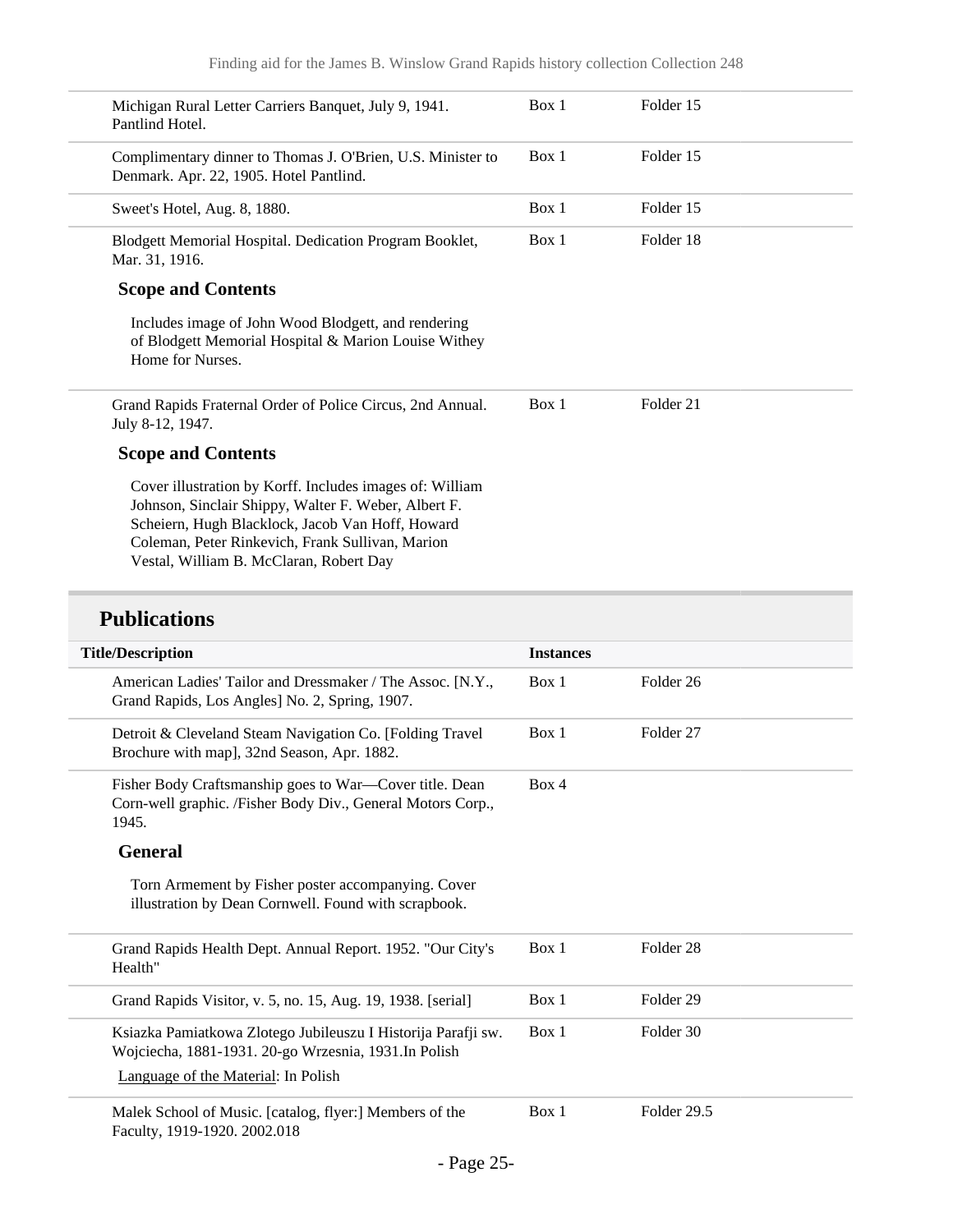| Malta Lodge. 1st Yearbook, May 31, 1912.                                                                                                                                      | Box 1            | Folder 31            |
|-------------------------------------------------------------------------------------------------------------------------------------------------------------------------------|------------------|----------------------|
| Michigan Soldiers' Home. Souvenir. N.d. [Postcard sized<br>pictorial, b/w printed photo images, in textured red buckram<br>cover, with gilt lettering] 2002.018 3/4/2002      | Box 1            | Folder 31.5          |
| Musicians Directory and Kindred Arts, 1916-1917. G.R. :<br>W.V. O'Keefe, publ.                                                                                                | Box 1            | Folder 32            |
| St. Mary's Hospital. Annual Report, 1922.                                                                                                                                     | Box 1            | Folder 33            |
| West Michigan History Notes, p. 3-4, including "Ode to<br>William Alden Smith"                                                                                                | Box 1            | Folder 34            |
| The Rise & True Story of an American singer / by Fritz<br>Zanstrop. N.Y.: Fred. O. Renard, 1915. [No Grand Rapids<br>association?] Re: Anna Case, Metropolitan Opera Company. | Box 4            |                      |
| <b>Ration Books</b>                                                                                                                                                           |                  |                      |
| <b>Title/Description</b>                                                                                                                                                      | <b>Instances</b> |                      |
| #3 & #4 for Dena Guikema, 1347 Butler Ave. S.E.                                                                                                                               | Box 1            | Folder <sub>24</sub> |
| <b>Ribbons</b>                                                                                                                                                                |                  |                      |
| <b>Title/Description</b>                                                                                                                                                      | <b>Instances</b> |                      |
| West Michigan State Fair, First Place, Sept. 20-24, 1915.                                                                                                                     | Box 1            | Folder <sub>25</sub> |
|                                                                                                                                                                               |                  |                      |
| <b>Schedules</b>                                                                                                                                                              |                  |                      |
| <b>Title/Description</b>                                                                                                                                                      | <b>Instances</b> |                      |
| Central High School Basketball Schedule, 1923-1924 /<br>Compliments The Goodfellowship Club. 2002.018 "Norma<br>Thomas".                                                      | Box 1            | Folder 16            |
| <b>Scrapbook</b>                                                                                                                                                              |                  |                      |
| <b>Title/Description</b>                                                                                                                                                      | <b>Instances</b> |                      |
| Scrapbook                                                                                                                                                                     | Box 4            |                      |
| <b>Separated Materials:</b><br><b>Separated Materials</b>                                                                                                                     |                  |                      |

**Title/Description Instances**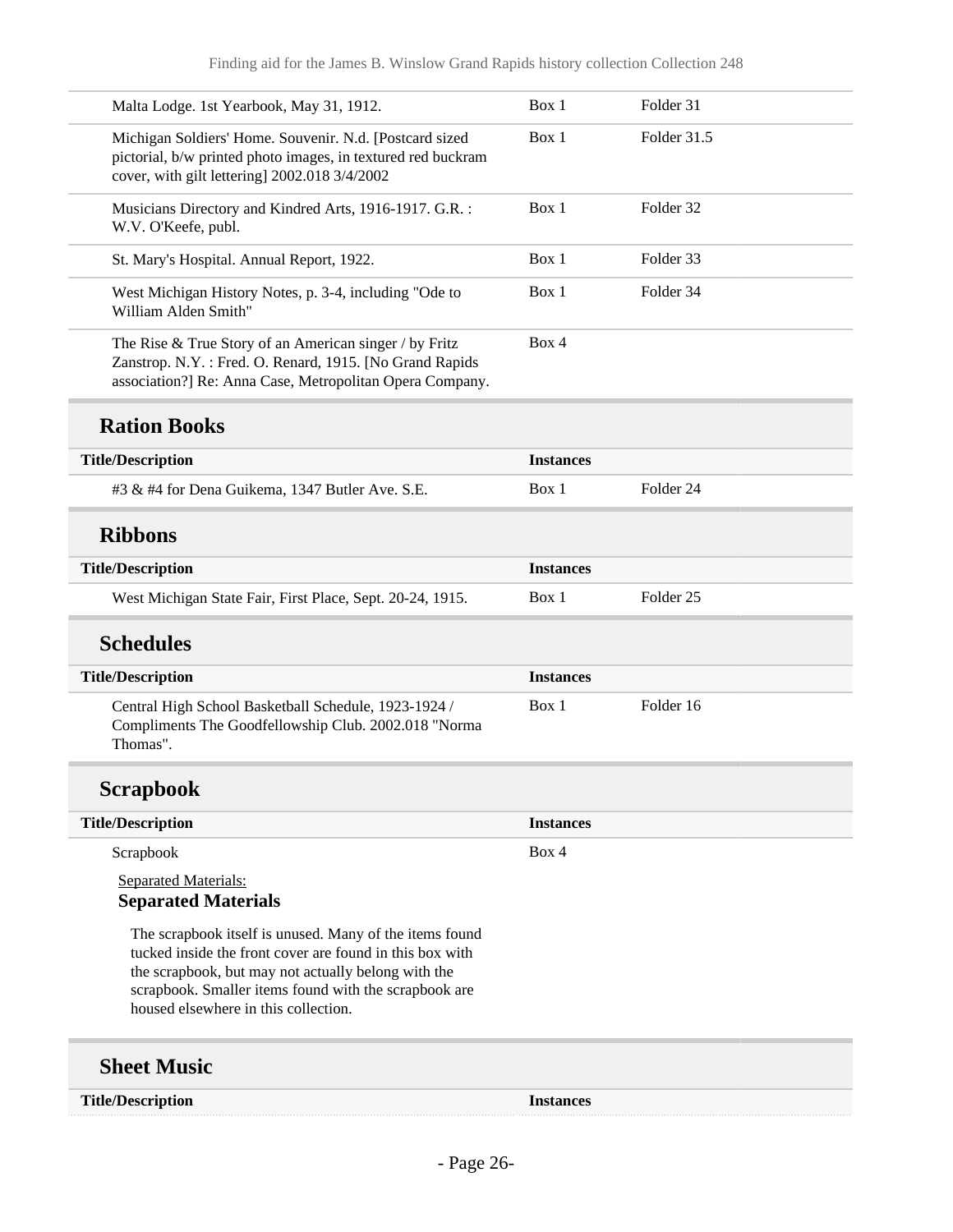Under the Train : a beautiful pathetic song written from life / by a Victim of the Paris Tragedy / J.W. Post, author & composer. Saranac, MI: J.W. Post Music House, c. 1904. 2001.069B

Box 4

### **Student Paper**

| $\cdots$ where $\cdots$                                                                                                                                 |                  |           |  |
|---------------------------------------------------------------------------------------------------------------------------------------------------------|------------------|-----------|--|
| <b>Title/Description</b>                                                                                                                                | <b>Instances</b> |           |  |
| The George L. Young Building: an architectural biography /<br>[Susan Poll, History of Art 499, Prof. Eaton, Nov. 17, 1971.]<br>RE: Bishop Furniture Co. | Box 1            | Folder 36 |  |
| <b>Tickets</b>                                                                                                                                          |                  |           |  |
| <b>Title/Description</b>                                                                                                                                | <b>Instances</b> |           |  |
| West Michigan Fair, G.R. Sept. 10-14, 1928. Season Pass.<br>Concessions, #1222 2002.018                                                                 | Box 1            | Folder 16 |  |
| <b>Time Tables</b>                                                                                                                                      |                  |           |  |
| <b>Title/Description</b>                                                                                                                                | <b>Instances</b> |           |  |
| Greyhound Bus time tables, January 6 and June 24, 1971                                                                                                  | Box 6            | folder 43 |  |
| Indian Trails System time tables, September 8, 1966 and<br>January 6, 1971                                                                              | Box 6            | folder 44 |  |
| <b>Women's Clubs</b>                                                                                                                                    |                  |           |  |
| <b>Title/Description</b>                                                                                                                                | <b>Instances</b> |           |  |
| Grand Rapids Woman's Club. Announcements. 1908-1909.<br>[with advertising]                                                                              | Box 1            | Folder 35 |  |

| [with advertising]                                   |       |           |  |
|------------------------------------------------------|-------|-----------|--|
| Ladies Literary Club. Announcements. 1921-1922.      | Box 1 | Folder 35 |  |
| South End Ladies' Literary Club. Constitution.       | Box 1 | Folder 35 |  |
| Valley City Literary Club. Club Calendar, 1899-1900. | Box 1 | Folder 35 |  |

#### **^** [Return to Table of Contents](#page-1-0)

### <span id="page-26-0"></span>**Series V. Images**

Related Materials: **Related Materials**

Railroading images are listed in the Railroading series.

## <span id="page-26-1"></span>**Subseries A. Photographs, Original.**

#### **Title/Description Instances**

Photograph album.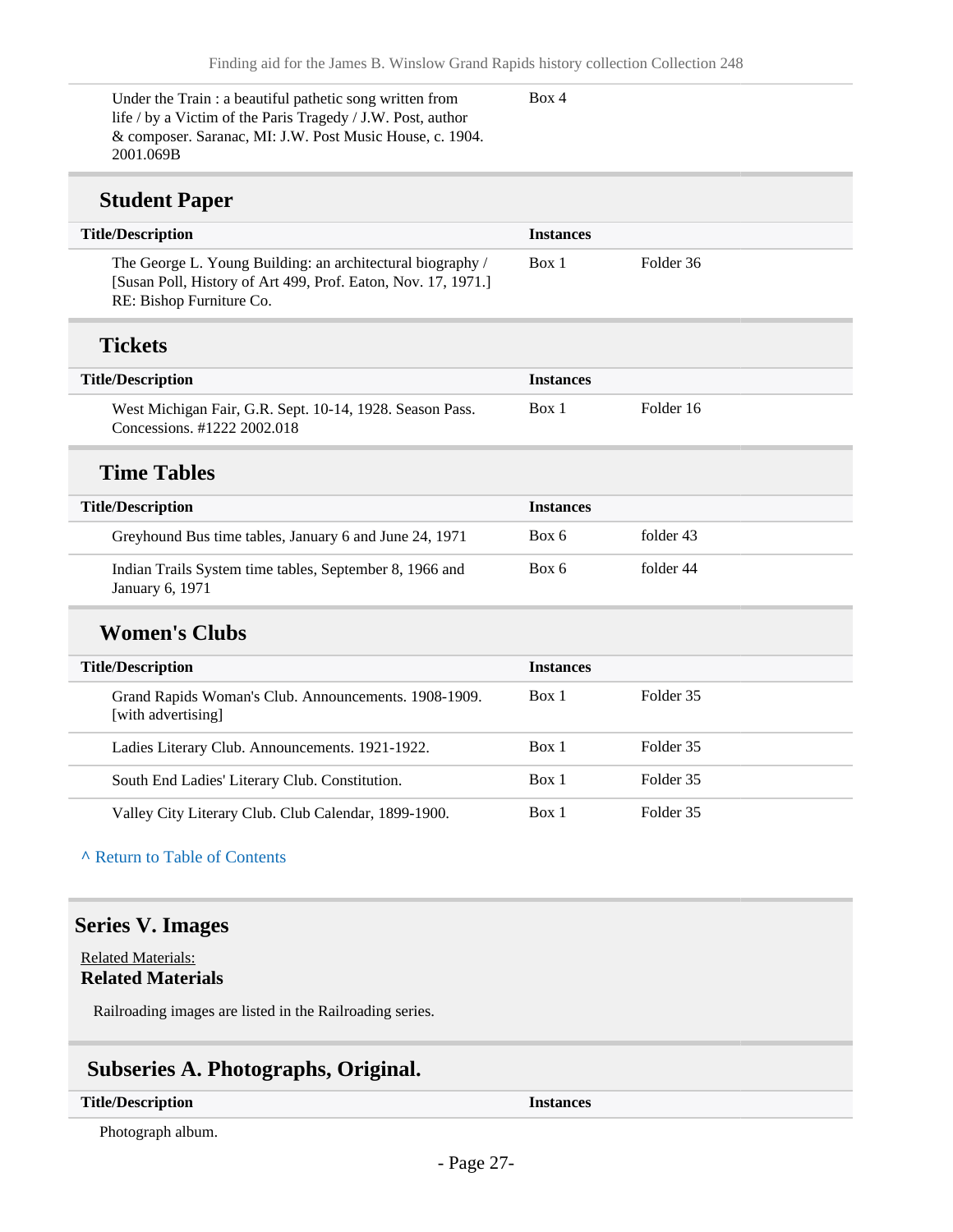#### **Scope and Contents**

Box 7 Folder 12

Personal travel & recreation, including ship, plane, auto, picnics, Newsboys? Swimming, Reeds Lake

### **Identified**

| <b>Instances</b> |                     |
|------------------|---------------------|
| Box 8            | Folder 1            |
| Box 8            | Folder <sub>2</sub> |
|                  |                     |
|                  |                     |
| Box 8            | Folder 3            |
| Box 8            | Folder 4            |
|                  |                     |
| <b>Instances</b> |                     |
| Box 8            | Folder 5            |
| Box 8            | Folder 5            |
| Box 8            | Folder 5            |
| Box 8            | Folder 5            |
| Box 8            | Folder 5.5          |
| Box 8            | Folder 6            |
| Box 8            | Folder <sub>7</sub> |
|                  |                     |
| <b>Instances</b> |                     |
| Box 8            | Folder <sub>8</sub> |
|                  |                     |

Fire Men (2) Box 8 Folder 8

Fire Engine, horse drawn Box 8 Folder 8

## **Flood, 1904? (4)**

| <b>Title/Description</b> | nstances |
|--------------------------|----------|
|                          |          |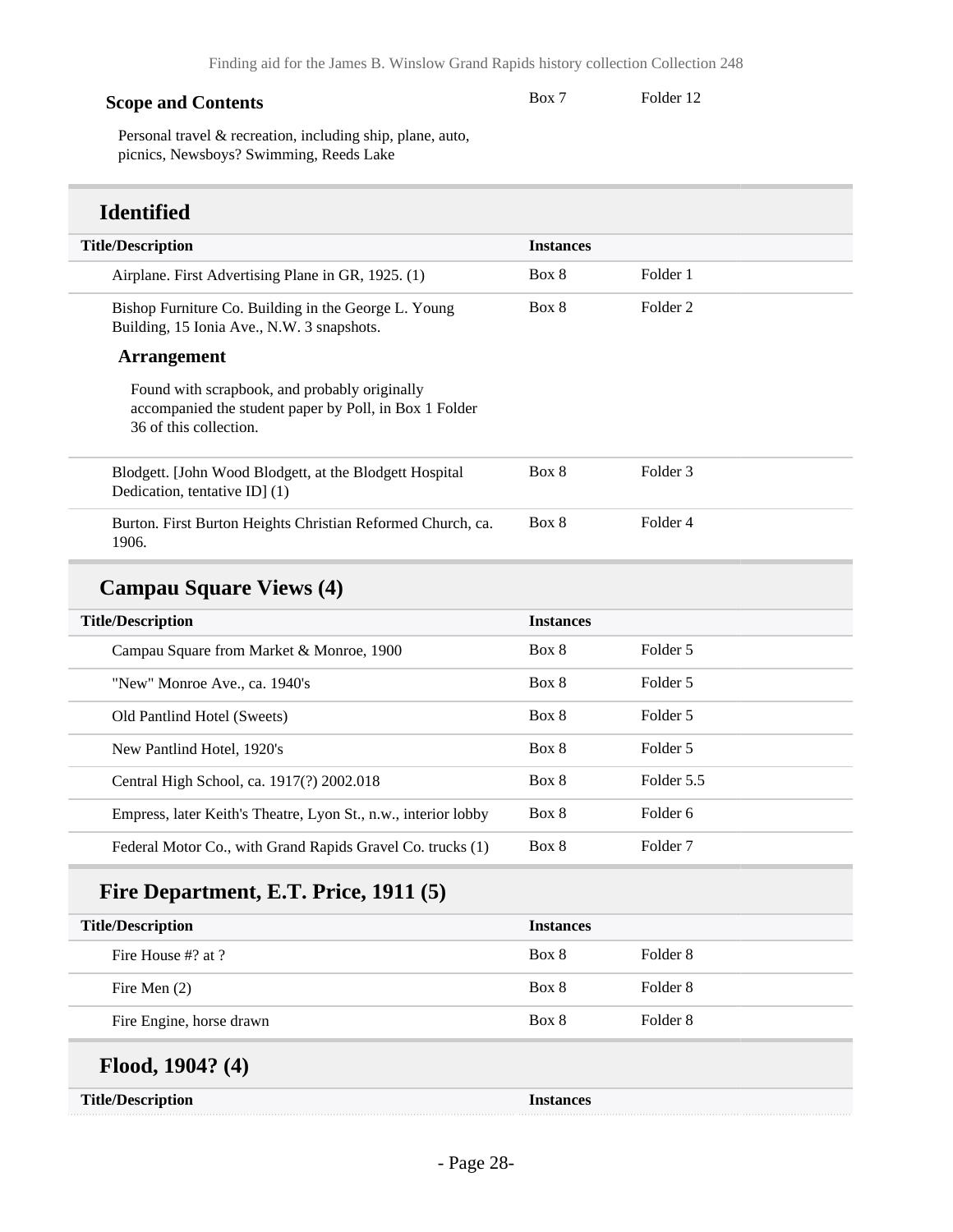| North Park Country Club & the Grand River (2)                                                                                                                             | Box 8 | Folder 9    |
|---------------------------------------------------------------------------------------------------------------------------------------------------------------------------|-------|-------------|
| Street views (2)                                                                                                                                                          | Box 8 | Folder 9    |
| Friedman's Dry Goods Store, Monroe at Ottawa, (SW cor.)<br>Before & after the Fire, July 1901. 2001.069 (4)                                                               | Box 8 | Folder 10   |
| N. & M. Friedman, n.d., before 1901. Streetscape with<br>neighboring buildings.                                                                                           | Box 5 |             |
| Gas explosion, 1000 block, Grandville Ave., S.W. Feb. 24, 1950<br>(1)                                                                                                     | Box 8 | Folder 11   |
| Grand Rapids Newsboys "Jackies", Drum & Bugle Corps. "the<br>News". "Ozzie Kristen (Kutschinski)" pencilled at top of photo.<br>Camera Shop photo. [Found with scrapbook] | Box 4 |             |
| Grand Rapids Police near car with advertising atop, n.d. (1) See<br>also a copy photo of this image in Coll. 185-1-10 identified as<br>Automobile, Ford.                  | Box 8 | Folder 12   |
| GR Rockets, hockey team, n.d.                                                                                                                                             | Box 4 |             |
| Hess Lake, Unidentified store crew swimming/picnic, June<br>1938. (1)                                                                                                     | Box 8 | Folder 12   |
| Clay Hollister House construction photo / Myra Wonderly, Aug.<br>25, 1988. 1998.044.05                                                                                    | Box 8 | Folder 12.5 |
| Hotel Byron Bar, interior, man & child (1)                                                                                                                                | Box 8 | Folder 13   |
| Houseman Block Fire, Feb. 18, 1896. (1)                                                                                                                                   | Box 8 | Folder 14   |
| Imperial Furniture Co. Interior. Rubbing Dept. (1)                                                                                                                        | Box 8 | Folder 15   |
| W.B. Jarvis Co., Factory Management group photo, Dec. 1938<br>(1)                                                                                                         | Box 8 | Folder 16   |

# **John Ball Park(5) Walter K. Shmidt [Schmidt] photos, 1899-1901.**

| <b>Title/Description</b>                                      | <b>Instances</b> |           |
|---------------------------------------------------------------|------------------|-----------|
| Fountain, Aug. 1899                                           | Box 8            | Folder 17 |
| Lake                                                          | Box 8            | Folder 17 |
| Waterfall                                                     | Box 8            | Folder 17 |
| Sisters, Grace & Irene, Sept. 1901                            | Box 8            | Folder 17 |
| Unidentified woman on bridge, n.d.                            | Box 8            | Folder 17 |
| Kalamazoo School Teachers, 1911 [Found with scrapbook]        | Box 4            |           |
| Kern's Café, 41 Ionia Ave., N.W., Interior (1)                | Box 8            | Folder 18 |
| Lee [High School] Class Composite Photo, 1955.(1)             | Box 8            | Folder 19 |
| Dr. H.E. Locher's Drug Store, Cor. Ellsworth & Barlett (1)    | Box 8            | Folder 20 |
| Luce Block Fire, including Friedmans, during remodeling, Aug. | Box 5            |           |

18, 1901 (4)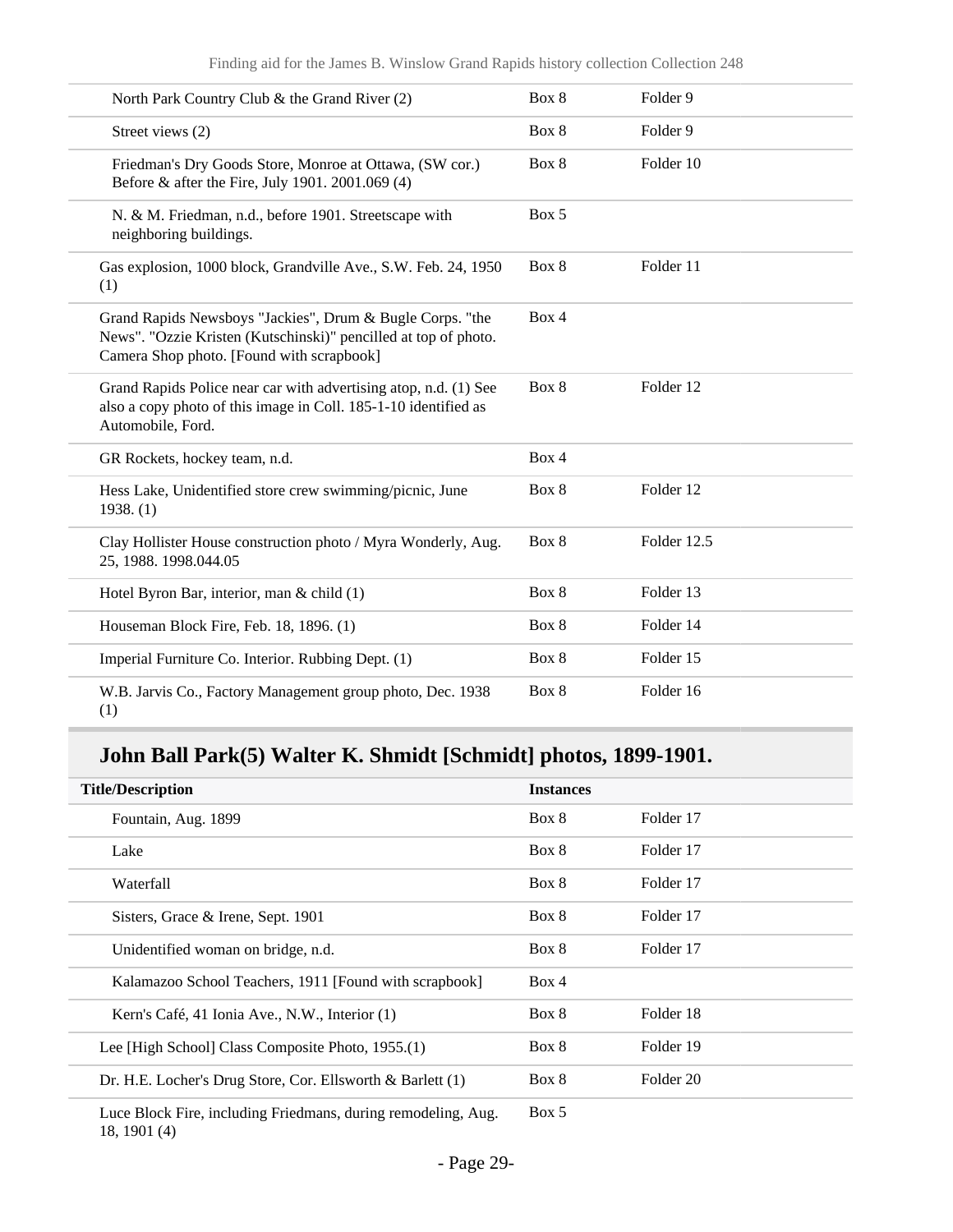#### Finding aid for the James B. Winslow Grand Rapids history collection Collection 248

| Aug. 18, 1901. Collapsing building                                                                           | Box 5 |           |  |
|--------------------------------------------------------------------------------------------------------------|-------|-----------|--|
| Macatawa. Ottawa Beach Hotel (1)                                                                             | Box 8 | Folder 21 |  |
| 35 Madison Ave., Feb. 2nd, 1910 (1)                                                                          | Box 8 | Folder 22 |  |
| Corr Meyers Beauty & Barber Shoppe, 12 E. Burton St.<br>Physical Description: Business card on back of photo | Box 8 | Folder 23 |  |
| Michigan Vapor Stove Co., 1894. Group Photo. (1)                                                             | Box 8 | Folder 24 |  |

#### **Biographical / Historical**

Later site of Bissell Carpet Sweeper co. Machine Shop.

| Monroe St. Fire $(1)$                                                                                                                                | Box 8 | Folder 25 |
|------------------------------------------------------------------------------------------------------------------------------------------------------|-------|-----------|
| Monroe at Division, ca. $1906(1)$                                                                                                                    | Box 5 |           |
| Nelson Matter Block rooftop views, ca. 1900. Including<br>Herposheimers, Wonderly Building, and other Campau Square<br>area buildings. $2001.069(3)$ | Box 5 |           |
| North Park Pavilion, on the Grand River [found with scrapbook]                                                                                       | Box 4 |           |
| North Park Pavilion, on the Grand River. "May 7, 1905<br>Opening. Lee Passmore."                                                                     | Box 8 | Folder 26 |

### **Ottawa Hotel see Macatawa**

| <b>Title/Description</b>                                                                                       |       | <b>Instances</b> |  |
|----------------------------------------------------------------------------------------------------------------|-------|------------------|--|
| Parade, with floats, on N. Monroe near Pantlind, view to SW<br>(3)                                             | Box 8 | Folder 27        |  |
| Peninsular Club, group photo, ca. 1930s. [Robinson studio]<br>photo. African Americans]                        | Box 8 | Folder 27.5      |  |
| Ramona Park, East GR "Belknap", early "Ramona" on Reeds<br>Lake, ca. 1893? (1)                                 | Box 8 | Folder 28        |  |
| Steketees? Lamp Shop, Nov. 1924 (1)                                                                            | Box 8 | Folder 29        |  |
| Veteran's Park Monument, Fulton St., July 1959                                                                 | Box 8 | Folder 30        |  |
| Waddell Mfg. Co., G.R. Frederick J. Frey. Purchased from his<br>estate sale, E. of Fuller St. S. of Mich. Ave. | Box 4 |                  |  |

#### **Walkathons**

| <b>Title/Description</b>                      | <b>Instances</b> |           |
|-----------------------------------------------|------------------|-----------|
| W.E. Tebbetts Walkathon Derby, Oct. 15, 1934. | Box 8            | Folder 31 |
| Unidentified group                            | Box 8            | Folder 31 |

## **Grandma & Grandpa Ward's House, Michigan & Diamond.**

|  | <b>Title/Description</b> |
|--|--------------------------|
|--|--------------------------|

**Title Instances**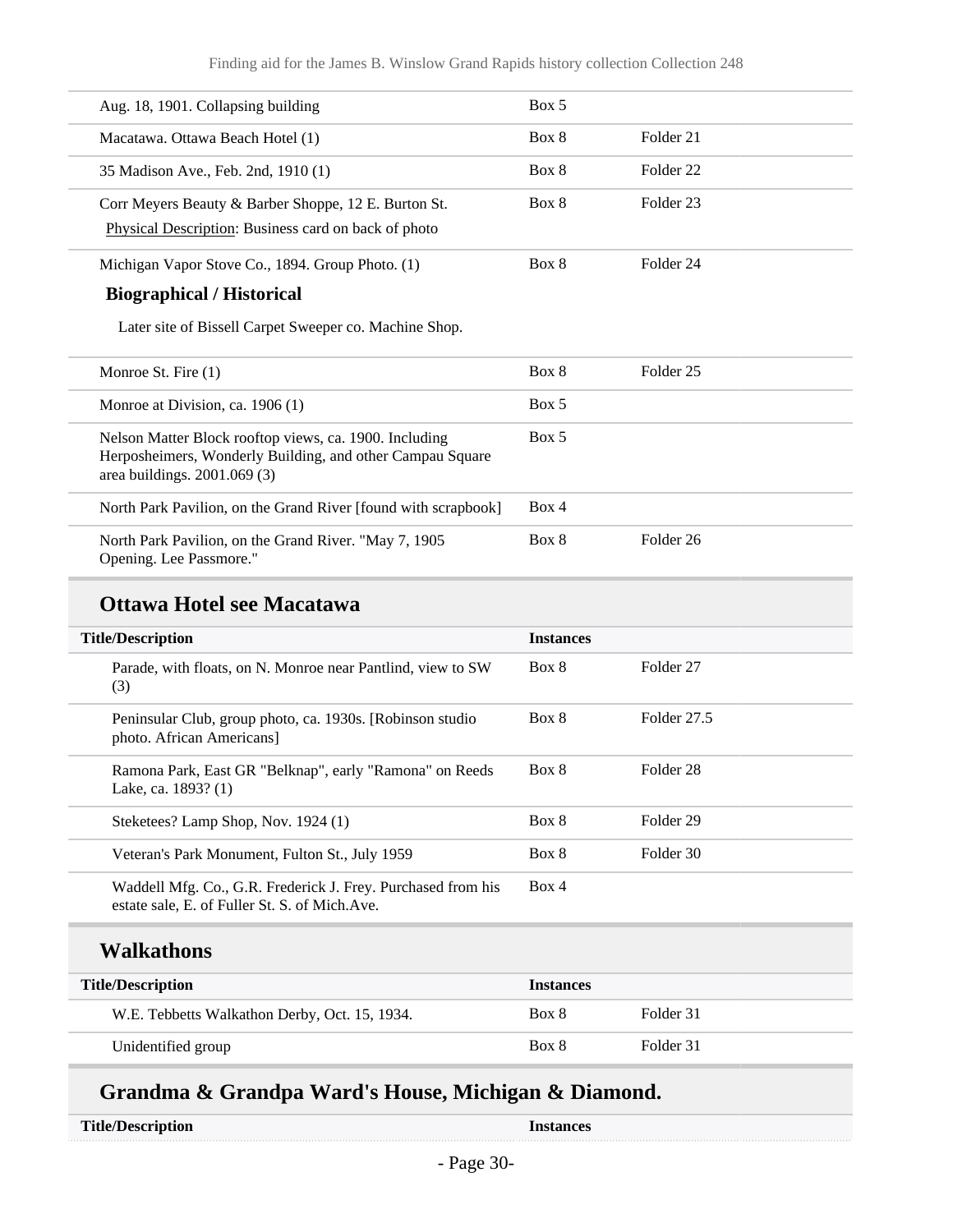| Box 8 | Folder 31.5  |  |
|-------|--------------|--|
| Box 8 | Folder 31.5  |  |
|       |              |  |
| Box 8 | Folder 31.75 |  |
| Box 8 | Folder 31.75 |  |
|       |              |  |

## **Unidentified Original Photos**

| <b>Title/Description</b>                            | <b>Instances</b> |           |
|-----------------------------------------------------|------------------|-----------|
| Brick building/stable on West Side, w 2 men.        | Box 8            | Folder 32 |
| House on hill with windmill, and people in yard (1) | Box 8            | Folder 33 |
| Shop interior, with "Blenback" Oilcloth display (1) | Box 8            | Folder 34 |

### <span id="page-30-0"></span>**Subseries B. Copy photos**

#### **General**

For the following topics, see the alternative names contained in this finding aid: Belknap Park-Lookout Park; E. Leonard School-Lookout Park; Michigan Masonic Home-Masonic Home; Old Soldiers' Home-Michigan Soldiers Home; RKO Keith's Theatre-Keith's Theatre; Rowe Hotel-Hotel Rowe; St. John's Home-Lookout Park.

#### **Identified sources**

| <b>Title/Description</b>                                                                                                                   | <b>Instances</b> |          |  |
|--------------------------------------------------------------------------------------------------------------------------------------------|------------------|----------|--|
| John Dregge & Co. Lumber Yard. Sketch. From 1894 Atlas of<br>Grand Rapids & Kent Co.                                                       | Box 9            | Folder 1 |  |
| Grand Rapids Newsboys Jackies Drum & Bugle Corps. Copy<br>photo from an original photo in Box 4 of this collection.                        | Box 9            | Folder 2 |  |
| Four firemen in open auto labeled GRFD, including Chief<br>David B. Walker, 1915-1916. From a photo postcard,<br>unidentified. 00.[2015].1 | Box 9            | Folder 3 |  |

## **Six firemen in/with ladder truck near the Methodist Church at Turner & 2nd, ca. 1914. From a photo postcard, unidentified 00.[2015].2**

| <b>Title/Description</b>                                                                                                                                                                       | <b>Instances</b> |          |
|------------------------------------------------------------------------------------------------------------------------------------------------------------------------------------------------|------------------|----------|
| Kent County Jail, as it appeared in 1871, Louis at Campau.<br>From an unidentified newspaper photo.                                                                                            | Box 9            | Folder 4 |
| Chas. Schmidt & Bros. Monuments & Statuary, 93 Canal<br>St. & W. Fulton & Straight St Their ad with Grand Rapids<br>Engraving Co. image of yard. From 1894 Atlas of Grand<br>Rapids & Kent Co. | Box 9            | Folder 5 |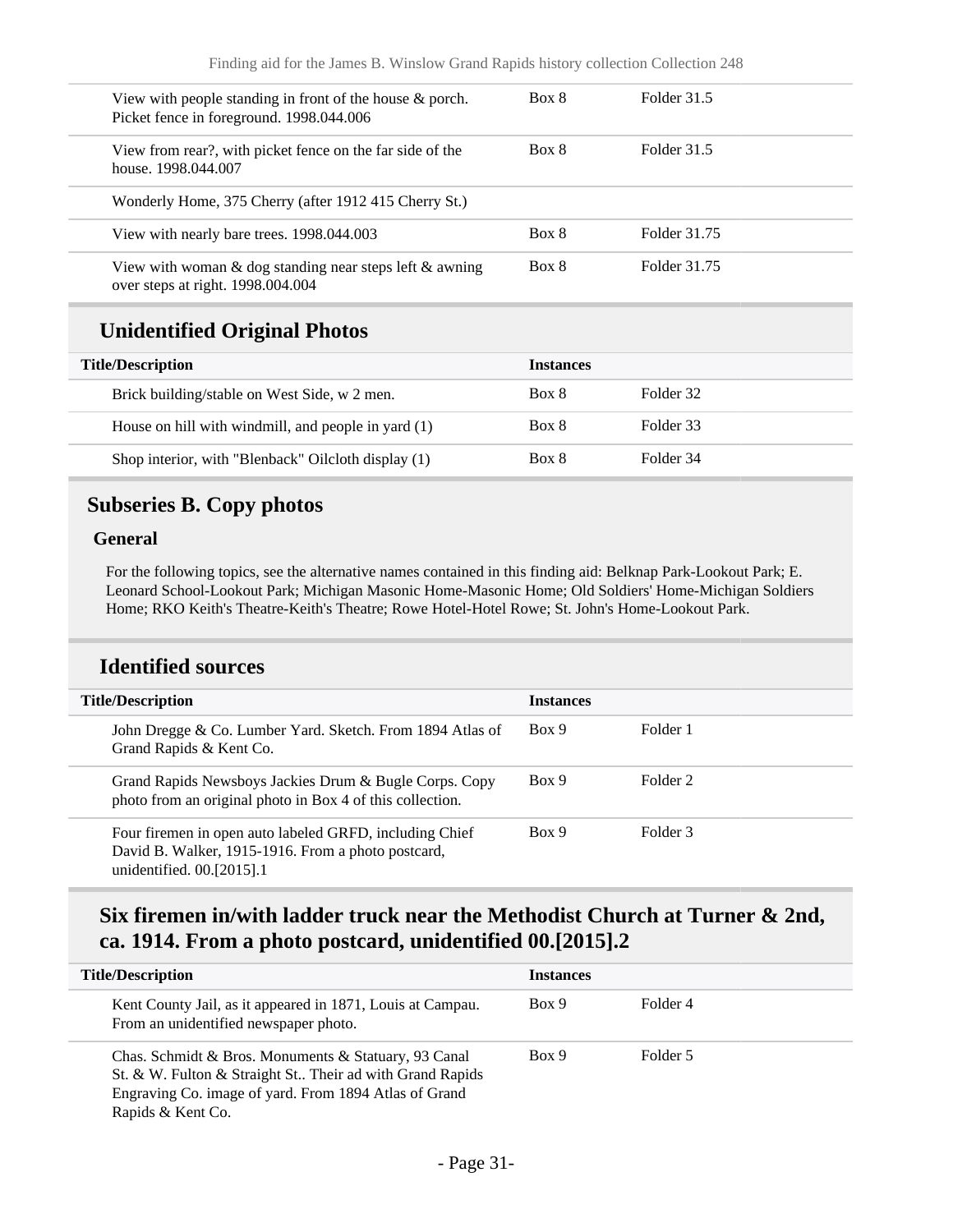| St. Isadore [sic, Isidore Catholic Church, 614 Diamond St.,<br>N.E., Ca. 1930's. Probably copied from Morris Coll. 43 Photo<br>#437.                                                                                             | Box 9 | Folder 6            |  |
|----------------------------------------------------------------------------------------------------------------------------------------------------------------------------------------------------------------------------------|-------|---------------------|--|
| West Side Street view with Lafayette-Stocking Trolley #338<br>on track, tower left background. From Gordon L. Lydekson's<br>Photo Collection [but who did Lydekson copy It from?] "Bill"<br>Moore-CT Stoner Coll." –note on back | Box 9 | Folder <sub>7</sub> |  |

## **Images from Stereocards, originals unlocated**

#### Existence and Location of Originals:

#### **Existence and Location of Originals**

The following items are said to be from the GRPL Stereocard Collection. Originals matching these views have not been found there. However, the contents of the photos suggests they probably were from a stereocard.

| <b>Title/Description</b>                                                                                                                             | <b>Instances</b> |                     |
|------------------------------------------------------------------------------------------------------------------------------------------------------|------------------|---------------------|
| P.T. Barnum Circus Parade coming up Canal St.& onto<br>Monroe Ave. (Campau Square), Sweet's Hotel at left.(1)                                        | Box 9            | Folder <sub>8</sub> |
| First Methodist Church, S.E. corner, Fountain St. & Division<br>Ave., looking S.E. ca. 1880. (2)                                                     | Box 9            | Folder 9            |
| Foster Block, Monroe Ave., Campau Square, ca. 1870-1880.<br>(1)                                                                                      | Box 9            | Folder 10           |
| Randall & Gilbert Block Buildings, Campau Square, ca.<br>1870-1880. (1)                                                                              | Box 9            | Folder 11           |
| St. Andrew's Catholic Cathedral, Sheldon St. S.E., looking<br>s.w. ca. 1876. (1)                                                                     | Box 9            | Folder 12           |
| St. Andrew's Complex. St. Andrew's School, ca.1880. (1)                                                                                              | Box 9            | Folder 13           |
| St. Mark's Church on N. Division Ave., looking E.N.E., ca.<br>1870's(1)                                                                              | Box 9            | Folder 14           |
| Voigt Herpolsheimer original store, Interior, Canal St. (1)                                                                                          | Box 9            | Folder 15           |
| Banquet Barbecue Restaurant with outdoor dining, behind<br>(east) the Majestic Theatre, ca. 1920's. (1)                                              | Box 9            | Folder 16           |
| Bee Hive Dry Goods Store, J.H. Wagner & Bro., Plainwell,<br>Mich. Before 1875. [Found with scrapbook]                                                | Box 9            | Folder 17           |
| Bissell Carpet Sweeper Co., Bank N.W.? at?, ca. 1950's                                                                                               | Box 9            | Folder 18           |
| Brickyard?, 1927, Old barn. (1)                                                                                                                      | Box 9            | Folder 19           |
| Bridge St. N.W. looking West, ca. 1920's, including<br>Riverview Furniture Store, Inc., trolleys, American Laundry<br>sign, Leo Sandler sign, Autos. | Box 9            | Folder 20           |

#### **Bridges (4)**

**Title/Description Instances**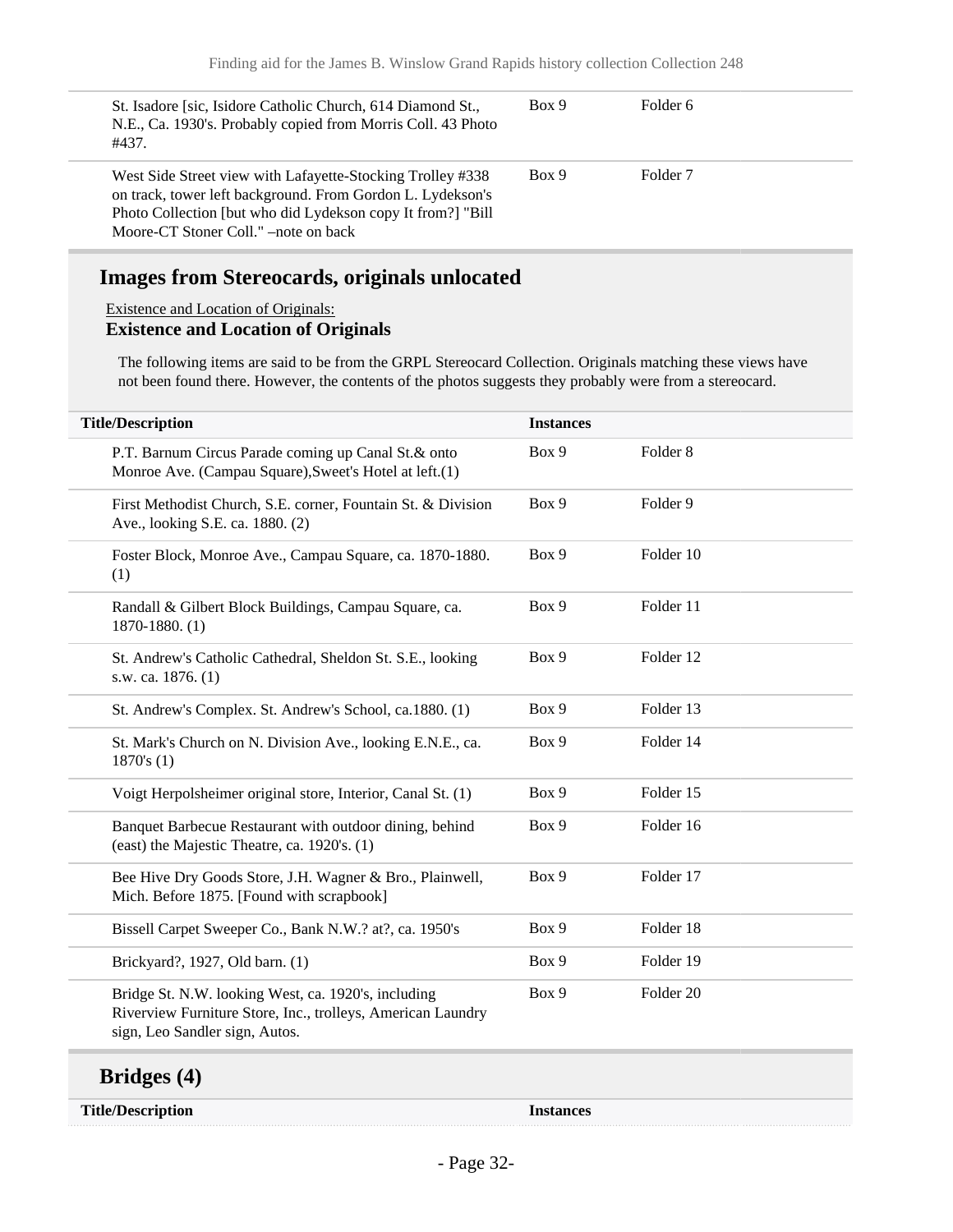| Ann St. Bridge, Dec. 23, 1927.                                                                         | Box 9 | Folder 21            |
|--------------------------------------------------------------------------------------------------------|-------|----------------------|
| Pearl St. Bridge on Eve of Replacement 1921.                                                           | Box 9 | Folder 21            |
| Sixth St. Bridge, ice on river, 1927                                                                   | Box 9 | Folder 21            |
| Grand River View, toward Riverview Furniture Store, w<br>cement bridge & billboard ads, 1928.          | Box 9 | Folder 21            |
| Brown, Harry, portrait photo from unidentified printed source<br>[Neg. #4315, print from digital scan] | Box 9 | Folder <sub>22</sub> |
| Construction Worker, EGR, taking a break, ca. 1930, with<br>equipment $(1)$                            | Box 9 | Folder 23            |
| Division Ave. old $\&$ new streetlights, ca. 1928 (1)                                                  | Box 9 | Folder 24            |
| Division Ave. construction & views. Ca. 1928. $(4)$ 2002.018                                           | Box 9 | Folder 24.5          |

### **Fire wagons**

| <b>Title/Description</b> |                                                                                                                                 | <b>Instances</b> |           |
|--------------------------|---------------------------------------------------------------------------------------------------------------------------------|------------------|-----------|
|                          | Horse drawn, one with ladder, one with tank. (2)                                                                                | Box 9            | Folder 25 |
|                          | Photo of engraving from book. "Mfd. By the Mich. Fire<br>Ladder and Engine Co." NO. 15 Wood engraving. By City<br>Engraving Co. | Box 9            | Folder 25 |

# **Flood, 1904?**

| <b>Title/Description</b>                         | <b>Instances</b> |           |
|--------------------------------------------------|------------------|-----------|
| West Side view, Bridge St.?                      | Box 9            | Folder 26 |
| North Park Country Club?                         | Box 9            | Folder 26 |
| Onlookers near American Tailoring Co. billboard. | Box 9            | Folder 26 |
| General River view                               | Box 9            | Folder 26 |
| Fulton St. Bridge under construction, 1928       | Box 9            | Folder 27 |

# **Furniture Exhibits (2)**

| <b>Title/Description</b>                                                                                         | <b>Instances</b> |           |
|------------------------------------------------------------------------------------------------------------------|------------------|-----------|
| Interior with gilded tables $\&$ glass front cabinets                                                            | Box 9            | Folder 28 |
| Room interior, with wood tables, chairs, cabinet.                                                                | Box 9            | Folder 28 |
| General Motors Futurliner [Future liner] at John Ball Park, June<br>24, 1954. Possible Robinson Studio Photo (1) | Box 9            | Folder 29 |
| Gilbert House, (1)                                                                                               | Box 9            | Folder 30 |
| "Grand" Paddle Boat (1)                                                                                          | Box 9            | Folder 31 |
| Grand Rapids Boat & Canoe Club, North Park (1)                                                                   | Box 9            | Folder 32 |
| Grand Rapids Creamery Co. Trucks (1)                                                                             | Box 9            | Folder 33 |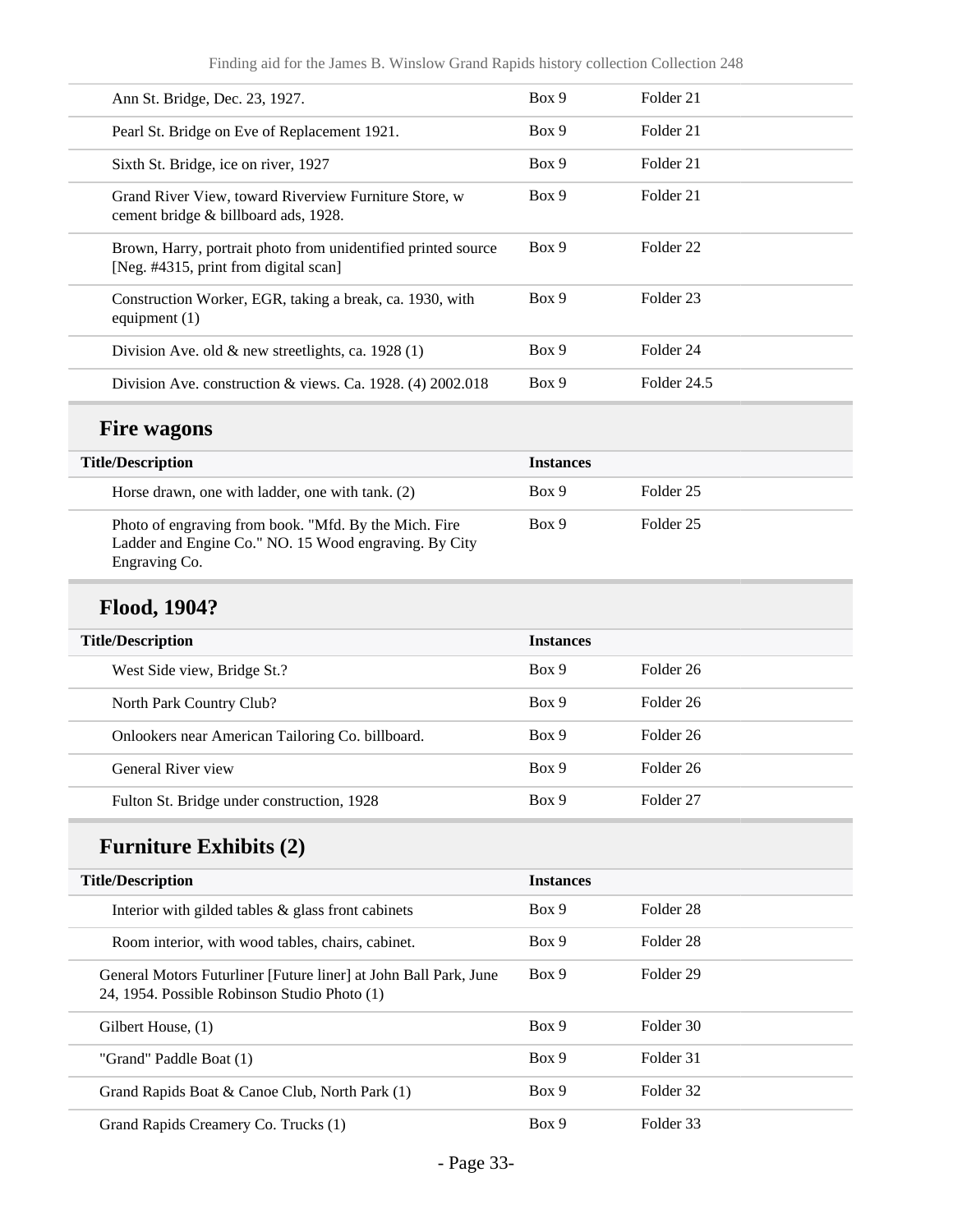| Grand Rapids Gas Works, foreground; Island Park Baseball<br>Field, center; Grand River left. Probably from a printed<br>publication, unidentified. | Box 9 | Folder 34 |
|----------------------------------------------------------------------------------------------------------------------------------------------------|-------|-----------|
| Grand Rapids Police Headquarters (1)                                                                                                               | Box 9 | Folder 35 |
| Grand Rapids? Pumping Station, Interior, 1923 (1)                                                                                                  | Box 9 | Folder 36 |
| Grand River Views (2)                                                                                                                              | Box 9 | Folder 37 |
| Truck, Helmus Bros., G.R. Auto Interurban, No. 6 "Let Us<br>Move You" $(1)$                                                                        | Box 9 | Folder 38 |
| Hotel Pantlind Lobby, with frame lion portrait above clock. (1)                                                                                    | Box 9 | Folder 39 |
| Hotel Rowe, with Greyhouse Autourbar? Sign, No. 34 $\&$ 43<br>Safety Motor Coach Lines buses (1)                                                   | Box 9 | Folder 40 |
| Ice Follies, Civic Auditorium, Dec. 6, 1958 [Possible Robinson<br>Studio Photo] (2)                                                                | Box 9 | Folder 41 |
| Jenison's Mill (1)                                                                                                                                 | Box 9 | Folder 42 |
|                                                                                                                                                    |       |           |

# **John Ball Park**

| <b>Title/Description</b>                            | <b>Instances</b> |           |
|-----------------------------------------------------|------------------|-----------|
| Bird's eye view?                                    | Box 9            | Folder 43 |
| Shelter House?, Aug. 24, 1954                       | Box 9            | Folder 43 |
| John Ball Zoological Gardens entrance, early 1950's | Box 9            | Folder 43 |

# **Keeler Brass Co. Workers, including Peter Vry**

| <b>Title/Description</b>                                                                                                          | <b>Instances</b> |           |  |
|-----------------------------------------------------------------------------------------------------------------------------------|------------------|-----------|--|
| Neg. #4171; 3437. [See also Coll. 054-16-6.5]                                                                                     | Box 9            | Folder 44 |  |
| Keith's Theatre, ca. 1950's, with Marilyn Monroe in Bus Stop                                                                      | Box 9            | Folder 45 |  |
| Kent Co. Airport [old] Aerial View. (1)                                                                                           | Box 9            | Folder 46 |  |
| Kent Co.? Airport Blimp with "Stag Beer" on side "Century<br>$N3A$ ". $(1)$                                                       | Box 9            | Folder 47 |  |
| Kresges. Store No. 59, [Deco exterior]                                                                                            | Box 9            | Folder 48 |  |
| Unidentified Lobby, perhaps for a hotel or soldiers home                                                                          | Box 9            | Folder 49 |  |
| Lookout Park (Belknap), including St. Johns Home & E.<br>Leonard School.                                                          | Box 9            | Folder 49 |  |
| Bird's eye view                                                                                                                   | Box 9            | Folder 50 |  |
| Monument of soldier, Oct. 1929, including W. Gates, a<br>Grand Rapids & Indiana RR man, at right, 2 women at left of<br>monument. | Box 9            | Folder 50 |  |
| <b>Masonic Home</b>                                                                                                               | Box 9            | Folder 51 |  |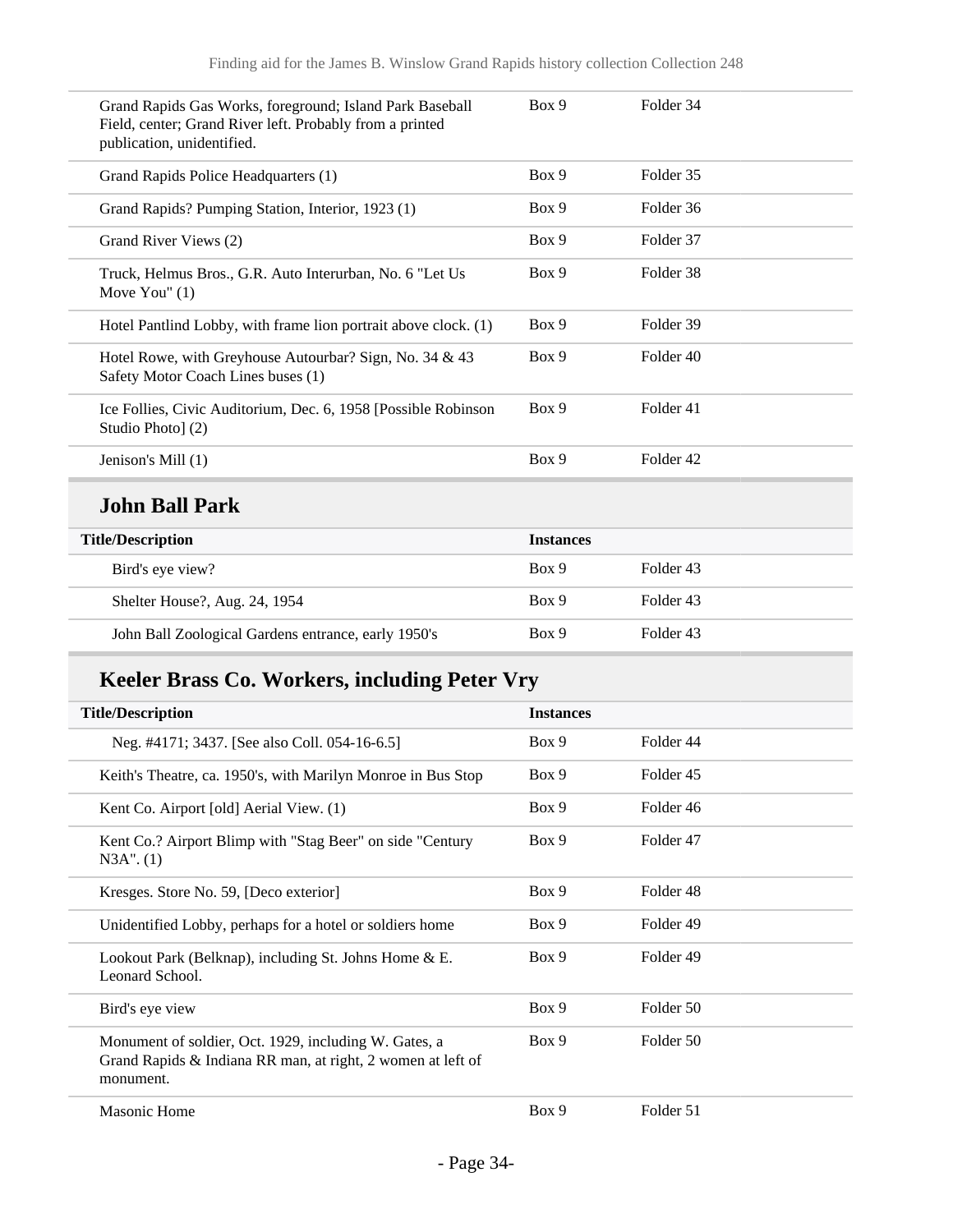Masonic Home Ruin, EGR, near Breton & Lake Dr., after 1910 fire. Box 9 Folder 52

| <b>Michigan Soldiers Home</b>                                                                                                                             |                  |           |  |  |
|-----------------------------------------------------------------------------------------------------------------------------------------------------------|------------------|-----------|--|--|
| <b>Title/Description</b>                                                                                                                                  | <b>Instances</b> |           |  |  |
| View of Home                                                                                                                                              | Box 9            | Folder 53 |  |  |
| Cannon                                                                                                                                                    | Box 9            | Folder 53 |  |  |
| <b>Monroe Ave. Views</b>                                                                                                                                  |                  |           |  |  |
| <b>Title/Description</b>                                                                                                                                  | <b>Instances</b> |           |  |  |
| At Crescent St., 1890's. Including F.W. Wurzburg Dry Goods,<br>trolleys, electric poles, and horse-drawn wagons. [Neg. #4316,<br>print from digital scan] | Box 9            | Folder 54 |  |  |
| 106-108 Monroe, ca. 1910. Including:                                                                                                                      | Box 9            | Folder 54 |  |  |
| Leonard-Hobart Co. / Dr. Hubbard C. Raynor / J.W. Chase,<br>photographer, Boston Lunch, Charles E. Norton Co. carpets.                                    | Box 9            | Folder 54 |  |  |
| View NW toward Pantlind, dime store in foreground left (old<br>building), additional on National Bank building                                            | Box 9            | Folder 54 |  |  |
| Monument Square, Monroe, Division & Fulton (1)                                                                                                            | Box 9            | Folder 55 |  |  |
| North Park Pavilion                                                                                                                                       | Box 9            | Folder 56 |  |  |
| Unidentified Office interior, with "Advertisements" window,<br>grill work                                                                                 | Box 9            | Folder 57 |  |  |

### **Peninsular Club, Interiors (2)**

| <b>Title/Description</b>                                | <b>Instances</b> |           |
|---------------------------------------------------------|------------------|-----------|
| Dining Room                                             | Box 9            | Folder 58 |
| Room with chandelier, fireplace $\&$ large table/chairs | Box 9            | Folder 58 |

### **Ramona Park at Reeds Lake, East Grand Rapids(6)**

#### Existence and Location of Copies: **Existence and Location of Copies**

Some copy photos were made of some of these same images, for Archival Coll. 185.

| <b>Title/Description</b>                                               | <b>Instances</b> |           |
|------------------------------------------------------------------------|------------------|-----------|
| Gates Family, Virginia & Betty on bench with unidentified<br>male      | Box 9            | Folder 59 |
| Gates Family, Virginia & Betty, at Reed's Lake Dock, ca.<br>$1940$ 's. | Box 9            | Folder 59 |
| Ice Cream Shop Interior                                                | Box 9            | Folder 59 |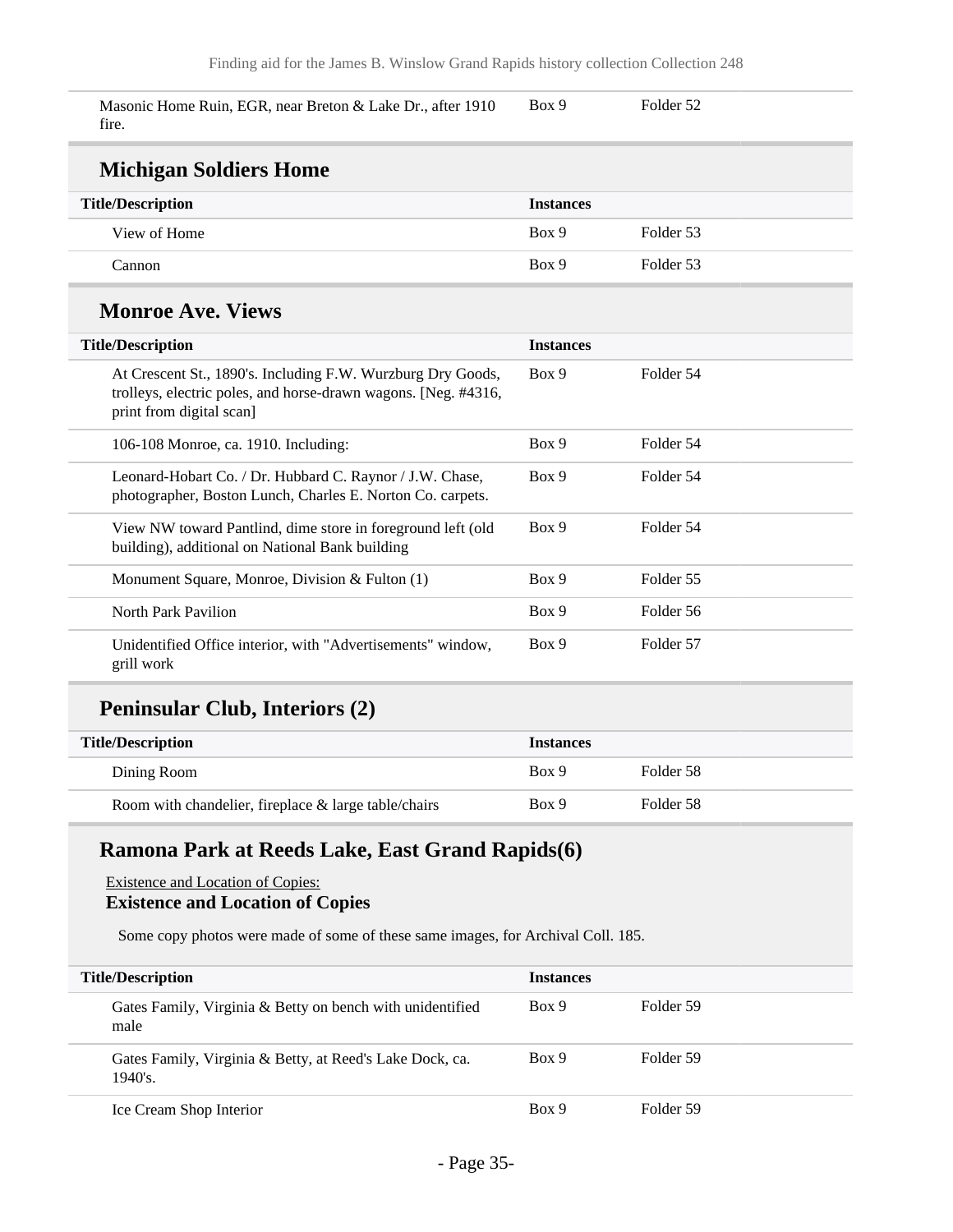| Kid's Ride, July 28, 1947 [Robinson Studio Photo]         | Box 9 | Folder 59 |
|-----------------------------------------------------------|-------|-----------|
| Refreshment Stand, July 16, 1958 [Robinson Studio Photo?] | Box 9 | Folder 59 |
| Rose's Bathing Beach, ca. 1929                            | Box 9 | Folder 59 |
| Stage Show, Interior                                      | Box 9 | Folder 59 |
| Bird's Eye view, Ramona Athletic Park                     | Box 9 | Folder 59 |
| [Japanese night?, women in costume in elevated boat]      | Box 9 | Folder 59 |
| [Unidentified pier, row boats & lake view]                | Box 9 | Folder 59 |
|                                                           |       |           |

# **Reed's Lake Views**

| <b>Title/Description</b>                                                                          | <b>Instances</b> |                      |
|---------------------------------------------------------------------------------------------------|------------------|----------------------|
| Steamer? at Dock with sail boats in background                                                    | Box 9            | Folder <sub>60</sub> |
| View of lake with autos in foreground, July 16, 1958.                                             | Box 9            | Folder <sub>60</sub> |
| View toward park, with Steamers at dock, Crozer Bros. Sign<br>and club house far right center     | Box 9            | Folder <sub>60</sub> |
| Steamer Belknap                                                                                   | Box 9            | Folder <sub>60</sub> |
| Steamer Ramona, July 28, 1947 [Robinson Studio Photo?]                                            | Box 9            | Folder <sub>60</sub> |
| Steamer Ramona at dock, June 30, 1942. [Robinson Studio<br>Photo]                                 | Box 9            | Folder <sub>60</sub> |
| Steamer at dock, ca. 1928                                                                         | Box 9            | Folder <sub>60</sub> |
| Regent Theatre. with Keith, Albee, Roof Garden early street<br>view, with Lon Chaney marquee. (1) | Box 9            | Folder <sub>61</sub> |
| Regent Theatre, Entrance detail, with African American<br>Chauffeur in front (1)                  | Box 9            | Folder <sub>62</sub> |
| Reservoir Hill, ca. 1925 (2)                                                                      | Box 9            | Folder <sub>63</sub> |
| Royal Tea Co. delivery wagon with horse & delivery man.                                           | Box 9            | Folder <sub>64</sub> |
| Shawmut Ave. Opening, ca. 1920's?                                                                 | Box 9            | Folder <sub>65</sub> |

#### **Stanton, MI.**

| <b>Title/Description</b>                                                                                                                                                                | <b>Instances</b> |                      |
|-----------------------------------------------------------------------------------------------------------------------------------------------------------------------------------------|------------------|----------------------|
| Baseball Team, 1912.                                                                                                                                                                    | Box 9            | Folder 66            |
| School, ca. 1900's                                                                                                                                                                      | Box 9            | Folder 66            |
| U.S. Mail carrier, with horse drawn wagon, Rural Route #3,<br>Stanton.                                                                                                                  | Box 9            | Folder <sub>66</sub> |
| Antony Stechman Grocery, 547 N. Ionia, ca. 1900. Exterior<br>entrance view with man in apron & small girl seated on steps,<br>produce, Buffalo Bill & Wild West show posters in windows | Box 9            | Folder <sub>67</sub> |

[ID from city directory. 1999.102]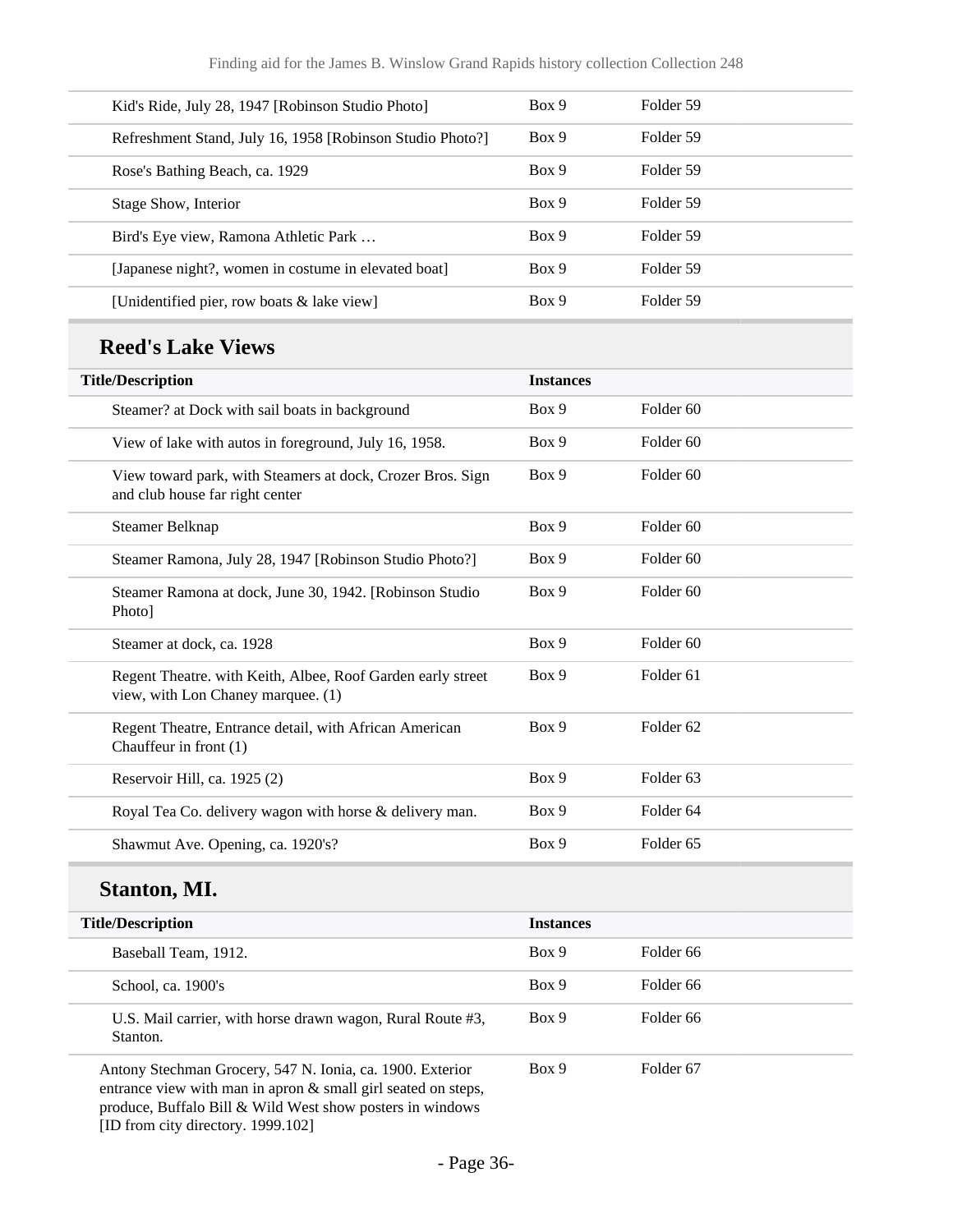# **Street Paving & Road Construction, ca. 1927-1930(6)**

| <b>Title/Description</b>                                                       | <b>Instances</b> |                      |
|--------------------------------------------------------------------------------|------------------|----------------------|
| Nels Hinksen, Oldest Asphalt Inspector, City Engineer's<br>Office staff, 1927. | Box 9            | Folder 68            |
| Residential area, house view, 1928                                             | Box 9            | Folder <sub>68</sub> |
| Residential area?, new street with sprinkers                                   | Box 9            | Folder 68            |
| Rt. 131? Residential area, downhill view with old truck                        | Box 9            | Folder 68            |
| Rt. 131? Residential area, uphill view with kids in old truck.                 | Box 9            | Folder <sub>68</sub> |
| Fuller/Kalamazoo/Adams St. P. & H. Vanderveen                                  | Box 9            | Folder 68            |
| Michigan Soldiers Home?                                                        | Box 9            | Folder <sub>69</sub> |

## <span id="page-36-0"></span>**Subseries D. Photographs, Laser copies**

| <b>Title/Description</b>                                                                                               | <b>Instances</b> |           |
|------------------------------------------------------------------------------------------------------------------------|------------------|-----------|
| Pantlind, view S. on Upper Monroe, toward Campau Square.<br>Crowd in Campau Square. Woolworths, Grant Co., ca. 1950's. | Box 7            | Folder 14 |
| Pantlind, Trolley in street                                                                                            | Box 7            | Folder 14 |
| Pantlind construction, Trolley in street, ca. 1915                                                                     | Box 7            | Folder 14 |
| GR Sreet view, with theater signs in foreground right                                                                  | Box 7            | Folder 14 |
| Grand Rapids National Bank, Campau Square, before the tower.                                                           | Box 7            | Folder 14 |
| Grand River view, with dock or bridge construction $&$ crane,<br>n.d.                                                  | Box 7            | Folder 14 |
| Grand River view, factories, Windsor Upholstery                                                                        | Box 7            | Folder 14 |
| Bird's eye, Grand Rapids view, Berkey & Gay tower on horizon<br>left                                                   | Box 7            | Folder 14 |
| Reeds Lake view, near club, dock, with part of Hazel A.                                                                | Box 7            | Folder 14 |
| Reeds Lake view, near club, dock, with part boat                                                                       | Box 7            | Folder 14 |
| Hazel A. on Reeds Lake (2 views)                                                                                       | Box 7            | Folder 14 |
| Reeds Lake?, house on hill                                                                                             | Box 7            | Folder 14 |
| Trolley Bridge to Comstock Park?                                                                                       | Box 7            | Folder 14 |
| Blodgett on hill with step                                                                                             | Box 7            | Folder 14 |

# **Photo Postcards.**

| <b>Title/Description</b>                                   | <i>Instances</i> |           |  |
|------------------------------------------------------------|------------------|-----------|--|
| Café Kern's, 41 Ionia Ave., N.W. Interior. Picto-cards, by | Box 7            | Folder 13 |  |
| Kaeser & Blair, Cincinnati. $(1 + \text{dups})$            |                  |           |  |